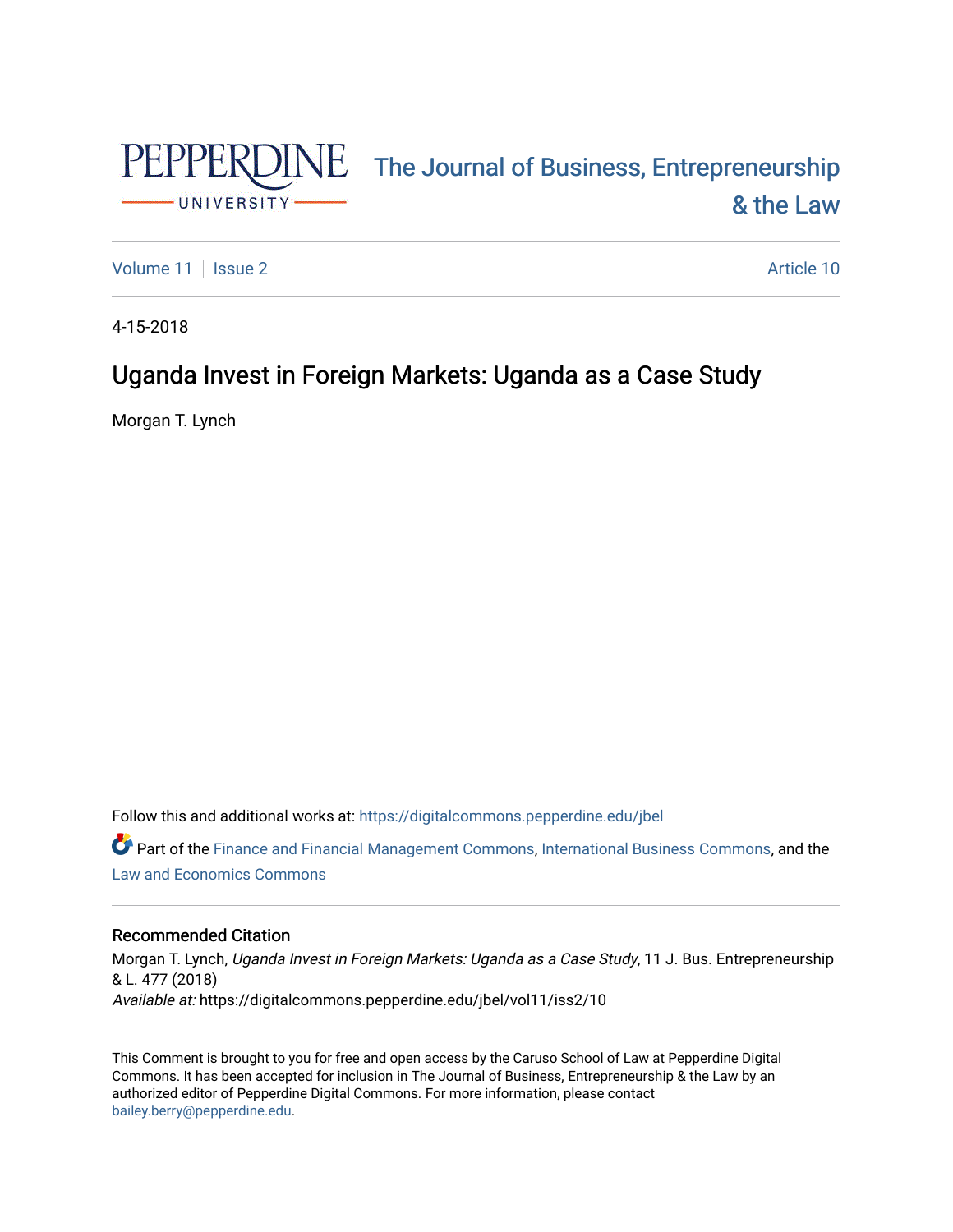# **UGANDA INVEST IN FOREIGN MARKETS: UGANDA AS A CASE STUDY**

# MORGAN T. LYNCH

| A. History of United States and Foreign Investments  478             |  |
|----------------------------------------------------------------------|--|
|                                                                      |  |
| C. United States Investors Benefit from Investing Internationally481 |  |
|                                                                      |  |
|                                                                      |  |
|                                                                      |  |
|                                                                      |  |
|                                                                      |  |
|                                                                      |  |
|                                                                      |  |
|                                                                      |  |
|                                                                      |  |
|                                                                      |  |
|                                                                      |  |
|                                                                      |  |
|                                                                      |  |

# <span id="page-1-0"></span>I. INTRODUCTION

Investment diversification is paramount for the success of an investment portfolio. Diversification distributes risk across multiple uncorrelated vehicles, thereby reducing overall risk to investors.<sup>1</sup> The logic underlying diversification is that uncorrelated assets independently survive industry and market turmoil while correlated assets rise and fall simultaneously.<sup>2</sup> An increasingly popular diversification technique is investment in foreign markets and developing countries.<sup>3</sup> This

<sup>1</sup> Investopedia Staff, *The Importance of Diversification*, INVESTOPEDIA, http://www.investopedia.com/articles/02/111502.asp (last updated Jan. 30, 2018, 4:53 AM).

<sup>2</sup> *See id.*

<sup>3</sup> Tarun Khanna et al., *Strategies That Fit Emerging Markets*, HARV. BUS. REV., https://hbr.org/2005/06/strategies-that-fit-emerging-markets (last visited Feb. 17, 2018). "Since the early 1990s,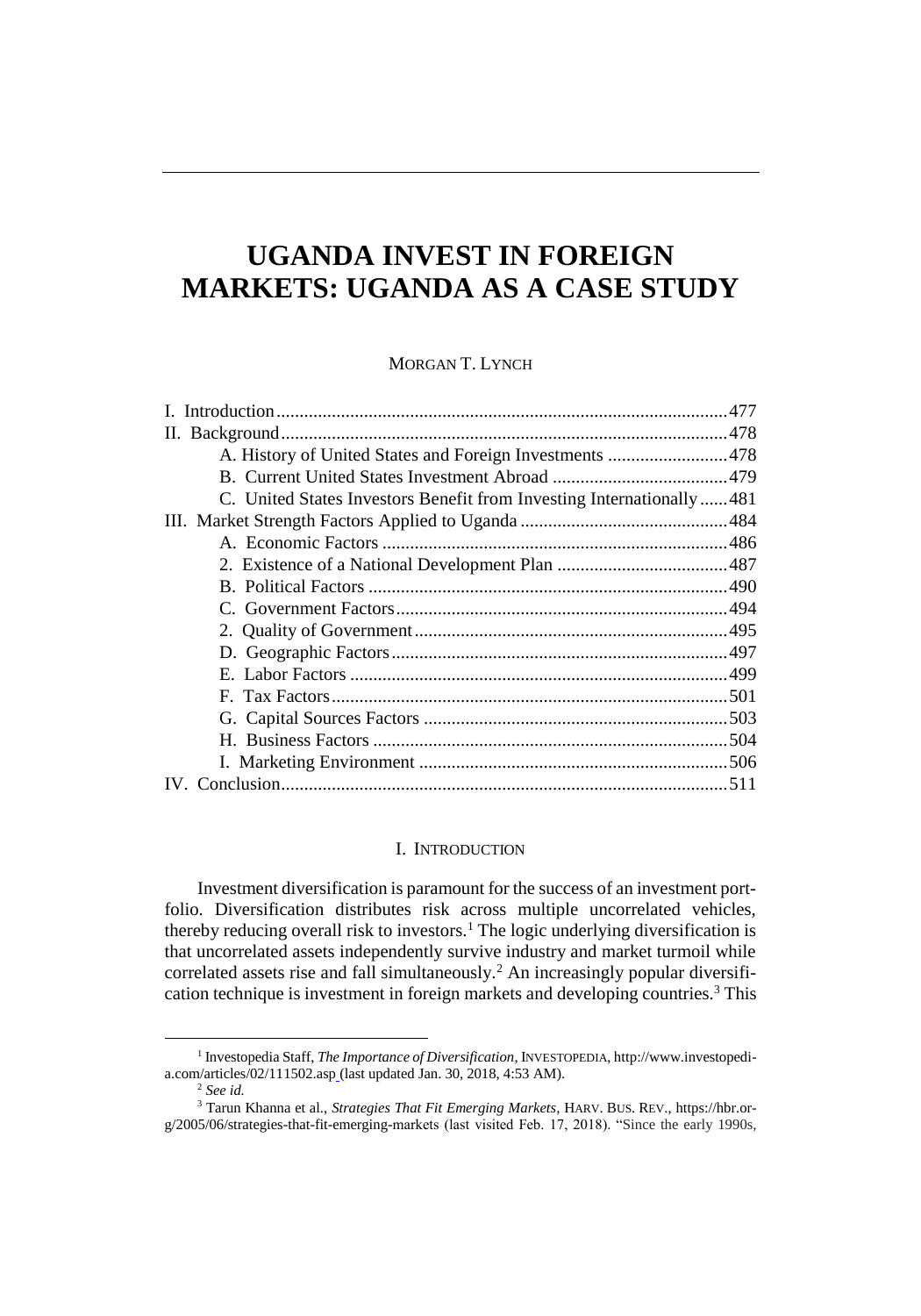is because global risk is currently decreasing for investors.<sup>4</sup> Similar to traditional diversification, investment in developing countries helps insulate investors from national market crashes by spreading risk over diverse regions.<sup>5</sup> Combining traditional sector- and industry-based diversification with sovereignty diversification can create a comprehensive portfolio that is well protected from market swings.<sup>6</sup>

Many recommend investing in foreign countries to diversify portfolios, explore emerging markets, and modify investment risk.<sup>7</sup> This suggestion begs the question: how does one find a ripe foreign market for investment? The purpose of this Comment is to develop a set of reliable criteria that can be used to identify promising foreign investment opportunities. Part II discusses a background of foreign investments and the United States and provides insight into the benefits of engaging in foreign direct investment.<sup>8</sup> Part III identifies and defines "Market Strength Factors," which indicate the strength of foreign investment opportunities, and applies them to Uganda as a case study.<sup>9</sup> Finally, Part IV brings the Comment to a close with key points and recommendations.<sup>10</sup>

# II. BACKGROUND

# <span id="page-2-0"></span>*A. History of United States and Foreign Investments*

Since the colonial times, the United States has continuously engaged in foreign investment.<sup>11</sup> However, colonial foreign investment involved international money entering the United States.<sup>12</sup> The first instance of extraneous investment

developing countries have been the fastest-growing market in the world for most products and services. Companies can lower costs by setting up manufacturing facilities and service centers in those areas, where skilled labor and trained managers are relatively inexpensive. Moreover, several developing-country transnational corporations have entered North America and Europe with low-cost strategies (China's Haier Group in household electrical appliances) and novel business models (India's Infosys in information technology services)." *Id.*

<sup>4</sup> Mark Kolakowski, *Why Global Risk is Falling for Investors*, INVESTOPEDIA, http://www.investo-pedia.com/news/why-global-risk-falling-investors/ (last updated Feb. 20, 2017, 6:00 AM).

<sup>5</sup> *See* Investopedia Staff, *supra* not[e 1.](#page-1-0)

<sup>6</sup> *Id.*

<sup>7</sup> *See e.g.* Justin Kuepper, *Should You Invest in Foreign Countries?,* THE BALANCE, https://www.t-hebalance.com/should-you-invest-in-foreign-countries-1978967 (updated Jan. 10, 2017); Brian Perry, *Evaluating Country Risk for International Investing*, INVESTOPEDIA, http://www.i nvestopedia.co-m/articles/stocks/08/country-risk-for-international-investing.asp (last visited Feb. 17, 2018).

<sup>8</sup> *See infra* Part II.

<sup>9</sup> *See infra* Part III.

<sup>10</sup> *See infra* Part IV.

<sup>11</sup> *Foreign Investment in the United States*, ENCYCLOPEDIA.COM, http://www.encyclopedia.com/ history/united-states-and-canada/us-history/foreign-investment-united-states (last visited Feb. 17, 2018).

<sup>12</sup> *Id.*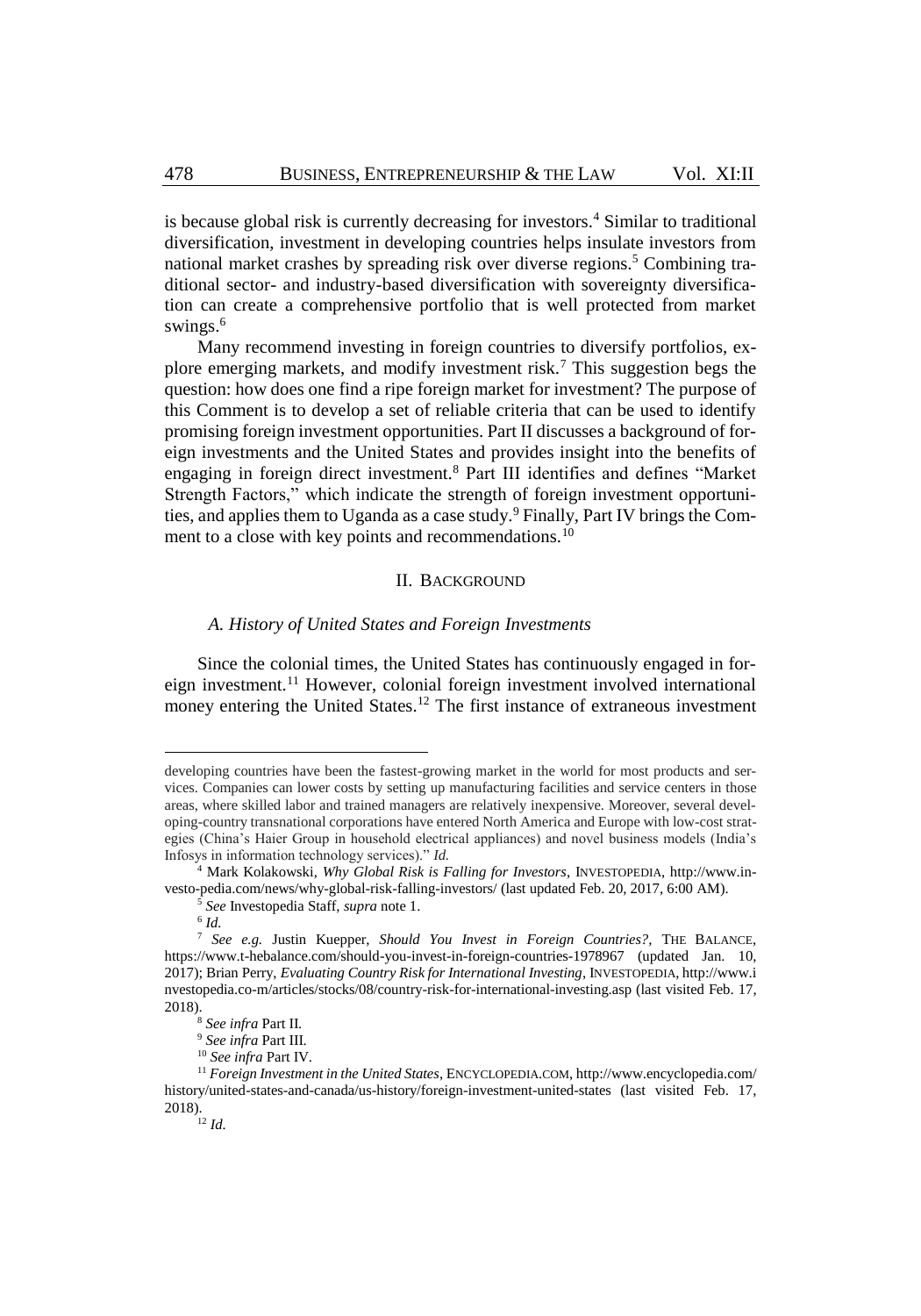into the United States was in 1607 by the Virginia Company,<sup>13</sup> which funded the settlement of the English in Jamestown, Virginia.<sup>14</sup> The Virginia Company's stockholders were located in London, and they financed the Jamestown settlement in hopes that settlers would discover silver and gold and thus provide a return on the investment.<sup>15</sup> Until the Declaration of Independence was signed, the United States received foreign investments from trading companies, merchant investors, and others.<sup>16</sup> In 1803, twenty years after the American Revolution, the United States received substantial British investment that has continued to today, of course rebranded as the United Kingdom. 17

During World War I, the United States transitioned from a debtor nation to a creditor nation,<sup>18</sup> with its foreign investments exceeding foreign interests in the United States.<sup>19</sup> After World War II, the United States became a major investor into the world market, shifting the flow of capital outwards.<sup>20</sup> The United States maintained its creditor status until the 1980s, when an increase of investment by Japan, the Netherlands, and the United Kingdom reversed the financial status of the United States to a debtor nation.

#### <span id="page-3-0"></span>*B. Current United States Investment Abroad*

Modernly, "[t]he United States is the largest direct investor abroad and the largest recipient of foreign direct investment in the world."<sup>21</sup> About seventy-four percent of United States' direct investments abroad are concentrated in high-in-

<sup>13</sup> The Virginia Company was essentially one of the earliest corporations. *Virginia Company*, HISTORIC JAMESTOWNE, http://historicjamestowne.org/history/virginia-company/ (last visited Feb. 17, 2018). "Wealthy London gentlemen would buy a share in The Virginia Company, thus giving it the capital monies to start and supply a colony, and they hoped the colony returned a profit to them." *Id.* The company's plan was to locate profitable natural resources in Virginia to repay its English investors. *Id.*

<sup>14</sup> ENCYCLOPEDIA.COM, *supra* not[e 11.](#page-2-0)

<sup>15</sup> *Id.*

<sup>16</sup> *Id.*

<sup>17</sup> *Id.*

<sup>&</sup>lt;sup>18</sup> A creditor nation is one "with a cumulative balance of payment surplus. A creditor nation has positive net investment after recording all of the financial transactions completed between it and the rest of the world." *Creditor Nation*, INVESTOPEDIA, http://www.investopedia.com/terms/c/creditor\_nation.asp (last visited Feb. 17, 2018). Debtor nations are characterized by "a cumulative balance of payments deficit. A debtor nation has negative net investment after recording all of the financial transactions it has completed worldwide." *Debtor Nation*, INVESTOPEDIA, http://www.investopedia.com/terms/d/debtor\_nation.asp (last visited Feb. 17, 2018).

<sup>19</sup> ENCYCLOPEDIA.COM, *supra* not[e 11.](#page-2-0)

<sup>&</sup>lt;sup>20</sup> ROBERT E. LIPSEY ET AL., THE UNITED STATES IN THE WORLD ECONOMY 475, 475 (Martin Feldstein ed., U. of Chicago Press 1998), http://www.nber.org/chapters/c6219.pdf.

<sup>&</sup>lt;sup>21</sup> JAMES K. JACKSON, CONG. RESEARCH SERV., RS21118, U.S. DIRECT INVESTMENT ABROAD: TRENDS AND CURRENT ISSUES (2017).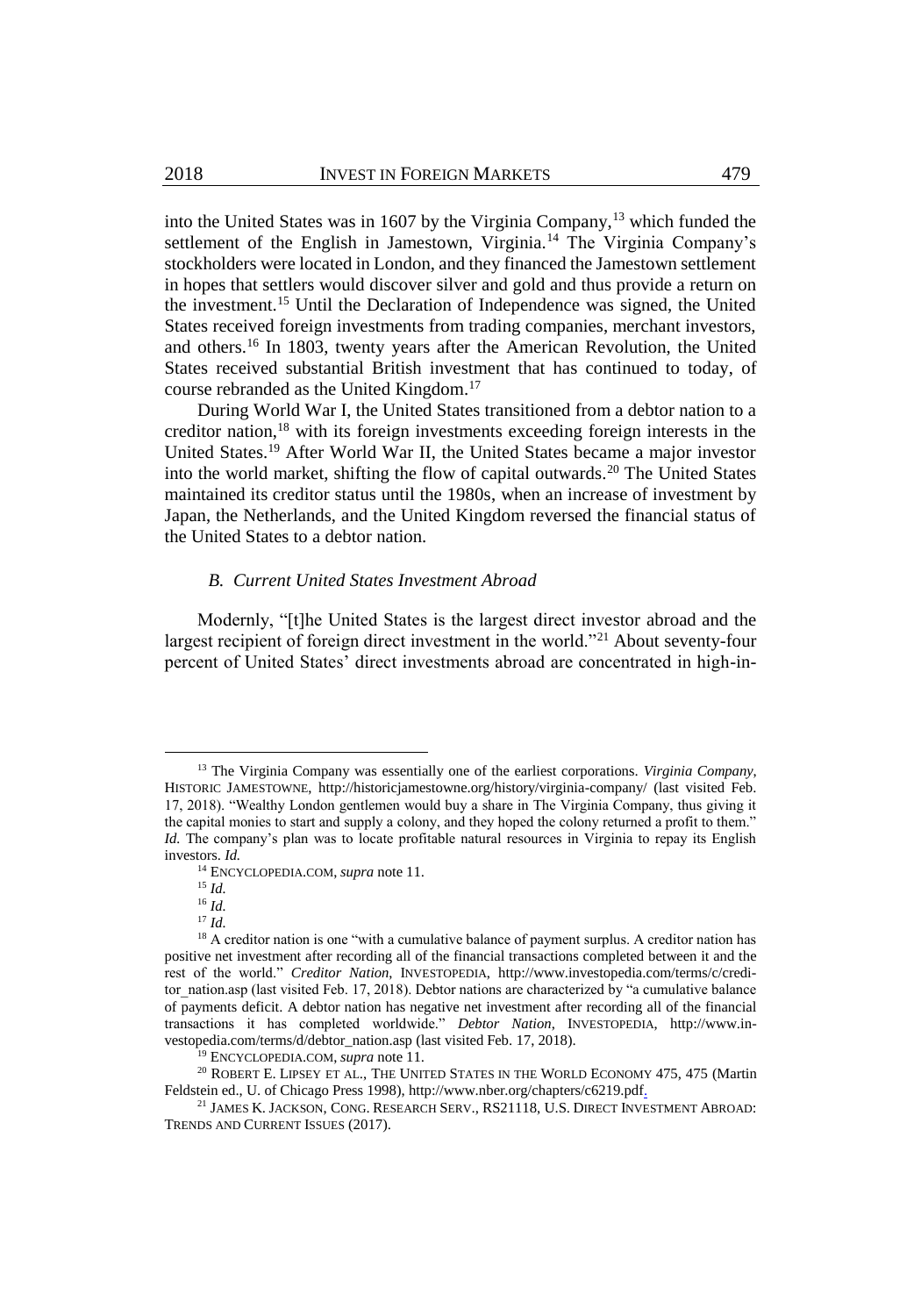come, developed countries that belong to the Organization for Economic Cooperation and Development, <sup>22</sup> and over half of the United States' investments in foreign countries are in Europe.<sup>23</sup> From 1996 to 2000, investment firms shifted their foreign investments from developing countries to highly developed economies.<sup>24</sup> As Figure 1 below indicates, the amount of both foreign investment into and out of the United States increased dramatically from 1990 to the present.



**Figure 1**<sup>25</sup>

<span id="page-4-0"></span>Following the "2007 and 2008 global meltdown,"<sup>26</sup> institutional investors, endowments, and retail investors began to explore new territory by trading foreign currency.<sup>27</sup> Before the 1970s, trading currency was essentially reserved to large

<sup>22</sup> *Id.* at 4–5.

<sup>23</sup> *Id.* at 5.

<sup>24</sup> JACKSON, *supra* not[e 21.](#page-3-0)

<sup>&</sup>lt;sup>25</sup> JAMES K. JACKSON, FOREIGN DIRECT INVESTMENT IN THE UNITED STATES: AN ECONOMIC ANALYSIS (2013), http://digitalcommons.ilr.cornell.edu/cgi/viewcontent.cgi?article=2208&context= k-ey\_workplace.

<sup>&</sup>lt;sup>26</sup> "The 2008 financial crisis was the worst economic disaster since the Great Depression of 1929. It occurred despite aggressive efforts by the Federal Reserve and Treasury Department to prevent the U.S. banking system from collapsing. It led to the Great Recession. That's when housing prices fell 31.8 percent, more than during the Depression. Two years after the recession ended, unemployment was still above [nine] percent." Kimberly Amadeo, *2008 Financial Crisis: Causes, Costs and Could It Reoccur?*, THE BALANCE, https://www.thebalance.com/2008-financial-crisis-3305679 (updated Jan. 22, 2018).

<sup>27</sup> Aaron Levitt, *Diversify with Currency*, INVESTOPEDIA (May 20, 2009), http://www.investopedia.com/stock-analysis/2009/diversify-with-currency-grn-fxe-eu-cyb-cew-dbv-slv0520.aspx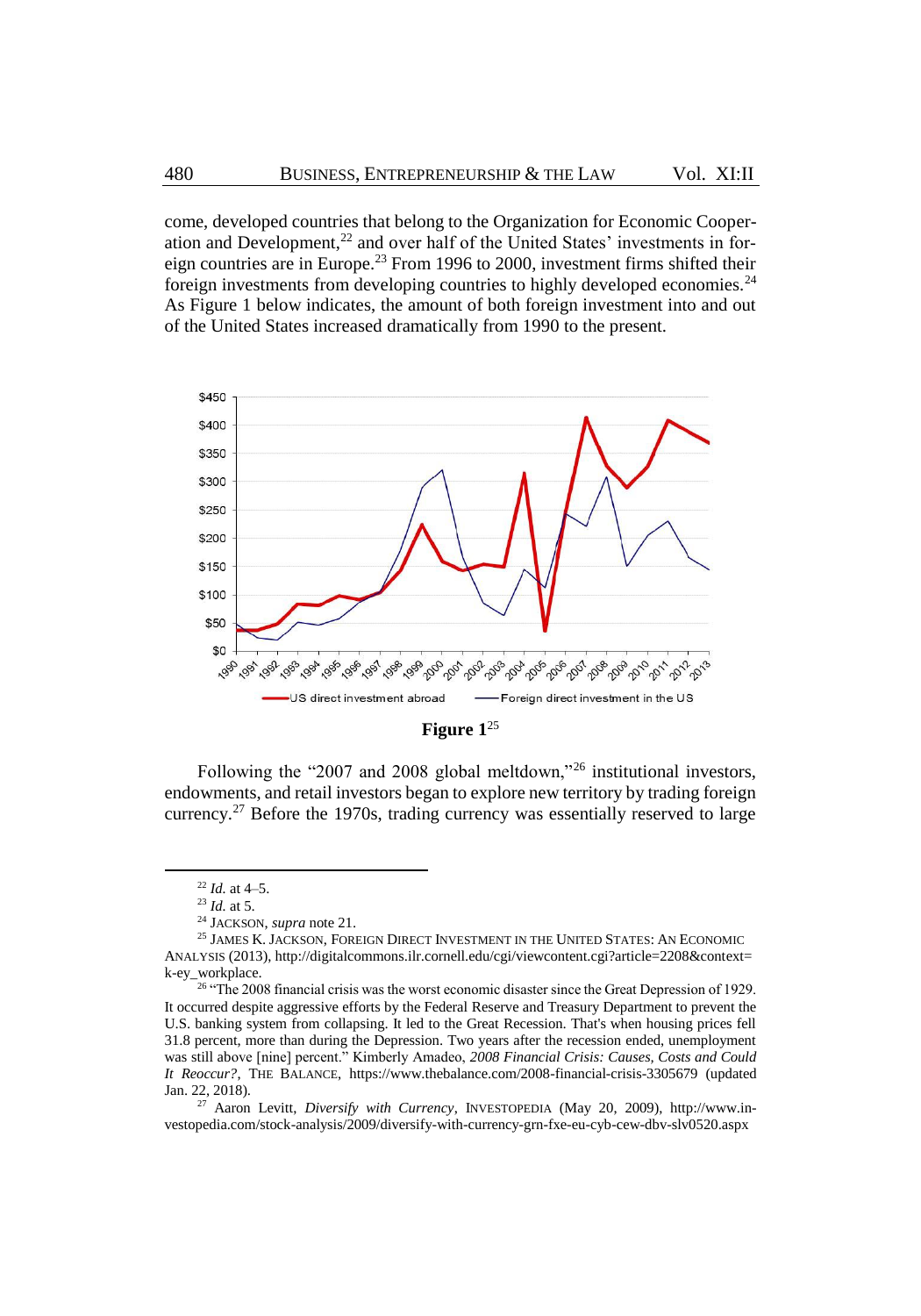companies who needed the conversion to deal with business in other countries.<sup>28</sup> In the modern market, brokers such as Charles Schwab advise investors to invest internationally and gain exposure to emerging markets.<sup>29</sup>

# <span id="page-5-1"></span><span id="page-5-0"></span>*C. United States Investors Benefit from Investing Internationally*

President Trump stresses the importance of reversing the current United States trade deficit.<sup>30</sup> This trade deficit is generated by an inflow of foreign money into the United States caused by failure to save enough to cover the cost of consumption.<sup>31</sup> The net effect of investing in foreign markets reduces the United States trade deficit and increases the strength of its economy.<sup>32</sup>

In addition to Trump's patriotic, trade deficit motivation for investing in assets across the world, investing expert Paul Merriman<sup>33</sup> compiled six reasons to hold as much as half of one's equity investments in international funds.<sup>34</sup>

Merriman's first reason for foreign investments is to promote diversification—he posits that it is "a bad idea to have more than half of your equities in stocks from any one country."<sup>35</sup> Other sources suggest a more conservative approach to international portfolios, such as a 20% exposure relative to domestic holdings.<sup>36</sup> The rationale for a more conservative approach is that foreign markets

 $\overline{a}$ 

<sup>32</sup> *Id.*

<sup>[</sup>https://web.archive.org/web/20170110215612/http://www.investopedia.com/stock-analysis/2009/diversify-with-currency-grn-fxe-eu-cyb-cew-dbv-slv0520.aspx].

<sup>28</sup> *History of the Forex Market*, OANDA, https://www.oanda.com/forex-trading/learn/intro-tocurrency-trading/currency-market/history (last visited Feb. 17, 2018).

<sup>&</sup>lt;sup>29</sup> Michelle Gibley, *Why Invest Internationally?*, CHARLES SCHWAB (July 24, 2012), http://www.schwab.com/public/schwab/nn/articles/Why-Invest-Internationally. "International markets can offer growth opportunities that may not be available in the United States due to differences in household income, younger populations, availability of natural resources, export strength, and movement toward free-market economic policies." *Id.* "We recommend allocations to international stocks include a small exposure to emerging markets . . . ." *Id.*

<sup>30</sup> Michael R. Strain, *Why is President Trump Attacking Foreign Investment in the United States?,* THE WASH. POST (Feb. 16, 2016), https://www.washingtonpost.com/posteverything/wp/2017 /02/16/why-is-president-trump-attacking-foreign-investment-in-the-united-states/?utm

\_term=.726be3b152d8. The thought process behind reducing the trade deficit, and thus the inflow of foreign money into the United States, is that "foreign countries are accumulating claims on future consumption." *Id.*

 $31\overline{Id}$ 

<sup>&</sup>lt;sup>33</sup> Paul Merriman is nationally recognized for his knowledge relating to "mutual funds, index investing, asset allocation and both buy-and-hold and active management strategies." *Paul Merriman, Retired Financial Advisor*, PAUL MERRIMAN, http://paulmerriman.com/about/paul-merriman/ (last visited Feb. 17, 2018). Merriman began his work in the financial industry in the 1960s at a major Wall Street brokerage firm. *Paul A. Merriman*, WIKIPEDIA, https://en.wikipedia.org/wiki/Paul\_A.\_Merriman (last visited Feb. 17, 2018). Paul Merriman founded Merriman, LLC in 1983, a company that currently manages over \$1.5 billion. *Id.* 

<sup>34</sup> Paul Merriman, *Six Reasons You Should Invest Internationally*, Market Watch (Apr. 22, 2015), http://www.marketwatch.com/story/six-reasons-you-should-invest-internationally-2015-04-22.

<sup>35</sup> *Id.* 

<sup>36</sup> John Christy, *How Much International Exposure Should You Have?*, THE BALANCE, https://w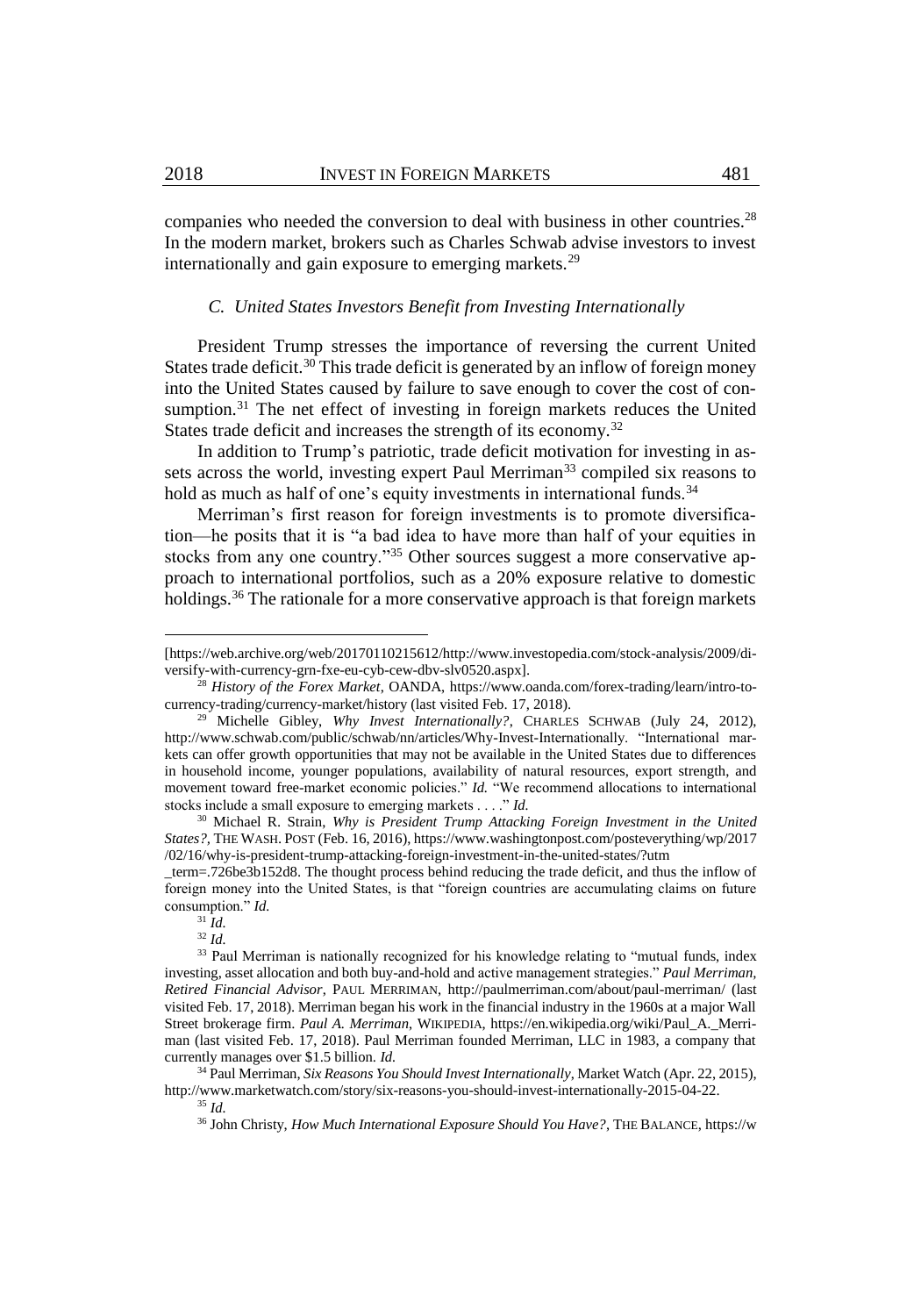tend to be more volatile than American markets, so they offer a larger risk-reward tradeoff.<sup>37</sup> At the end of the day, it boils down to the investor's risk appetite.

Merriman again stresses diversification in his second reason to invest internationally—foreign markets mean more industries and companies—and he notes that unlike the United States, foreign countries may offer emerging market<sup>38</sup> stocks.<sup>39</sup> One benefit of investing in emerging markets is that their growth potential tends to be much higher than developed markets.<sup>40</sup> Furthermore, emerging markets potentially have low correlation with other markets, offering greater diversification.<sup>41</sup> Suggested exposure to emerging markets varies from 5%–10% of a portfolio, but this figure may change depending on the vehicles an investor elects to utilize.<sup>42</sup> Finally, if one wishes to reap the benefits of emerging markets without directly investing in them, "[a] way in which some emerging-markets managers avoid overexposure to any particular country is by also investing in developedworld multinationals that sell into the emerging world."<sup>43</sup> It naturally follows, however, that multinational companies are more intercorrelated than are the emerging markets themselves.

<span id="page-6-0"></span>Merriman's third reason for engaging in international investing is that "there are long periods when international stocks outperform U.S. stocks."<sup>44</sup> While Merriman may be correct, it appears that current emerging market exports have declined since their surge in the early 2000s.<sup>45</sup> Notwithstanding this reduction in the

<sup>37</sup> *Id.* 

ww.thebalance.com/how-much-international-exposure-should-you-have-1979001 (updated Sept. 20, 2017).

<sup>&</sup>lt;sup>38</sup> "The term 'emerging markets' describes developing economies that have rapid economic growth and favorable demographics. The rising stock market capitalization and economic output of these countries have brought them into the spotlight. . . . There is no rigid definition for countries (or regions) to be called 'emerging,' but considerable part[s] of Asia, Eastern Europe, Latin America, the Middle East, and Africa are included in the list." Prableen Bajpai, *Should You Buy US Penny Stocks or Emerging Market Stocks?*, INVESTOPEDIA (Jan. 12, 2015, 2:01 PM), http://www.investopedia.com/ articles/investing/011215/should-you-buy-us-penny-stocks-or-emerging-marketstocks.asp?ad=dirN &qo=investopediaSiteSearch&qsrc=0&o=40186.

<sup>39</sup> Merriman, *supra* not[e 34.](#page-5-0)

<sup>40</sup>Gibley, *supra* not[e 29.](#page-5-1)

<sup>41</sup> *See* Rebecca Patterson & Holly Macdonald, *Be Cautious About Emerging Markets in 2016*, BARRON'S, http://www.barrons.com/articles/be-cautious-about-emerging-markets-in-2016-1450298 373 (updated Dec. 16, 2015).

<sup>42</sup> *See* Gibley, *supra* not[e 29;](#page-5-1) Tim Gray, *Emerging Markets, Even in Turmoil, Have a Place in a Portfolio*, The NY Times (July 15, 2016), https://www.nytimes.com/2016/07/17/business/mutfund/e merging-markets-even-in-turmoil-have-a-place-in-a-portfolio.html?\_r=0.

<sup>43</sup> Gray, *supra* not[e 42.](#page-6-0)

<sup>44</sup> Merriman, *supra* not[e 34.](#page-5-0)

<sup>45</sup> Gray, *supra* note [42.](#page-6-0) The reduction in emerging market exports is attributable to sluggish global growth, but it seems emerging markets shrug off the international growth strain, meaning that "emerging countries remain healthier than developed ones. . . ." *Id. See also* MULTINATIONAL CORPORATIONS AND LOCAL FIRMS IN EMERGING ECONOMIES 26 (Eric Rugraff & Michael W. Hansen, eds.), file:///C:/Users/Morgan%20Lynch/Downloads/391375.pdf.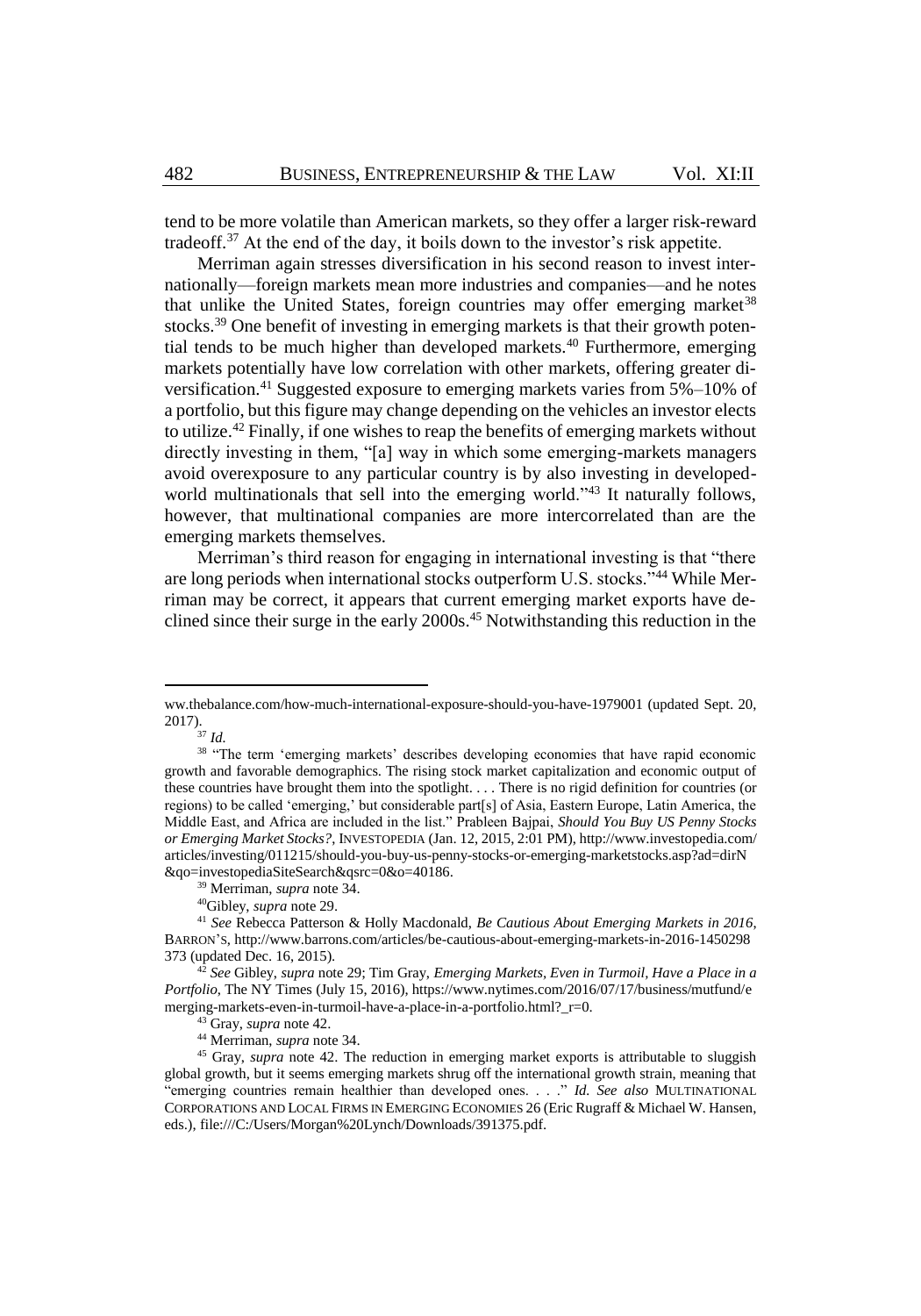relative value of emerging markets, it appears that criticism of these markets may be exaggerated.<sup>46</sup>

Returning to the recurring theme of diversification, Merriman argues in his fourth point that the added benefit of currency diversification achieved by investment in foreign markets further insulates against unpredictable, vast market-wide changes.<sup>47</sup> In fact, Aaron Levitt of Investopedia touted currency diversification as part of the solution to the 2007 and 2008 global meltdown.<sup>48</sup> However, foreign investing presents an interesting double-edged sword. Americans ultimately transact in the United States dollar (USD), and many foreign companies borrow in dollars rather than their local currency.<sup>49</sup> Thus, an increase in the strength of the USD translates to a larger real cost of borrowing for those companies.<sup>50</sup> Furthermore, the value of revenue received by foreign companies in the form of their local currency is reduced as the local currency is translated into a stronger dollar.<sup>51</sup> Of course, the opposite is true when the dollar drops in value.<sup>52</sup>

Merriman's fifth reason for directly investing in international markets is that, as he phrases it, "U.S. multinationals don't give you much exposure to value, small-cap, small-cap value or emerging markets—every one of which can be a powerful return booster."<sup>53</sup> Investing in United States based high-cap multinational companies does certainly offer some residual diversification, but doing so "misses the point of investing internationally—to diversify into areas that *aren't* so highly correlated with the U.S. market."<sup>54</sup> Moreover, United States multinational companies may underperform relative to local companies due to cultural differences and an inability to modify products to suit local needs.<sup>55</sup> A relatable analogy is the American sentiment toward products made in China. In a study

<sup>46</sup> *Id.*

<sup>47</sup> Merriman, *supra* not[e 34.](#page-5-0)

<sup>48</sup> Levitt, *supra* not[e 27.](#page-4-0)

<sup>49</sup> Gray, *supra* note 39.

<sup>50</sup> *Id.*

<sup>51</sup> *Id.*

<sup>52</sup> *Id.*

<sup>53</sup> Merriman, *supra* note [34.](#page-5-0) "Even in recent years, international stocks have provided more diversification benefits than U.S. multinational companies." Matt Godfrey et al., *5 Myths of International Investing* 7 (2016), https://www.fidelity.com/bin-public/060\_www\_fidelity\_com/documents/Fi veMythsInternationalInvesting\_Webinar.pdf.

<sup>54</sup> David Hunkar, *Why Investing In U.S. Multinationals Is Not The Same As Investing In Foreign Companies*, Seeking Alpha (Aug. 20, 2014), http://seekingalpha.com/article/2439205-why-investingin-u-s-multinationals-is-not-the-same-as-investing-in-foreign-companies (quoting Michelle Gibley, *4 Mistakes to Avoid in International Investing*, Charles Schwab (May 29, 2014), http://www.schwab.co m/public/schwab/nn/articles/4-Mistakes-to-Avoid-in-International-Investing) (emphasis in the original).

<sup>55</sup> Gibley, *supra* not[e 42.](#page-6-0) *But see* Vijay Govindarajan & Gunjan Bagla, *How Big Companies Beat Local Competition in Emerging Markets*¸ HARV. BUS. REV. (Aug. 28, 2012), https://hbr.org/2012/08/ leapfrog-local-competition-in. "[M]ultinationals from rich countries who are already developing products for one emerging market possess unique advantages that can help them win in other emerging markets too." *Id.*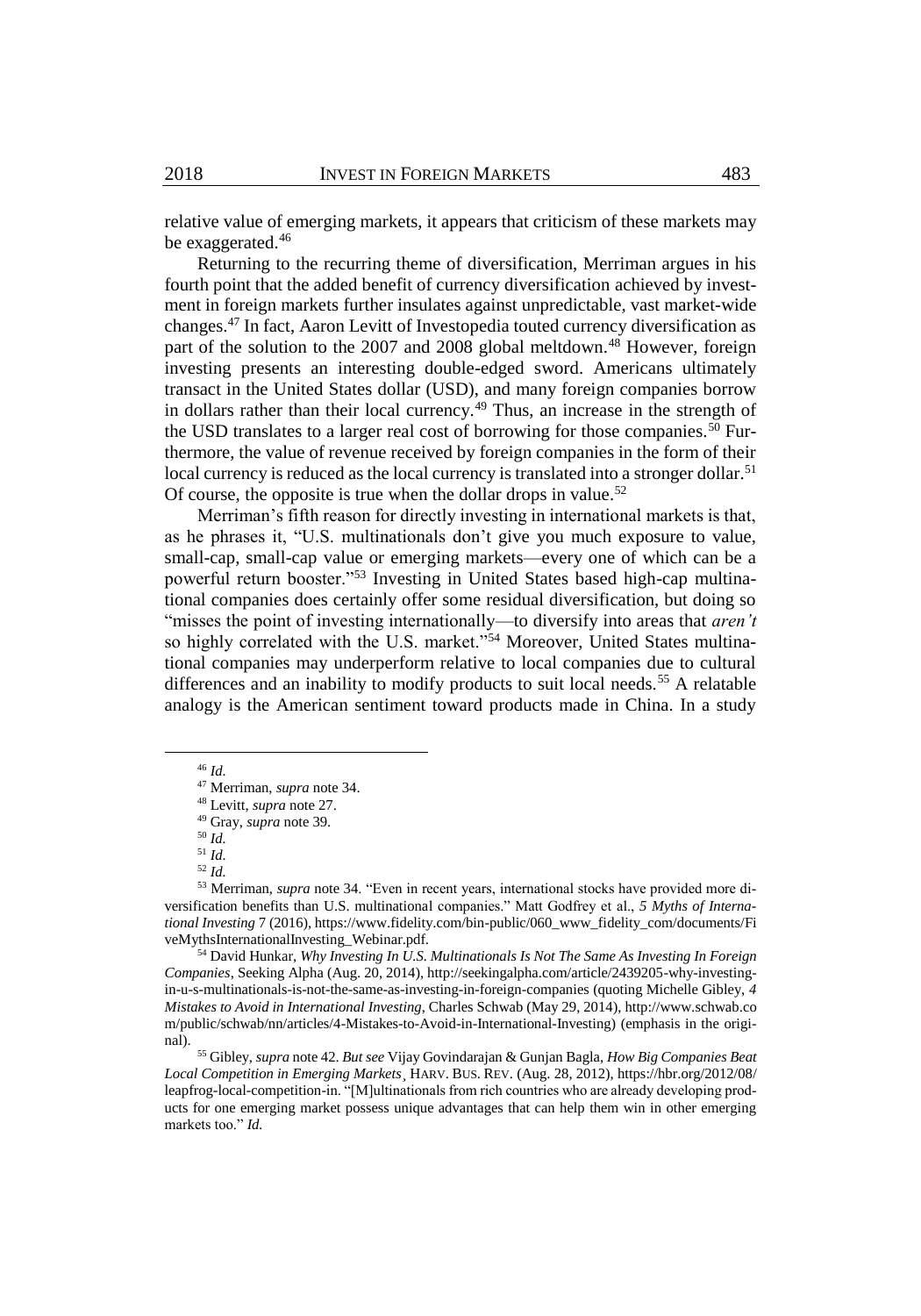conducted by The Boston Consulting Group, 80% of American consumers indicated they were willing to pay a higher price for products manufactured in the United States than for products made in China.<sup>56</sup> Thus, investing in high-cap, U.S.-based multinationals may very well neglect the benefits offered by foreign markets.

Finally, in his sixth justification for holding foreign positions, Merriman posits that international stocks likely have more potential generally than United States stocks.<sup>57</sup> His reasoning for this statement is that the majority of the global capital can be found outside of the United States.<sup>58</sup> This potential outperformance is attributable to the fact that "[f]oreign investments, especially those in emerging markets, involve greater risk and may offer greater potential returns than U.S. investments."<sup>59</sup> Thus, while a prudent investor has the opportunity to reap tremendous benefits from investing abroad, those benefits do not come risk-free.

Resultantly, foreign investment can have a place in any investor's portfolio. Engaging in foreign investing can be a great way to diversify and reap the benefits of new, emerging markets that come with tremendous growth potential. Similar to the wide array of investment vehicles available in the United States, foreign investment opportunities vary greatly in terms of risk and potential reward.

# <span id="page-8-0"></span>III. MARKET STRENGTH FACTORS APPLIED TO UGANDA<sup>60</sup>

As of the end of 2015, many United States companies' foreign investments are in the UK and Canada, exceeding investment in Central America, South America, and Africa combined.<sup>61</sup> There is an argument that a wealthy federal government is primarily responsible for innovations that transform industries and promote economic growth by making critical investments in technologies that create new industries.<sup>62</sup> The rationale underlying this argument is that truly groundbreaking innovation is, by its very nature, surrounded by extreme uncertainty that would prohibit private investment.<sup>63</sup>

<sup>56</sup> Kathleen Kim, *Study: Consumers Prefer 'Made in USA,'* INC., http://www.inc.com/kathleenkim/consumers-prefer-products-labeled-made-in-the-usa.html (last visited Feb. 17, 2018).

<sup>57</sup> Merriman, *supra* not[e 34.](#page-5-0)

<sup>58</sup> *Id.*

<sup>59</sup> FIDELITY, *Determining Your Investment Mix*, U. OF NEBRASKA-LINCOLN, https://hr.unl.edu/Fi delity%20-%20Investment%20Mix.pdf (last visited Feb. 17, 2018).

 $60$  I chose Uganda for the case study in this Comment because I traveled there with Pepperdine School of Law's Global Justice Program. I worked with His Lordship Justice Geoffrey Kiryabwire at the Court of Appeal alongside my colleague and friend, Greg Lewis. During my short ten week stay, I fell in love with the East African country and its wonderful people.

<sup>61</sup> JAMES K. JACKSON, CONG. RESEARCH SERV., RS21118, U.S. DIRECT INVESTMENT ABROAD: TRENDS AND CURRENT ISSUES 5, 6 (2017)*.*

<sup>62</sup> Charles M. Yablon, *Innovation, the State and Private Enterprise: A Corporate Lawyer's Perspective Reviewing the Entrepreneurial State: Debunking Public vs. Private Sector Myths*, *by Mariana Mazzucato*, 40 DEL. J. CORP. L. 1017 (2016) (book review).

<sup>63</sup> *Id.* at 1018.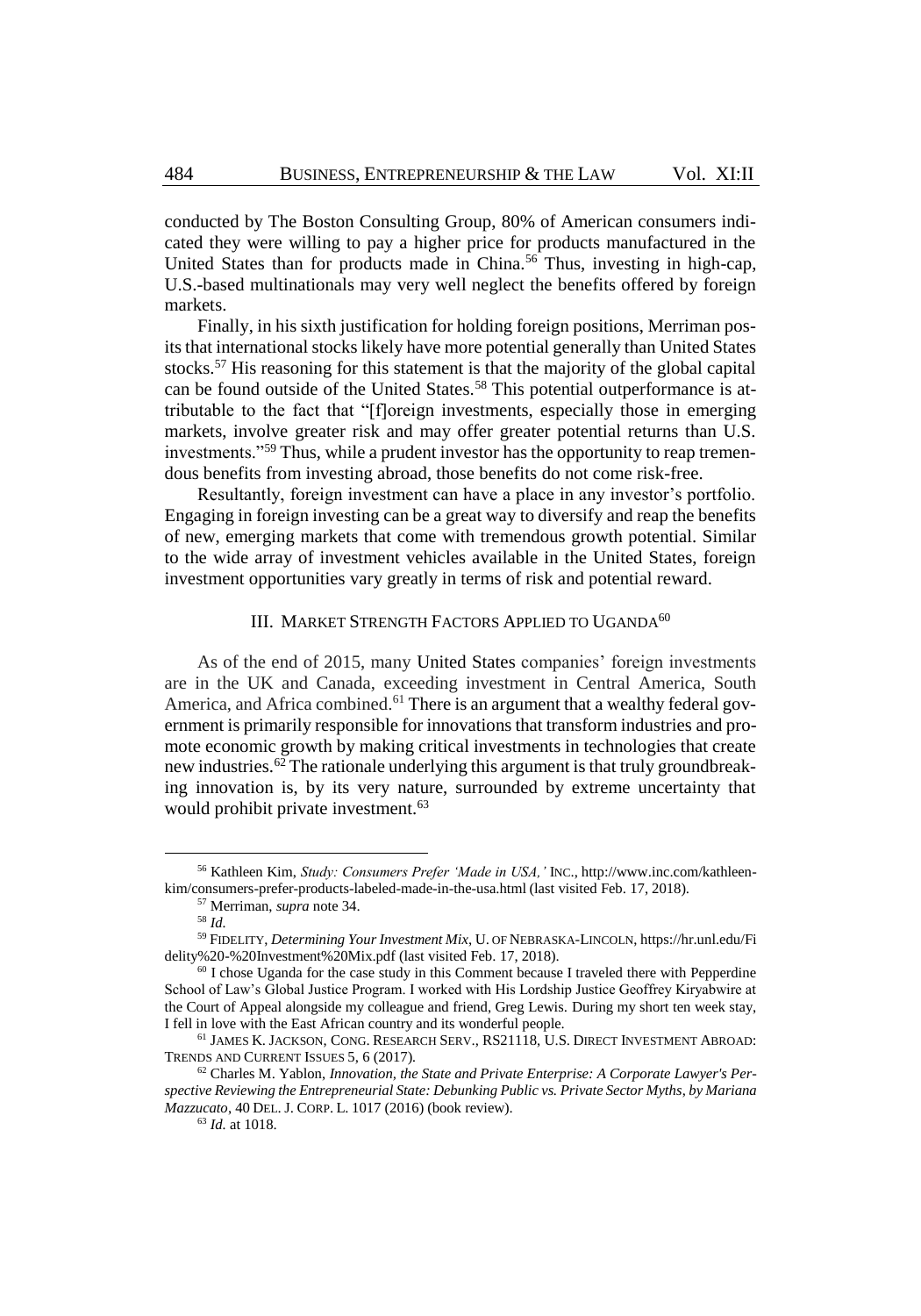Clearly, under the same logic, a national government with sufficient income or capital to invest in innovation-generating projects is a great factor. This is because national governments will invest in innovation more than private companies, and innovation creates new industries that generate market growth.<sup>64</sup> Innovation is driven by, among other factors, the innovation "network," the group of entities involved in, and motivated by, the development of a particular technology.<sup>65</sup> It appears that the UK<sup>66</sup> and Canadian<sup>67</sup> markets are already saturated with foreign investors, thus in the interest of discovering a new, untapped market, this Comment focuses on the country of Uganda as a case study for the application of the "Market Strength Factors"—expounded upon below—to determine the strength and risk of a foreign investment opportunity.

<span id="page-9-0"></span>Westlaw<sup>68</sup> promulgates a checklist for companies designed to "spell the ultimate success or failure of a company's overseas investments."<sup>69</sup> The checklist offers insight into the strength of a country's investment opportunities generally.<sup>70</sup> This Comment builds on Westlaw's list to create the "Market Strength Factors" that are set forth below. Like any investment strategy, these factors cannot be used to find the perfect investment opportunity; rather, these factors are only one set of many tools available to investors to reveal investments that may satisfy their risk preferences.<sup>71</sup>

<sup>64</sup> *See How the US Government Makes Silicon Valley Innovation Possible*, NEXTGOV (Mar. 29, 2016), http://www.nextgov.com/cio-briefing/2016/03/how-us-government-makes-silicon-valley-inno vation-possible/127034/.

<sup>65</sup> Yablon, *supra* not[e 62,](#page-8-0) at 1030.

<sup>66</sup> Szu Ping Chan, *Foreign investors rush to Britain, despite EU referendum uncertainty*, THE TELEGRAPH (May 24, 2016 12:04 AM), http://www.telegraph.co.uk/business/2016/05/23/foreign-investors-rush-to-uk/ ("The UK enjoyed record levels of foreign direct investment in 2015.").

<sup>67</sup> Chris Ausdenmoore, *2015 Investment Climate Statement – Canada*, U.S. DEPT. OF STATE, https://www.state.gov/e/eb/rls/othr/ics/2015/241511.htm (last visited Feb. 17, 2018) ("The United States accounts for over 51 percent of Canada's total stock of foreign direct investment . . . ."); *Canada: Foreign Investment*, SANTANDER, https://en.portal.santandertrade.com/establish-overseas/canada/foreign-investment (last visited Feb. 17, 2018) ("Canada's weak points are its excessive dependence on the United States and a financial system that is struggling to recover from the global financial crisis.").

<sup>68</sup> Westlaw is one of the legal industry's preferred online legal research services. *Thomson Reuters Westlaw*, THOMSON REUTERS, http://legalsolutions.thomsonreuters.com/law-products/westlawlegal-research/ (last visited Feb. 17, 2018).

<sup>69</sup> Mod. Corp. Checklists § 14:2.

<sup>70</sup> *See id.* 

<sup>71</sup> Investment Planning, Saylor Academy 12.2 (2012) https://saylordotorg.github.io/text\_personal-finance/s16-02-investment-planning.html. Stated another way, there are three categories of risk tolerances. *Risk Tolerances*, INVESTOPEDIA, http://www.investopedia.com/terms/r/risktolerance.asp (last visited Feb. 17, 2018). Those categories are Aggressive Risk Tolerance, characterized by positions with high risk in volatile markets; Moderate Risk Tolerance, comprised of moderate risk positions with a moderate term goal of ten years; and Conservative Risk Tolerance, clearly a category with low risk positions, often held by retirees. *Id.*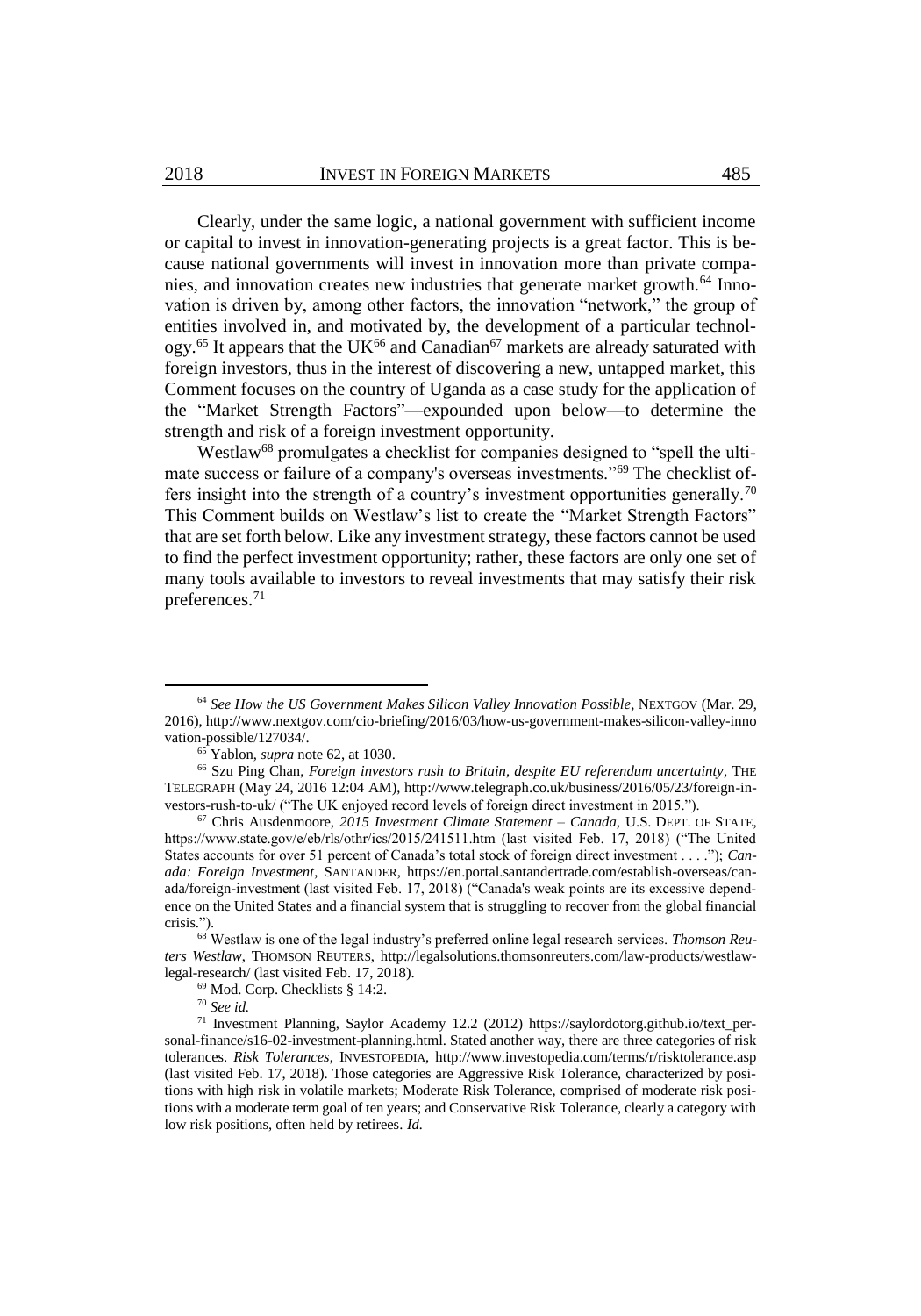# *A. Economic Factors*

#### <span id="page-10-0"></span>*1. Size of the Foreign Country's Gross National Income*

An excellent metric that countries use to determine the strength of a company's economy is the size of the country's gross national income (GNI). In the past, many countries evaluated economic strength using the country's gross national product  $(GNP)$ ,<sup>72</sup> but that metric was abandoned in favor of  $GNI$ .<sup>73</sup> GNI is defined as "gross domestic product (GDP) plus net receipts of primary income (employee compensation and investment income) from abroad."<sup>74</sup> A ten-year sample is an appropriate time scale on which to view a country's GNI to get a view of the current trend.<sup>75</sup>

In 2015, Uganda's GDP was \$21.15 billion USD<sup>76</sup> or \$27.5 billion depending on the source, $^{77}$  and its GNI was \$27.1 billion USD.<sup>78</sup> Figure 2 below depicts Uganda's GNI over a ten-year period in billions of USD.<sup>79</sup>

<sup>72</sup> *See e.g.* Mod. Corps. Checklist, *supra* note [69.](#page-9-0) GNP is defined as gross domestic product (GDP) plus its net income inflow from abroad less its net income outflow to foreign countries. Jeffrey Glen, *How to Calculate* GNP, INVESTOR GUIDE, http://www.investorguide.com/article/15784/howto-calculate-gnp-d1412/ (last visited Feb. 17, 2018). GNP quantifies the size of a country's economy factoring in both what is produced within its borders and what is generated by its citizens abroad. *Id.*  GNP is typically calculated as:

GNP = Gross Domestic Product (GDP) + Net income inflow from abroad – Net income outflow to foreign countries

Where typically GDP is calculated as:

GDP = Consumption + Investment + Government Spending + Exports – Imports. *Id.*

<sup>73</sup> Tejvan Pettinger, *Difference Between GNP, GDP, and GNI*, ECON. HELP (July 8, 2017), http://www.economicshelp.org/blog/3491/economics/difference-between-gnp-gdp-and-gni/.

<sup>74</sup> *GDP-GNI-Definitions*, GLOBAL FIN., https://www.gfmag.com/global-data/glossary/gdp-gnidefinitions (last visited Feb. 17, 2018).

<sup>75</sup> *See* Mod. Corps. Checklist, *supra* not[e 69.](#page-9-0)

<sup>76</sup> *Uganda GDP*, TRADING ECONOMICS, http://www.tradingeconomics.com/uganda/gdp (last visited Feb. 17, 2018).

<sup>77</sup> *Gross Domestic Product for Uganda,* FRED, https://fred.stlouisfed.org/series/MKTGDPUGA646NWDB (updated July 7, 2017).

<sup>78</sup> *Id.* 

<sup>79</sup> *Id.*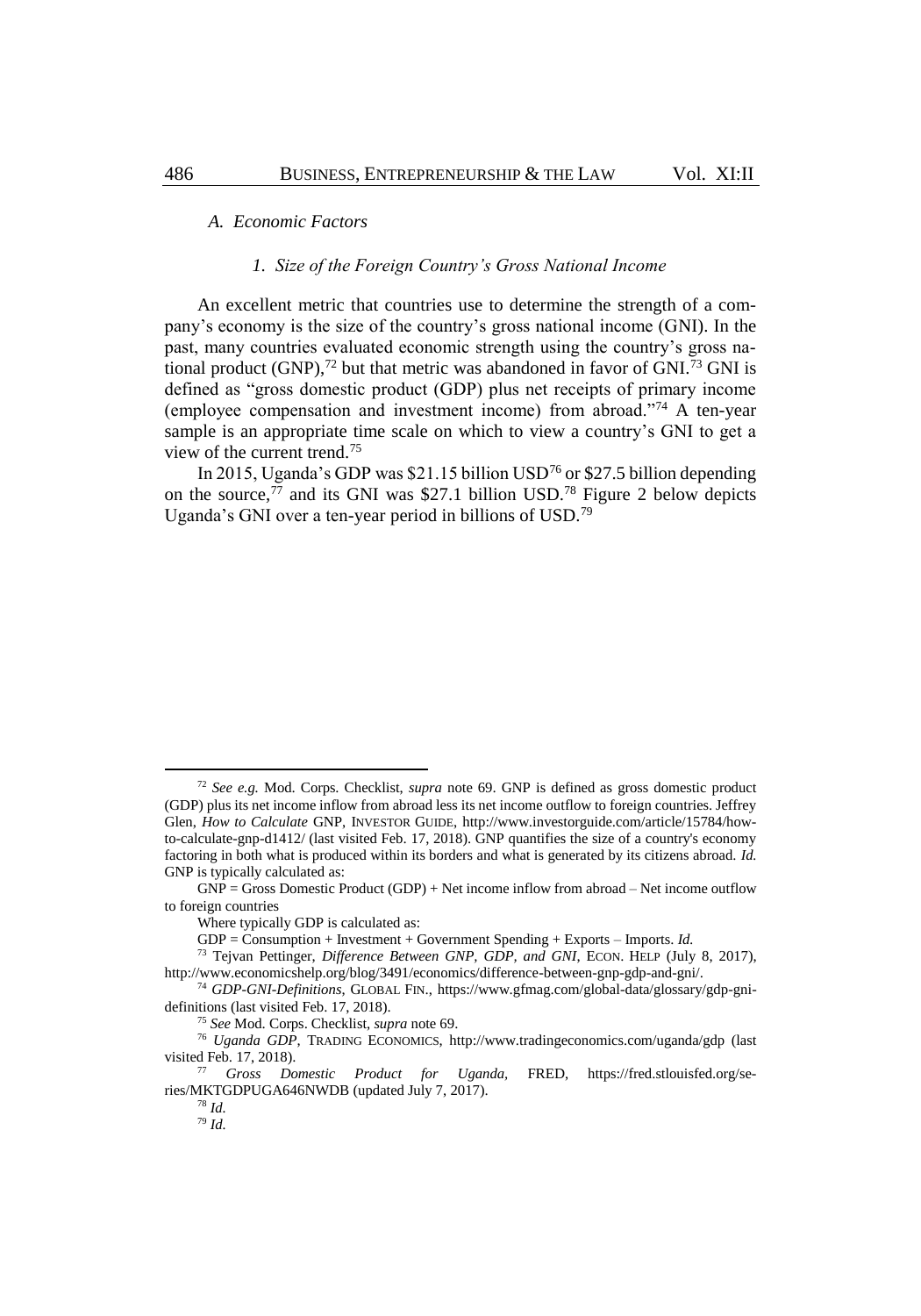

Figure 2 clearly reflects a positive trend in Uganda's GNI, and thus its economic strength.<sup>81</sup> From 2007 to 2013, the country's GNI doubled and then maintained its positive slope. It does appear that the country may plateau in the ensuing short term or even experience some degree of a retracement,<sup>82</sup> but the GNI trend for Uganda has been very strong since the  $1960s$ .<sup>83</sup>

# *2. Existence of a National Development Plan*

National development plans are designed to analyze a country's objectives and priorities that relate to wealth building and other goals.<sup>84</sup> These plans contemplate a plethora of national goals such as creating wealth through tourism, natural resources, and agriculture; human capital development via stronger educational systems, science and technology development, and increasing access to basic necessities; and infrastructural development.<sup>85</sup> "A well-researched and thoughtful

<sup>80</sup> *Gross National Income for Uganda*, FRED, https://fred.stlouisfed.org/series/MKTGNIUGA 646NWDB (last updated Jan. 5, 2017).

<span id="page-11-0"></span><sup>81</sup> *Id.*

<sup>82 &</sup>quot;A retracement is a temporary reversal in the direction of a stock's price that goes against the prevailing trend. A retracement does not signify a change in the larger trend. On a chart where a stock's price is generally headed upward, retracements are the small dips in price that the stock experiences during its overall upward trend." *Retracement*, INVESTOPEDIA, http://www.investopedia.com/terms/r/r etracement.asp (last visited Feb. 17, 2018).

<sup>83</sup> FRED, *supra* not[e 78.](#page-10-0)

<sup>84</sup> Fisheries & Agriculture Department, *The Objectives of National Planning*, http://www.fao.org /docrep/S4862E/s4862e02.htm (last visited Feb. 17, 2018).

<sup>85</sup> The Republic of Uganda, *Second National Development Plan* (June 2015), http://npa.ug/wpcontent/uploads/NDPII-Final.pdf.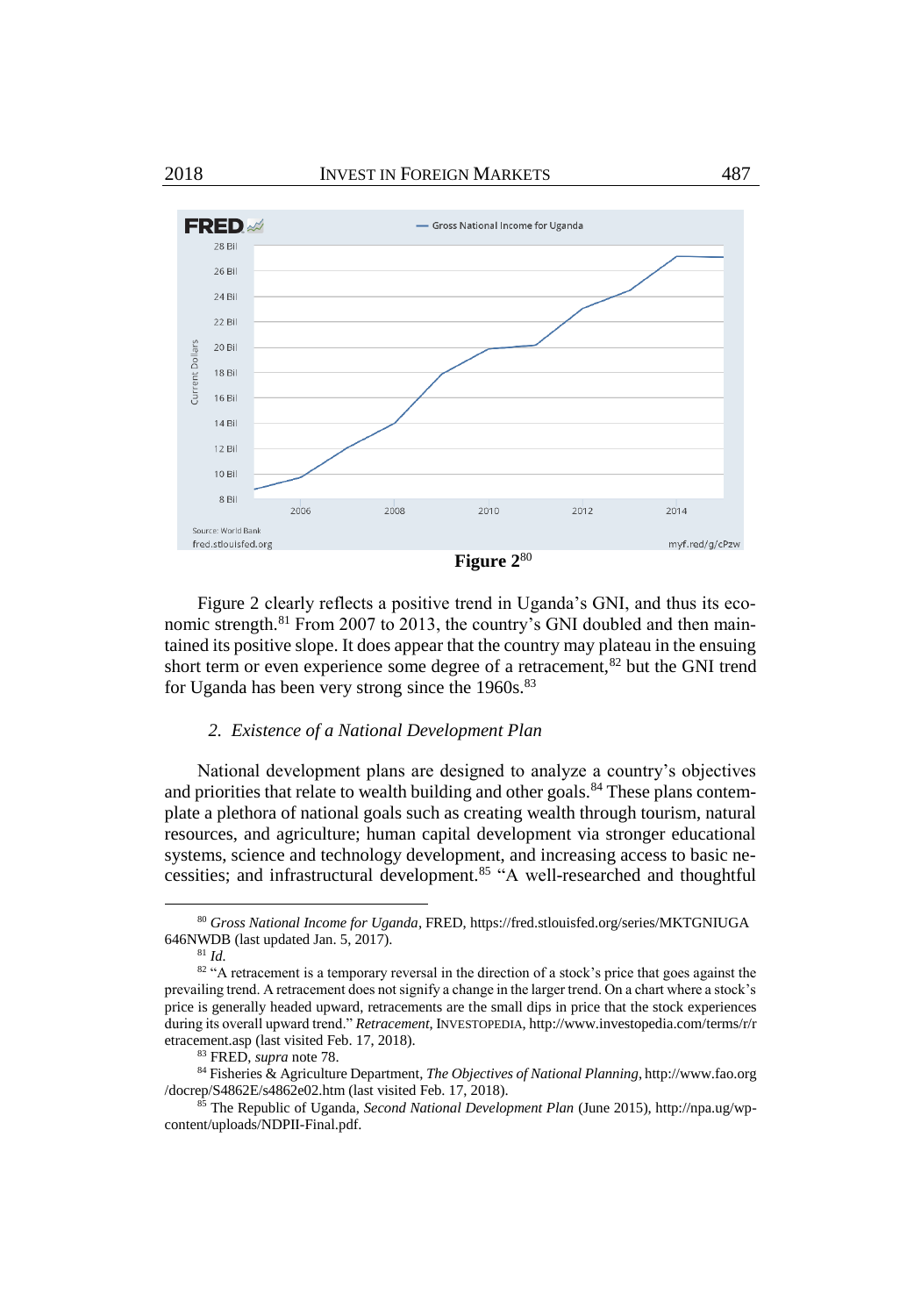national development plan is invaluable for anticipating and understanding a country's decisions on allocation of its scarce resources.<sup>86</sup>

Uganda disseminated a 344-page National Development Plan that envisions "[a] transformed Ugandan society from a peasant to a modern and prosperous country within 30 years."<sup>87</sup> If the National Development Plan for the current period, 2015–2020, is successfully followed, Uganda will experience growth in its production, competitiveness, human capital development, and mechanisms for enhanced service delivery.<sup>88</sup>

# <span id="page-12-0"></span>*3. Strength of the Economy*

The third Economic Factor, strength of the economy, is a bit more difficult to define because a plethora of theories exist on the proper method to calculate a country's economic strength.<sup>89</sup> Since this set of factors is strictly financially focused, the strength of a country's Economy Factor will exclude the social value of economy and hone in on the economy's productivity by utilizing a per capita GDP value.<sup>90</sup> Per capita GDP "is calculated by either adding up the annual incomes of all working-age citizens or by totaling the value of all final goods and services produced in the country during the year."<sup>91</sup> One may also analyze the country's business cycle history, its resistance to recession and world cyclical trends, its foreign exchange position, its reliance on exports, and the balance of its economy in terms of industry, agriculture, trade, and service.<sup>92</sup>

The Uganda government began to pursue a series of stabilization and promarket structural reforms in the late  $1980s$ .<sup>93</sup> The resulting large-scale economic stability and investment response sustained a high growth period from 1987 to

<sup>86</sup> *Id.*

<sup>87</sup> THE REPUBLIC OF UGANDA, *supra* note [85.](#page-11-0)

<sup>&</sup>lt;sup>88</sup> *Id.* ("This plan has four objectives, namely: 1. Increase Sustainable Production, Productivity and Value Addition in Key Growth Opportunities, 2. Increase the Stock and Quality of Strategic Infrastructure to Accelerate the Country's Competitiveness, 3. Enhance Human Capital Development, and 4. Strengthen Mechanisms for Quality, Effective and Efficient Service Delivery."). *Id.*

<sup>89</sup> *See e.g.* Mike Taylor, *Very Basic Politics #4: How do we Measure the Strength of the Economy?,* THE REINVIGORATED PROGRAMMER (Oct. 2, 2015), https://reprog.wordpress.com/2015/10/02/ very-basic-politics-4-how-do-we-measure-the-strength-of-the-economy/. (Sum the square root of incomes or combine GDP with the Gini coefficient); Joe Miller, *Move Over, GDP: How Should you Measure a Country's Value?*, BBC NEWS (Apr. 3, 2014) http://www.bbc.com/news/business-26682206. (Social Progress Index); *Per Capita GDP*, INVESTOPEDIA, http://www.investopedia.com/terms/p/per-capita-gdp.asp (last visited Feb. 18, 2018) ("The per capita GDP is especially useful when comparing one country to another, because it shows the relative performance of the countries. A rise in per capita GDP signals growth in the economy and tends to reflect an increase in productivity.").

<sup>90</sup> *Id.*

<sup>91</sup> *Per Capita GDP*, *supra* not[e 89.](#page-12-0)

<sup>92</sup> Mod. Corps. Checklist, *supra* not[e 69.](#page-9-0)

<sup>93</sup> *Overview*, THE WORLD BANK, http://www.worldbank.org/en/country/uganda/overview (updated June 7, 2017).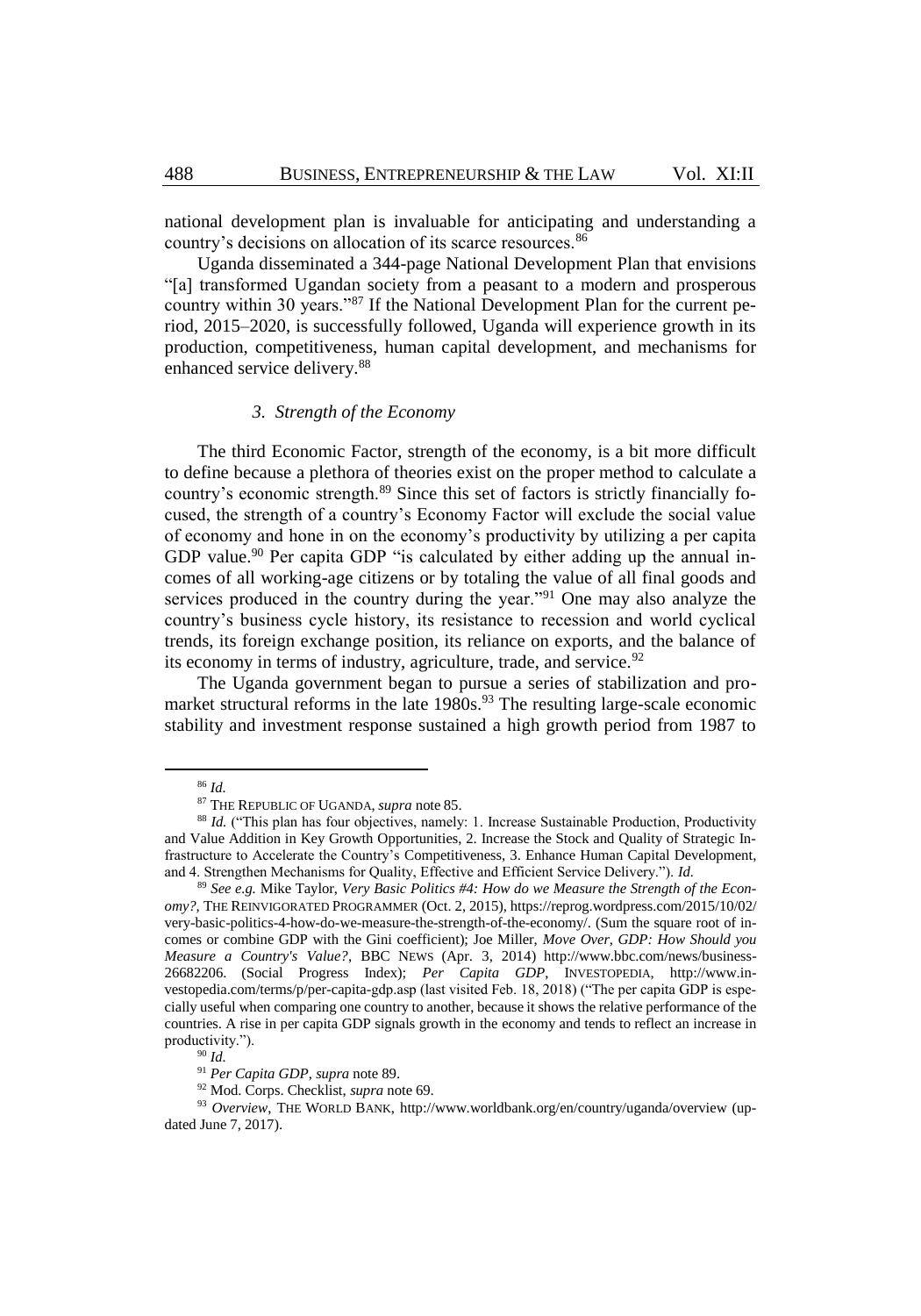<span id="page-13-0"></span>2010.<sup>94</sup> The growth in Uganda's GDP "averaged 7% per year in the 1990s and the 2000s, placing Uganda among the 15 fastest growing economies in the world."<sup>95</sup> The current Ugandan GDP growth rate is 3.91%.<sup>96</sup> This rate is on a downward trend relative to the past three years and is moving towards a more stable rate $\frac{97}{ }$ the ideal GDP for an economy is around  $2\%$  to  $3\%$ .<sup>98</sup> This ideal rate is high enough to provide for corporate profit and an increase in jobs, but low enough to prohibit inflation.<sup>99</sup>

The population of Uganda increased at a rate of at least 3% annually throughout this period of GDP growth deceleration, and per capita income growth also experienced a decline from a rate of 3.6% from the 1990s and 2002 to approximately 2%.<sup>100</sup> The country's large public investment program and resumption of private sector economic activity is expected to drive growth in the ensuing years.<sup>101</sup> Notwithstanding the volatile global market, the Ugandan economy is forecasted to grow at a rate of approximately 5.9% in the 2016 to 2017 financial year.<sup>102</sup> That rate will likely continue to increase to 6.8% the next financial year "and thereafter stay on an upward trajectory into the medium term, if major infrastructure projects are implemented as planned, and private investment intensifies with oil-related activities."<sup>103</sup>

# *4. Significance of Monetary Considerations*

The final Economic Factor, the significance of monetary considerations, looks at the conversion rate of the country's currency relative to USD, the base currency used in the majority of exchange. $104$ 

The current conversion rate of the Ugandan currency, the Ugandan Shilling (UGX), for USD is  $3,652^{105}$  This conversion rate allows for an investor to acquire a rather large amount of equity in a Ugandan company. As such, the investment

<sup>94</sup> University of Virginia, *Health Care, Education and Entrepreneurship*, http://www.darden.virginia.edu/mba/darden-worldwide/immersion/uganda/ (last visited Feb. 17, 2018). <sup>95</sup> *Id.*

<sup>96</sup> *Uganda GDP Annual Growth Rate*, TRADING ECON., http://www.tradingeconomics.com/ugan da/gdp-growth-annual (last visited Feb. 17, 2018).

 $\overline{97}$   $\overline{Id}$ .

<sup>98</sup> Ryan Barnes, *Economic Indicators: Gross Domestic Product (GDP)*, INVESTOPEDIA, http://www.investopedia.com/university/releases/gdp.asp (last visited Feb. 17, 2018).

<sup>99</sup> *Id.*

<sup>100</sup> UNIV. OF VA., *supra* not[e 94.](#page-13-0)

<sup>101</sup> *Id.*

<sup>102</sup> *Id.*

<sup>103</sup> *Id.*

<sup>104</sup> *Exchange Rate,* INVESTOPEDIA, http://www.investopedia.com/terms/e/exchangerate.asp (last visited Jan. 20, 2017) ("Most exchange rates use the US dollar as the base currency and other currencies as the counter currency.").

<sup>105</sup> *XE Currency Converter: UGX to USD*, XE (last visited Jan. 20, 2017), http://www.xe.com/ currencyconverter/convert/?Amount=1&From=UGX&To=USD. \$1 USD = UGX 3,584. *Id.*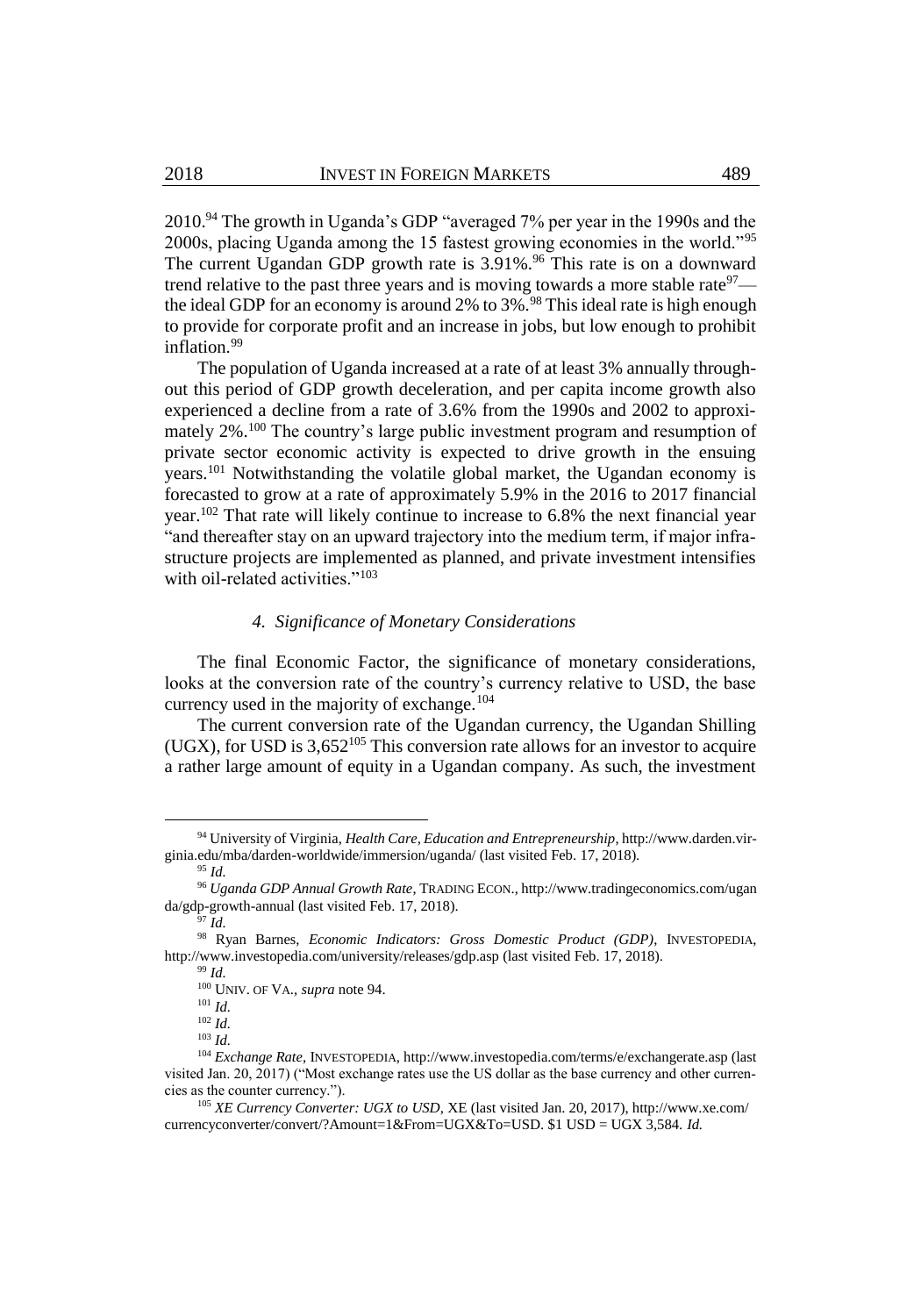would be very sensitive to minute changes in the underlying asset's market movements. Of course, this can be scaled back according to an investor's risk preferences and total investable capital.

# *B. Political Factors*

#### <span id="page-14-0"></span>*1. Government Analysis*

An analysis of a country's Political Factors first requires a governmental analysis. A governmental analysis considers the system of government and its stability.<sup>106</sup>

The Ugandan government has faced great turmoil over the past century.<sup>107</sup> Early Uganda saw the formation of various kingdoms throughout the seventeenth and eighteenth centuries.<sup>108</sup> In 1905, Uganda fell under the control of the British.<sup>109</sup> The British control over Uganda ended in 1921, but the African nation was not fully self-governed until 1962 when Benedicto Kwanuka was appointed as its first Prime Minister.<sup>110</sup> A military coup organized by Idi Amin Dada overthrew the subsequent leader, Milton Obote, in January 1971.<sup>111</sup> In 1978, after he established an authoritarian leadership, Amin invaded Tanzania, and Tanzania responded by marching into Uganda supported by the Uganda National Liberation Front, a group of exiled Ugandans.<sup>112</sup> After various other usurpations, Obote gained power, but struggled with fighting the National Resistance Army led by Yoweri Museveni, who eventually became president in 1986 after the carnage of civil war began to wane.<sup>113</sup>

The Constitution of Uganda in its current form was adopted on October 8, 1995.<sup>114</sup> The 1995 Constitution defines the "three main organs of the government, namely, the legislature, executive and judiciary."<sup>115</sup> The long-standing conflicts within Uganda caused its economy to suffer, resulting in limited resources for the government as a whole.<sup>116</sup> Museveni has maintained his executive control over

<sup>106</sup> Mod. Corps. Checklist, *supra* not[e 69.](#page-9-0)

<sup>107</sup> *See Uganda: History,* THE COMMONWEALTH, http://thecommonwealth.org/our-membercountries/uganda/history (last visited Feb. 17, 2018).

<sup>108</sup> *Id.*

<sup>109</sup> *Id.*

<sup>110</sup> *Id.*

<sup>111</sup> *Id.*

<sup>112</sup> *Id.* 

<sup>113</sup> *Id.* 

<sup>114</sup>*The Constitution*, THE STATE HOUSE OF UGANDA, http://www.statehouse.go.ug/government/constitution (last visited Feb. 17, 2018). The 1995 Constitution is Uganda's fourth constitution since Uganda obtained its independence from the British. *Id.* 

 $^{115}$ *Id.* 

<sup>116</sup> *See* THE COMMONWEALTH, *supra* note [107.](#page-14-0)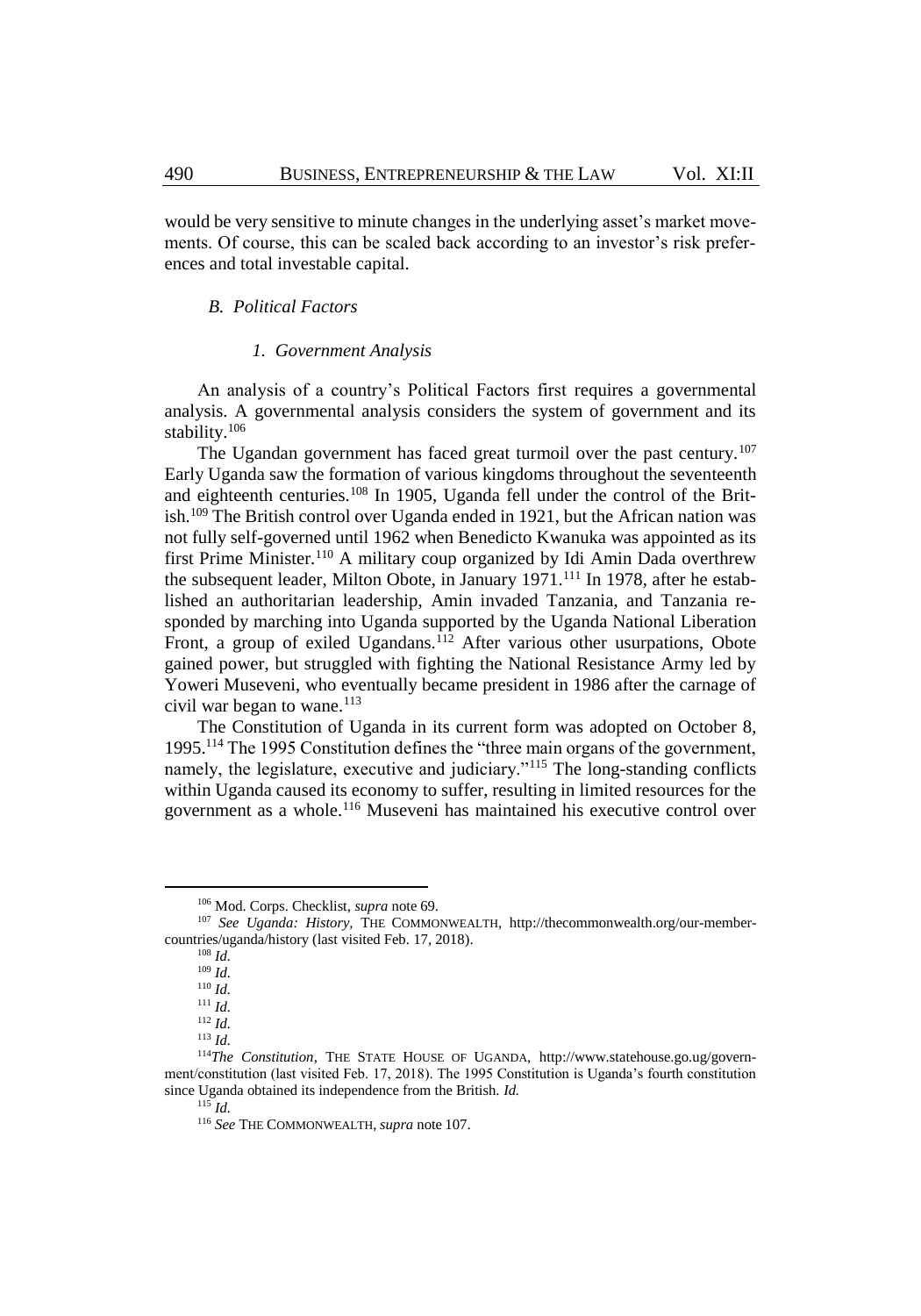the country to date.<sup>117</sup> To accommodate for President Museveni's extended presidential stay, Uganda's parliament amended the country's constitution in 2005 to remove a two term limitation on the executive.<sup>118</sup> "Museveni, now 71, would be ineligible to seek re-election in 2021 because the constitution bars anyone older than 75 to serve."<sup>119</sup> Parliament is, thus, again considering revisions to the constitution to eliminate the seventy-five-year age limit on presidents.<sup>120</sup>

Uganda is a member of the African, Caribbean and Pacific Group of States, African Union, Common Market for Eastern and Southern Africa, East African Community, Non-Aligned Movement, Organisation of Islamic Cooperation, United Nations and World Trade Organization.<sup>121</sup> Uganda was a member, along with Kenya and United Republic of Tanzania, of the East African Community, which from 1967 had a common market and many shared services but collapsed in  $1977$ <sup>122</sup>. The three countries again embarked on developing regional cooperation in 1993, bringing about progressive harmonization of standards and policies across a wide range of activities, and launching a new East African Community in January 2001 and East African Customs Union in January 2005.<sup>123</sup> The Community was enlarged in July 2007 when Burundi and Rwanda became members.<sup>124</sup> Uganda is also a member of the Intergovernmental Authority on Development, which was established in 1986 by the six countries in the Horn of Africa to combat drought and desertification and promote food security in the region.<sup>125</sup>

# *2. Social Considerations*

The second Political Factor, social considerations, requires an analyst to delve into financial ethics, morals, and politics.<sup>126</sup> "The financial sector is often in the news for the wrong reasons—for falling short on ethics and hurting society."<sup>127</sup> While there are many social considerations involved in determining the political strength and stability of a country, the most salient are human rights,

<sup>117</sup> *Yoweri Museveni - Uganda's President Profiled*, BBC (Feb. 17, 2016), http://www.bbc.com /news/world-africa-12421747.

<sup>118</sup> Allen Cone, *Resolution Allows Ugandan President Yoweri Museveni to Run Again in Age-Limit Change*, UPI (Aug. 3, 2016, 11:01 AM), http://www.upi.com/Top\_News/World-News/2016/08/ 03/Resolution-allows-Ugandan-President-Yoweri-Museveni-to-run-again-in-age-limit-change/89514 70225731/.

<sup>119</sup> *Id.*

 $120$  *Id.* 

<sup>121</sup> THE COMMONWEALTH, *supra* note [107.](#page-14-0)

<sup>122</sup> *Id.*

<sup>123</sup> *Id.*

<sup>124</sup> *Id.* <sup>125</sup> *Id.*

<sup>126</sup> Usman Hayat, *Integrating Social and Environmental Issues in Investment Decisions*, 70<sup>TH</sup> CFA INSTITUTE ANNUAL CONFERENCE (May 7, 2013), https://annual.cfainstitute.org/2013/05/07/integrating-social-and-environmental-issues-in-investment-decisions/.  $^{127}$ *Id.*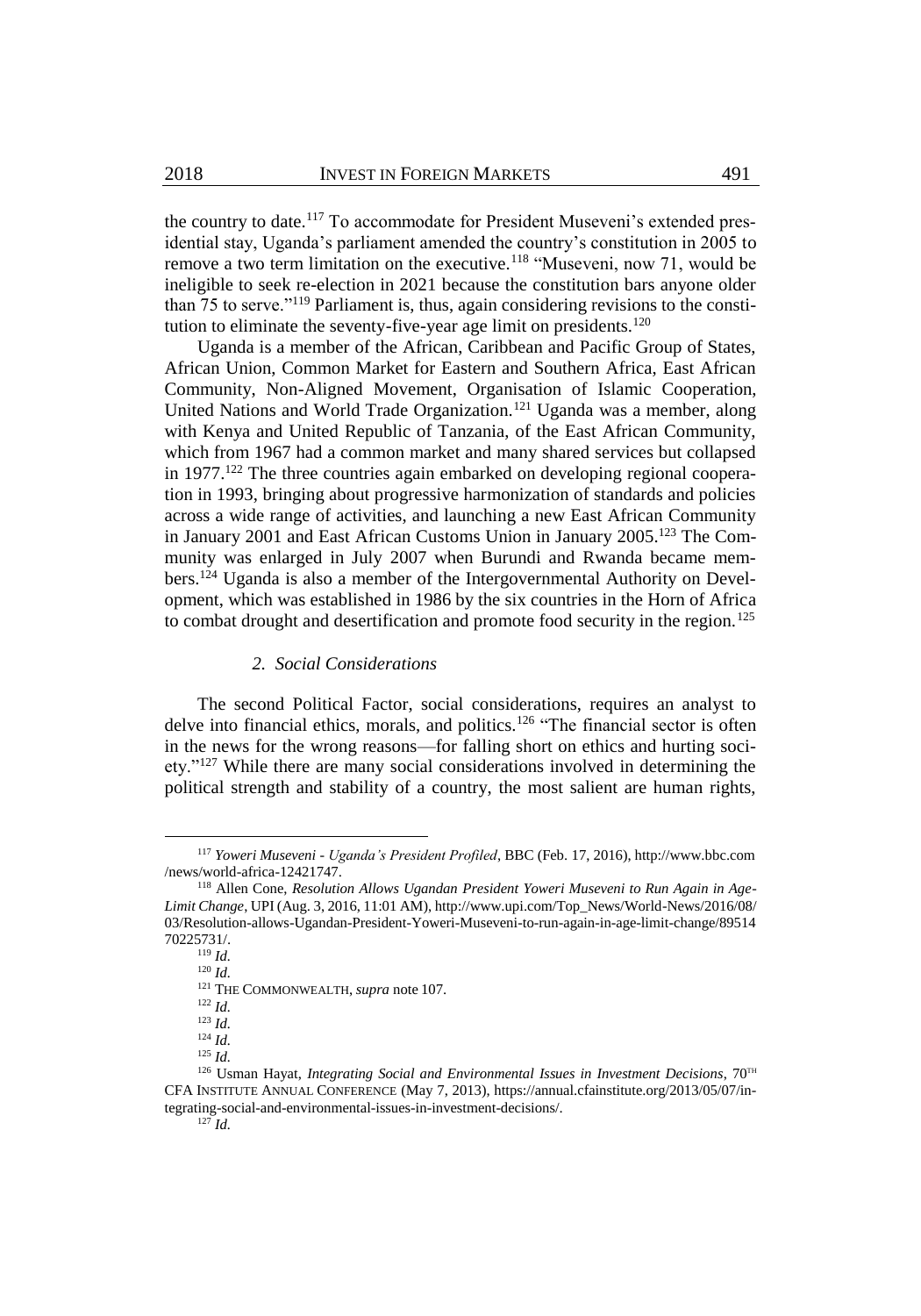worker rights, safety, labor relations, child labor, community relations/development, and indigenous rights.<sup>128</sup> These particular factors are particularly relevant for determining the political strength of a sovereignty because they describe the public's perception of a country.<sup>129</sup>

The human rights situation in Uganda has improved since the previous Universal Periodic Review by the United Nations Human Rights Council in 2011, but countries engaging in the 2016 review were encouraged to reject "the government rhetoric on progress while key accountability bodies remain toothless or ignored."<sup>130</sup> The reviewing countries were also encouraged to "urge Uganda to do more to change the entrenched climate of impunity that is leaving victims with nowhere to turn."<sup>131</sup> Examples of recent human rights violations in Uganda include "failure to effectively investigate a November 2016 military assault in Kasese where over 100 people, including children, were killed," $132$  various instances of abrogation of the rights to freedom of expression, association and assembly.<sup>133</sup>

"Uganda has a history of ethnically-based discrimination promoted by governments that divert resources to the resolution of problems that face specific ethnic groups to the exclusion of others."<sup>134</sup> However, despite its history of discrimination, the country's government put in place "a number of legislative provisions, policies and programmes that could be exploited to promote the rights of indigenous and tribal peoples."<sup>135</sup> Notwithstanding the implementation of legislative framework that offers an avenue to fight ethnic-based discrimination, more work is needed in this area to promote the human rights of all Ugandans.<sup>136</sup>

 $\overline{a}$ 

<sup>135</sup> *Id.*

<sup>136</sup> *Id.*

<sup>&</sup>lt;sup>128</sup> CTR. FOR FIN. MKT., INTEGRITY, ENVIRONMENTAL, SOCIAL, AND GOVERNANCE FACTORS AT LISTED COMPANIES 5 (2008) (ebook).

<sup>129</sup> *See id.*

<sup>130</sup> Maria Burnett, *Uganda's Deteriorating Human Rights Record Up for Review*, HUMAN RIGHTS WATCH (Nov. 2, 2016), https://www.hrw.org/news/2016/11/02/ugandas-deteriorating-human-rights-record-review. An example of the current human rights position in Uganda is the 2012 criminalization of torture, but with no officials standing trial and a failure to compensate two families for the killing of children by security forces at protests. *Id.* <sup>131</sup> *Id.*

<sup>132</sup> *Uganda*, HUMAN RIGHTS WATCH, https://www.hrw.org/africa/uganda (last visited Oct. 8, 2018).

<sup>133</sup> For a more in-depth account, see *Uganda 2017/2018*, AMNESTY INT'L, https://www.amnesty.org/en/countries/africa/uganda/report-uganda/ (last visited Oct. 8, 2018). *See also Statement on emerging human rights issues in the country*, THE UGANDA HUMAN RIGHTS COMM'N (Aug. 24, 2018), https://www.uhrc.ug/statement-emerging-human-rights-issues-country-following-arua-municipality-election-held-wednesday-0 ("We are deeply concerned about the recent developments in the country that directly or indirectly curtailed the full enjoyment of human rights, particularly personal liberty, right to life, freedom of assembly, expression and media freedoms, as well as freedom from torture.")

 $^{134}\rm \stackrel{\textstyle <}{\textstyle \sim}$  C Mbazzira, UGANDA: CONSTITUTIONAL, LEGISLATIVE AND ADMINISTRATIVE PROVISIONS CONCERNING INDIGENOUS, at 61, (2009), http://www.chr.up.ac.za/chr\_old/indigenous/country\_reports/Country\_reports\_Uganda.pdf.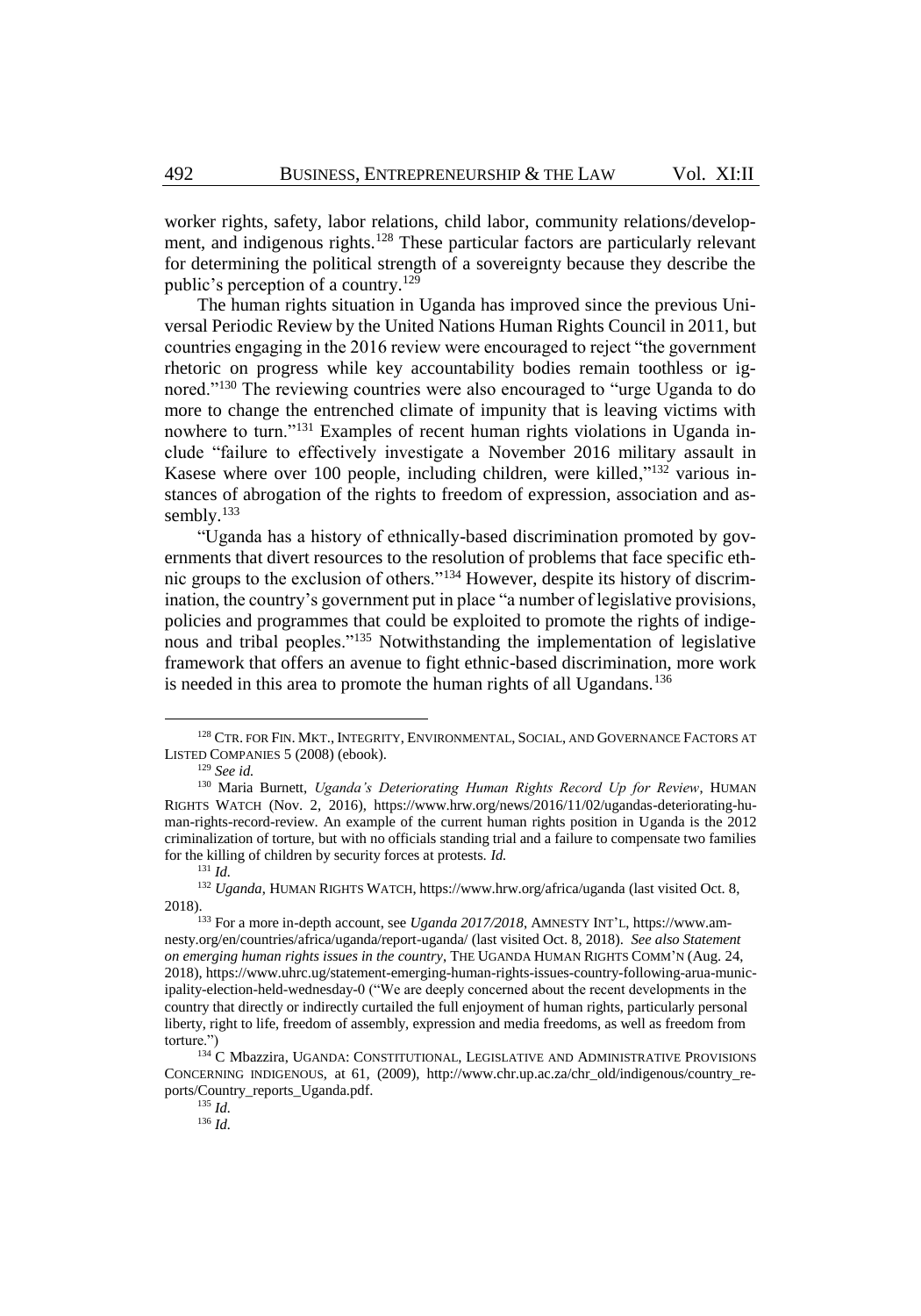# *3. Country's Attitude Toward Business*

The third Political Factor is difficult to measure, since a country's attitude towards business is manifested differently internationally, but some potential means of objectively evaluating attitude include "the level of business and entrepreneurship skills and experience in a country, an economy's administrative framework for entry and growth, and bankruptcy regulations, as they shape perceived barriers and risks to business start-ups."<sup>137</sup>

The level of entrepreneurship in Uganda is incredibly high.<sup>138</sup> However, according to the United States Embassy, Ugandan businesses face challenges for market entry including, corruption, limited infrastructure, lack of affordable financing, lack of specialized skills, inefficient government services, and complex land laws.<sup>139</sup> However, many of the challenges cited by the United States Embassy fail to take account of the fact that many issues faced by the country are generally not present in every Ugandan city.<sup>140</sup> For example, Kampala, the capital city of the country, experiences fewer blackouts than other areas of the country.<sup>141</sup>

Uganda enacted the Insolvency Act in  $2011$ .<sup>142</sup> The Insolvency Act was enacted to protect the assets and interests of employees, creditors, suppliers, and other entities influenced by the financial stability of individuals and companies.<sup>143</sup> The World Bank rates Uganda's insolvency framework a six out of sixteen.<sup>144</sup>

<sup>137</sup> Attitudes Towards Entrepreneurship, THE INNOVATION POLICY PLATFORM, https://www.innovationpolicyplatform.org/content/attitudes-towards-entrepreneurship (last visited Feb. 17, 2018).

<sup>&</sup>lt;sup>138</sup> A report promulgated by the Global Entrepreneurship Monitor named Uganda as the most entrepreneurial nation. Mark Hay, *Why Uganda Is the World's Most Entrepreneurial Nation*, GOOD (Oct. 2, 2015), https://www.good.is/articles/why-uganda-is-the-worlds-most-entrepreneurial-nation.

<sup>139</sup> *Uganda - Market Challenges*, EXPORT.GOV (June 14, 2016), https://www.export.gov/article?id=Uganda-Market-Challenges.

<sup>&</sup>lt;sup>140</sup> See id. ("Although the Ugandan government is investing heavily in infrastructure, its systems of roads, rail, electricity, and water are generally poor. Access to electricity countrywide is a meager 15 percent, and only six percent of the rural population has access to power.").

<sup>141</sup> *Id.*

<sup>142</sup> Insolvency Act, 2011, Act no. 14, promulgated Aug. 8, 2011 (Uganda), https://www.ulii.org/s earch/ulii/insolvent%20act.

<sup>143</sup> Taddeo Bwanbale, *Government is Finalising Regulations to Operationalise a Law that Will Guide Individuals or Companies Seeking to Declare Bankruptcy*, NEW VISION (Sept. 28, 2014, 5:57 PM), http://www.newvision.co.ug/new\_vision/news/1310984/law-rescue-bankrupt.

<sup>144</sup> *Resolving Insolvency in Uganda*, THE WORLD BANK, http://www.doingbusiness.org/~/media/WBG/DoingBusiness/Documents/Annual-Reports/English/DB15-Chapters/DB15-CaseStudy-Resolving-Insolvency.pdf (last visited Feb. 24, 2017). This figure was reached by evaluating the country's "commencement of proceedings, management of debtor's assets, reorganization proceedings and creditor participation." *Id.*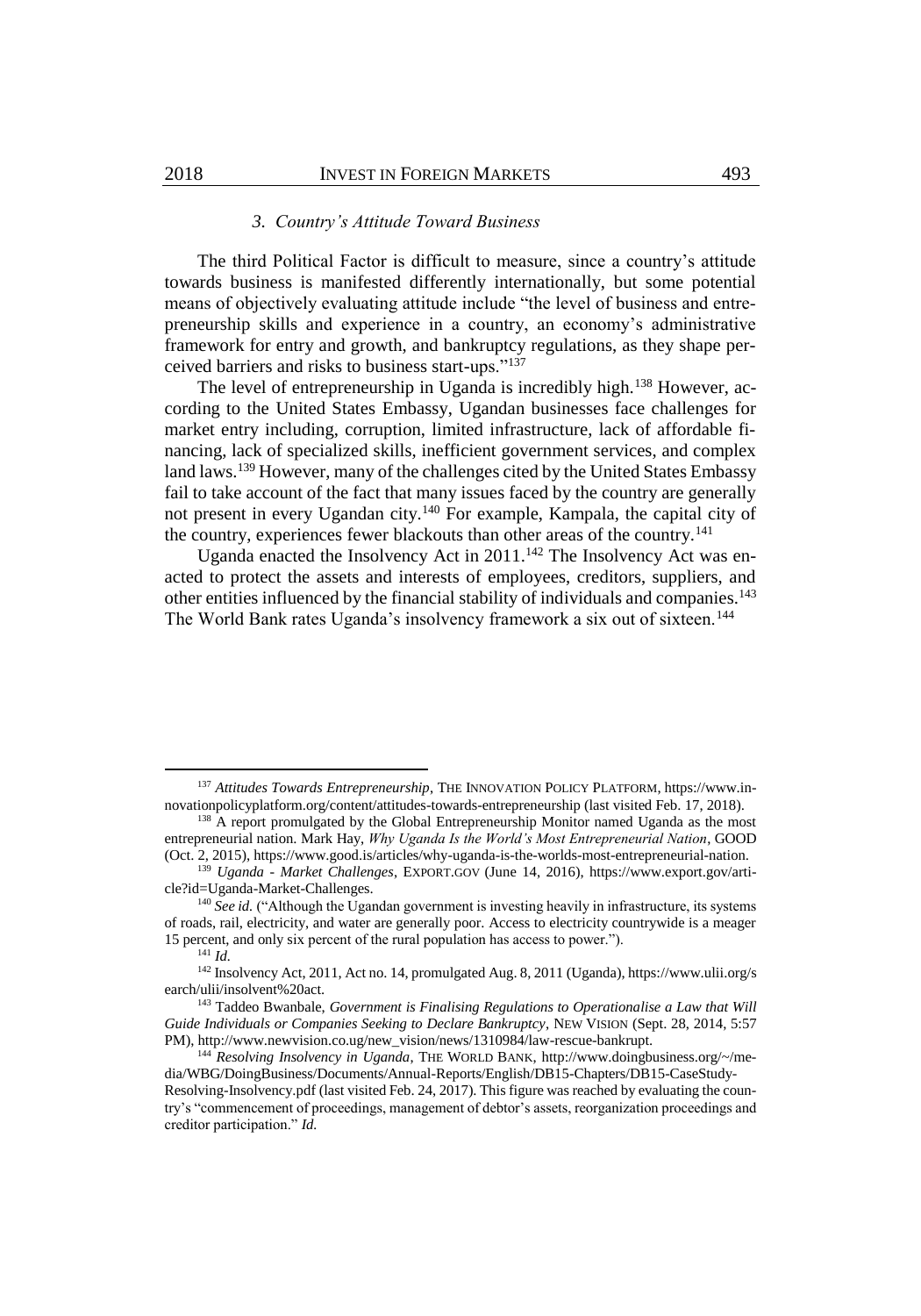# <span id="page-18-0"></span>*4. Government Ownership*

The final Political Factor is the Government's ownership in businesses, i.e. the threat of governments taking possession of private assets in a sector<sup>145</sup> and national favoritism toward local investors in terms of taxation or otherwise.

It appears that, in Uganda, there was a recent exchange of ownership of service-oriented duties. First, in 2015, the Kampala Capital City Authority licensed three private companies to absorb the responsibility of waste management.<sup>146</sup> That same year, the Ugandan government considered a plan to buy back the Bujagali hydropower dam in an attempt to "reduce the cost of power it generates and to increase government market share in the electricity generation market."<sup>147</sup> This project started as a public-private joint venture to reduce the burden on the Ugandan public related to an electricity crisis.<sup>148</sup> Second, in 2016, the Ugandan government overtook a Libyan-Ugandan held National Housing and Construction Company to make "the company . . . more effective and [to] help solve the housing challenges the country faces."<sup>149</sup> Overall, it appears the Ugandan government does not acquire private companies like the United States government has and for the Ugandan government to do so, "would constitute a major reversal in public policy."<sup>150</sup>

# *C. Government Factors*

#### *1. Fiscal and Monetary Policies*

Fiscal and monetary government policies comprise the first Government Factor. This factor asks how sound the government's fiscal and monetary policies are in light of its history of policies.<sup>151</sup>

<sup>&</sup>lt;sup>145</sup> For example, the United States' federal government nationalized Fannie Mae and Freddie Mac in 2008. *A History of Corporate Nationalization*, CBS NEWS (June 2, 2009 6:51 AM), http://www.cbsnews.com/news/a-history-of-corporate-nationalization/.

<sup>146</sup> Ashraf Saif-llah, *Private Companies to Take over City Garbage Collection*, NEW VISION (May 7, 2015, 1:35 AM), http://www.newvision.co.ug/new\_vision/news/1325510/private-companiescity-garbage-collection.

<sup>147</sup> Daniel K. Kalinaki, *Uganda in Secret Plan to Buy Back Bujagali Hydropower Project from Investors*, THE EAST AFRICAN (Mar. 7, 2015, 11:28 AM), http://www.theeastafrican.co.ke/news/Ugan da-quietly-plans-takeover-of-Bujagali-dam/2558-2645286-xywg8vz/index.html.

<sup>148</sup> *Id.*

<sup>149</sup> *Uganda Government to Takeover of National Housing and Construction Company*, CONSTRUCTION REVIEW ONLINE (Oct. 9, 2016), https://constructionreviewonline.com/2016/10/ugand a-government-to-takeover-of-national-housing-and-construction-company/.

<sup>150</sup> Kalinaki, *supra* not[e 147.](#page-18-0)

<sup>151</sup> *See* Mod. Corps. Checklist, *supra* not[e 69.](#page-9-0)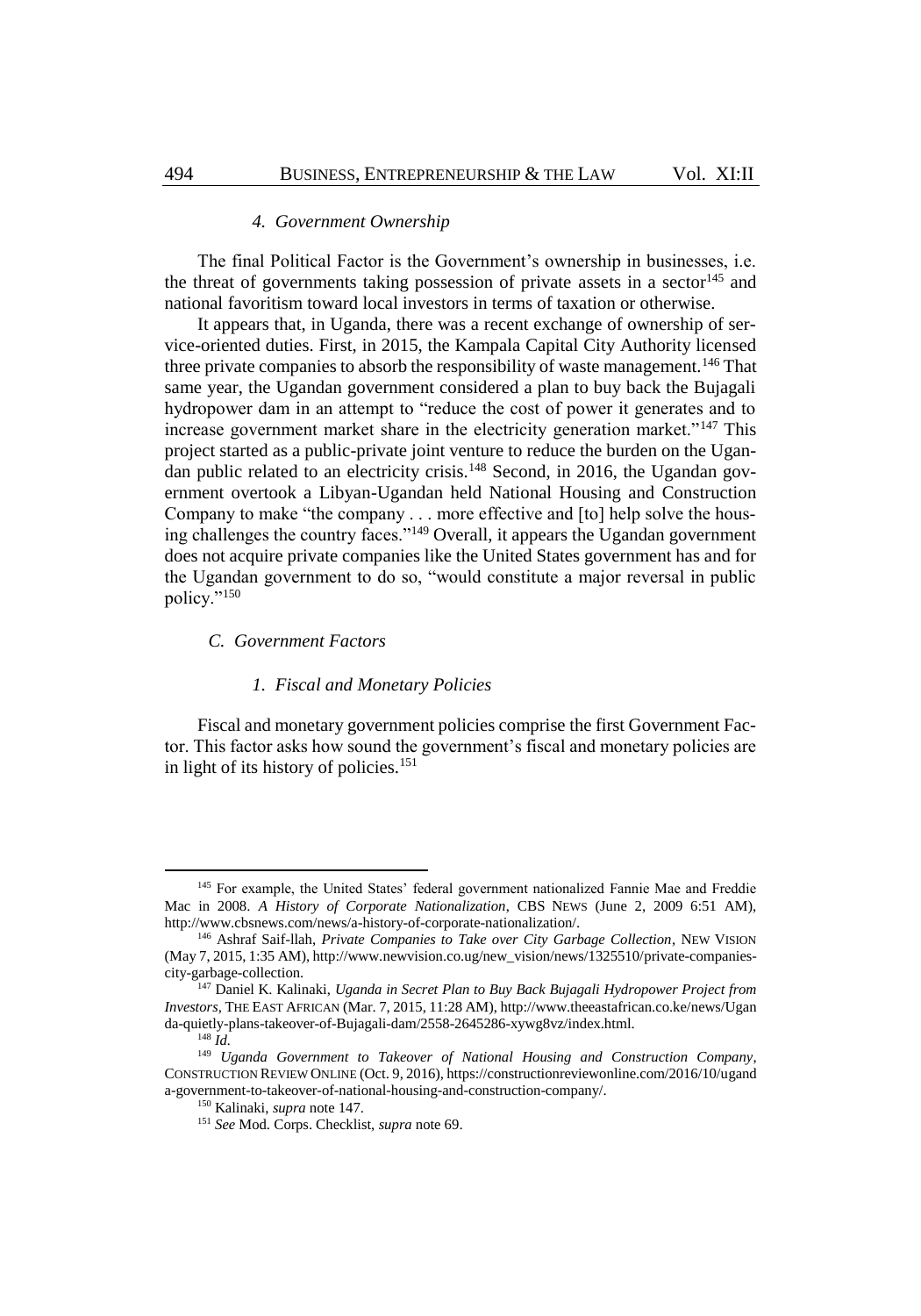Uganda's fiscal and monetary policies are created by the Bank of Uganda, which works closely with the Ministry of Finance, Planning, and Economic Development.<sup>152</sup> The Bank of Uganda is completely owned by the Ugandan government.<sup>153</sup> The Bank is charged with fostering "price stability and a sound financial system" and its vision is "[t]o be a centre of excellence in upholding macroeconomic stability."<sup>154</sup>

The Bank of Uganda reformed its fiscal policy in July 2011 to keep up with the demands of a changing economy.<sup>155</sup> "The reform entailed the introduction of an inflation targeting lite (ITL) monetary policy framework, which replaced the previous framework that involved the targeting of monetary aggregates."<sup>156</sup> Under the reform, the Bank of Uganda also took on the responsibility of setting a national interest rate, the Central Bank Rate.<sup>157</sup>

# <span id="page-19-0"></span>*2. Quality of Government*

The next factor, quality of government, considers national bureaucracy, its history of governmental fairness and transparency,<sup>158</sup> and whether prior commitments are honored by new governments.<sup>159</sup>

The national bureaucracy of Uganda has chilled business in the past, but the government took notice of this fact and put forth an effort to cut red tape.<sup>160</sup> Organizations like Private Sector Foundation Uganda speak on behalf of the private sector to encourage the Ugandan government to further reduce bureaucracy and make the government more business friendly.<sup>161</sup>

Uganda's history of governmental fairness and transparency is rocky at best.<sup>162</sup> That notwithstanding, "Uganda has transformed itself from a country with a troubled past to one of relative stability and prosperity."<sup>163</sup> Unfortunately for the country, "[c]orruption in Uganda is widespread and seen as one of the greatest obstacles to the country's economic development as well as to the provision of

 $\overline{a}$ 

<sup>158</sup> *Id.*

<sup>152</sup> *About the Bank*, BANK OF UGANDA, https://www.bou.or.ug/bou/about/who\_we\_are.html (last visited Feb. 17, 2018).

<sup>153</sup> *Id.* <sup>154</sup> *Id.* 

<sup>155</sup> *Monetary Policy,* BANK OF UGANDA, https://www.bou.or.ug/bou/monetary\_policy/Monetary \_Policy\_Overview.html (last visited Feb. 17, 2018).

<sup>156</sup> *Id.*

 $^{157}$  *Id.* 

<sup>159</sup> *Government Effectiveness Indicator*, MCC, https://www.mcc.gov/who-we-fund/indicator/government-effectiveness-indicator (last visited Feb. 17, 2018).

<sup>160</sup> Ismail Musa Ladu, *Government Bureaucracy Affecting Investment - PSFU Boss*, DAILY MONITOR (Nov. 12, 2014), http://www.monitor.co.ug/Business/Markets/Government-bureaucracyaffecting-investment---PSFU-boss/688606-2518906-138dk95z/index.html.

 $^{161}$ *Id.* 

<sup>162</sup> *Uganda Country Profile,* BBC (Dec. 15, 2016), http://www.bbc.com/news/world-africa-14107906. <sup>163</sup> *Id.*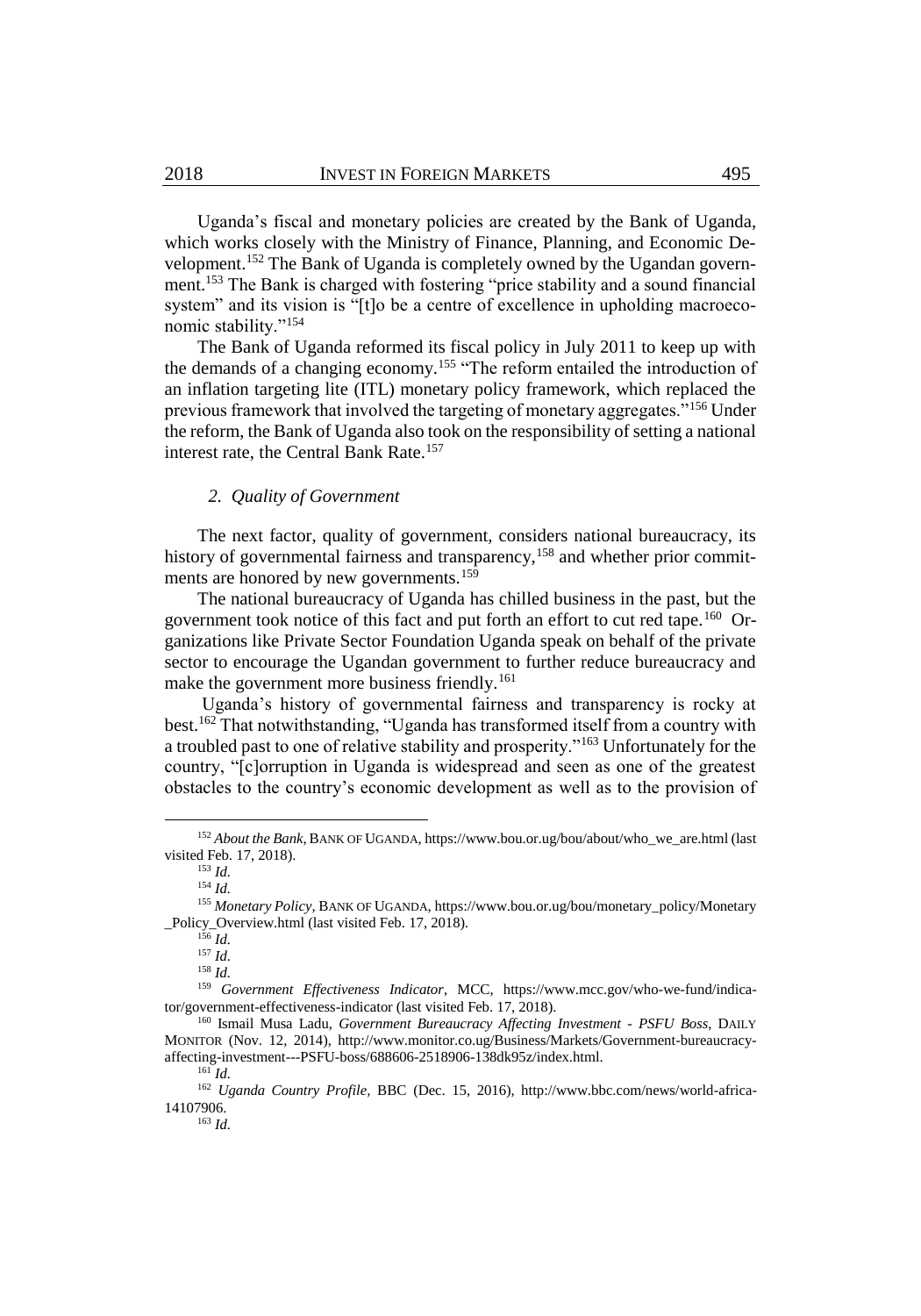<span id="page-20-0"></span>quality public services."<sup>164</sup> The corruption in Uganda touches the political sphere, public financial management, law enforcement, and various other areas.<sup>165</sup>

In 1996, the Ugandan Judiciary established the Commercial Court Division of the High Court with the goal of rendering expeditious resolutions to commercial disputes to "help attract foreign investment in Uganda through improving investor confidence in Uganda's legal system."<sup>166</sup> The courts of Uganda generally honor contracts, but there is concern about the effect of judicial corruption on the sanctity of contracts.<sup>167</sup>

#### *3. Legal Factors*

The final Government Factor, legal factors, looks at the level of fairness of the judiciary, clarity and level of protection of investment laws, patent systems, employee compensation controls, and restrictions on, or difficulties relating to, foreign ownership.<sup>168</sup> Courts are often enthusiastic about upholding private exchanges to protect commerce, the business community, and the efficiency of the marketplace. Underlying this practice is the belief that legal enforcement of voluntary exchanges is "essential to the smooth functioning of the economic system," in that "a legal system that enforces contracts reliably and efficiently plays an important role in economic growth."<sup>169</sup>

Again, the corruption in the judiciary is a serious issue in Uganda.<sup>170</sup> "Ugandan policies, laws, and regulations are generally favorable towards foreign investors, although poorly enforced legislation . . . and corruption hamper trade development."<sup>171</sup> Sources disagree over the pervasiveness of the corruption within the legal industry, but all concur that corruption is a grave concern.<sup>172</sup> This corruption

<sup>164</sup> Maira Martini, *Uganda: Overview of Corruption and Anti-Corruption*, TRANSPARENCY INT'L (Apr. 8, 2013), http://www.transparency.org/whatwedo/answer/uganda\_overview\_of\_corruption\_and \_anti\_corruption.

<sup>&</sup>lt;sup>165</sup> *Id.* In response to this mounting corruption, the Ugandan government created the Anti-Corruption Court in 2008. *Id.* The Anti-Corruption Court "was a deliberate step by the Judiciary, in response to demands by Government and other institutions engaged in fighting corruption, to take drastic action against the corrupt by strengthening the adjudicatory mechanism for fighting corruption." *Anti-Corruption Division*, THE JUDICIARY, http://www.judiciary.go.ug/data/smenu/19/Anti-Corruption%20Division.html (last visited Feb. 17, 2018).

<sup>166</sup> *Commercial Court Division*, THE JUDICIARY, http://www.judiciary.go.ug/data/smenu/17/Co mmercial%20Court%20Division.html (last visited Feb. 17, 2018).

<sup>167</sup> Stella Kasansula, *2015 Investment Climate Statement - Uganda*, U.S. DEPT. OF STATE (May 2015), https://www.state.gov/e/eb/rls/othr/ics/2015/241780.htm.

<sup>168</sup> Mod. Corp. Checklist, *supra* not[e 69.](#page-9-0)

<sup>&</sup>lt;sup>169</sup> Deborah Zalesne, *Enforcing the Contract at All (Social) Costs: The Boundary Between Private Contract Law and the Public Interest*, 11 TEX. WESLEYAN L. REV. 579 (2005).

<sup>170</sup> Ladu, *supra* not[e 160.](#page-19-0)

<sup>171</sup> *Policies Towards Foreign Direct Investment*, EXPORT.GOV (Aug. 3, 2017), https://www.export.gov/article?id=Uganda-Openness-to-Foreign-Investment.

<sup>172</sup> *See, e.g.*, *id.*; Martini, *supra* not[e 164.](#page-20-0)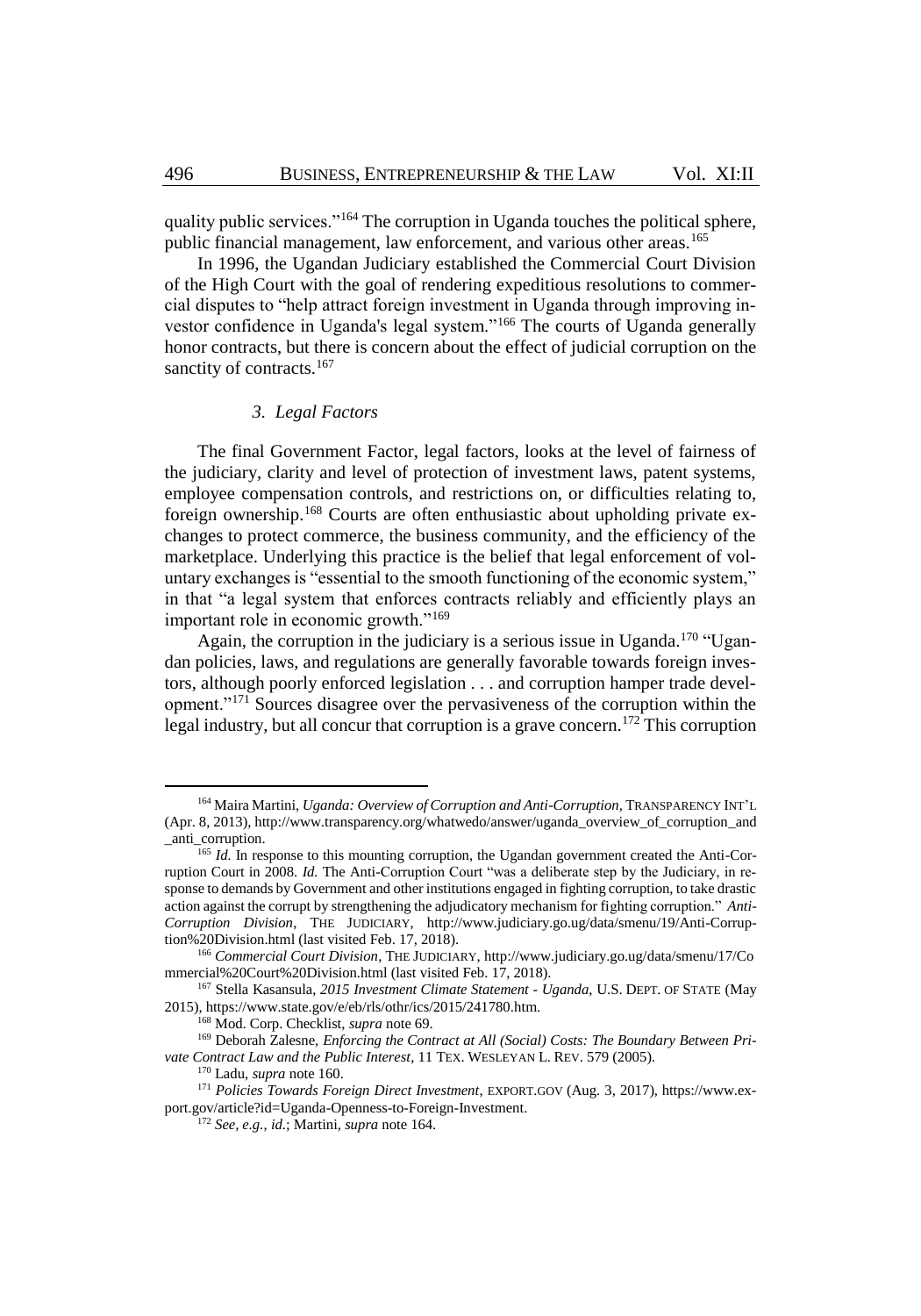is largely concentrated in the lower courts, and "[n]early half of Ugandans perceive the judiciary as corrupt," with approximately half of litigants in the past year indicating having paid a bribe.<sup>173</sup>

In 1991, Uganda enacted the Investment Code Act to provide incentives to investors and establish a Uganda Investment Authority.<sup>174</sup> The Uganda Investment Authority is "responsible for promoting and facilitating investments in Uganda, both local and foreign."<sup>175</sup>

On paper, the patent system in Uganda is rather similar to the United States' patent system,<sup>176</sup> but it also offers a region-wide patent system called ARIPO<sup>177</sup> patents. ARIPO is a member of both the International Convention and the Patent Cooperation Treaty (PCT).<sup>178</sup> Thus, it is advisable for applicants to pursue ARIPO or international patents to preserve their international intellectual property rights.

Employee compensation controls, essentially minimum wage laws, are a tremendous legal issue in the country that will likely need to change in the near future. The Ugandan minimum wage is 6,000 UGX per month, *less than two U.S. dollars per month*. <sup>179</sup> The minimum wage for a Ugandan citizen is one of the lowest of all countries world-wide.<sup>180</sup>

# *D. Geographic Factors*

# *1. Availability and Quality of Necessities*

The next set of Market Strength Factors, Geographic Factors, considers the availability and quality of necessities, such as transportation facilities; port facilities; raw materials; water, power, and gas; and waste disposal facilities.<sup>181</sup>

<sup>173</sup> *Uganda Corruption Report*, BUS. ANTI-CORRUPTION PORTAL, http://www.business-anti-corruption.com/country-profiles/uganda (last updated Aug. 2017).

<sup>174</sup> Investment Code Act, 1991, c. 92, https://ulii.org/ug/legislation/consolidated-act/92.

<sup>175</sup> United Nations, *An Investment Guide to Uganda*, ICC 15 (2004), http://unctad.org/en/Docs/it eiia20043\_en.pdf.

<sup>&</sup>lt;sup>176</sup> The requirements for obtaining a patent in Uganda mirror those found in 35 U.S.C. §§ 101– 03 (2016). *See Patents and Utility Models*, UGANDA REGISTRATION SERVICES BUREAU, http://ursb.go.ug/services/intellectual-property/patents/ (last visited Feb. 17, 2018). The requirements for a Ugandan patent are that the invention be novel, nonobvious, useful, and that the invention be of patentable subject matter. *Id.*

<sup>&</sup>lt;sup>177</sup> ARIPO stands for African Regional Industrial Property Organisation for English-speaking Africa. *ARIPO Patent Registrations*, HAHN & HAHN, INC., http://www.hahn.co.za/index.php/en/aripo/patent-registrations (last visited Feb. 17, 2018). "The member countries are Botswana, Gambia, Ghana, Kenya, Lesotho, Liberia, Malawi, Mozambique, Namibia, Rwanda, São Tomé and Principe, Sierra Leone, Sudan, Swaziland, Tanzania, Uganda, Zambia, and Zimbabwe." *Id.* <sup>178</sup> *Id.*

<sup>179</sup> *Minimum Wages in Uganda with Effect from 01-01-1984*, WAGEINDICATOR.ORG,

http://www.wageindicator.org/main/salary/minimum-wage/uganda (last updated June 13, 2016). This minimum wage is *long* overdue for a change, considering it remained unchanged since 1984. *Id.*

<sup>180</sup> *Uganda Minimum Wage*, MINIMUM-WAGE.ORG, https://www.minimum-wage.org/international/uganda (last visited Oct. 8, 2018).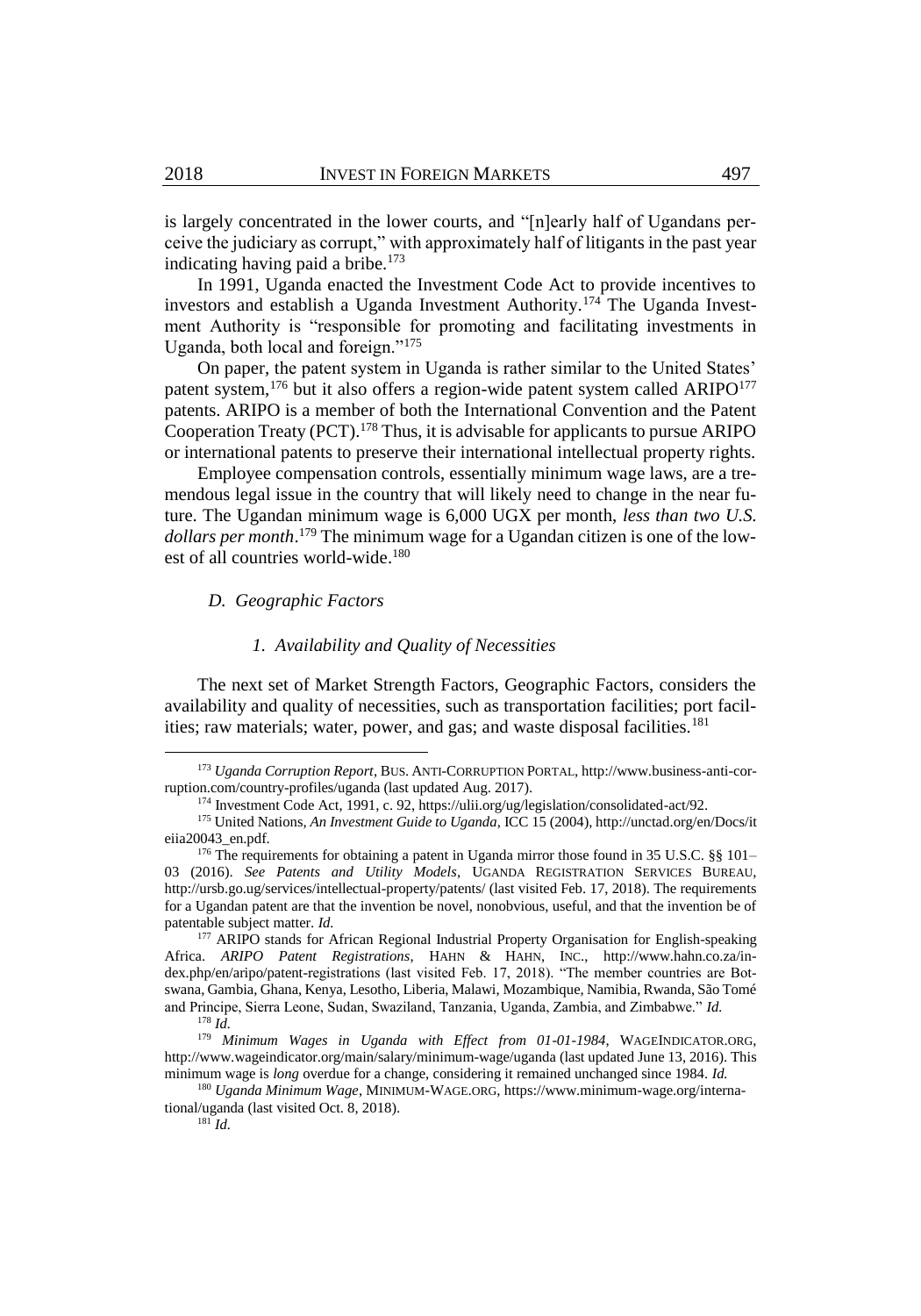The geographic factors in Uganda provide for an interesting analysis. This is because of the tremendous variation between the availability of resources in rural Uganda and urban Uganda. In the rural areas, poverty is rampant and transportation infrastructure suffers as a result. "Some 70,750 kilometers of roads radiate from Kampala, 23% of which are paved.<sup>182</sup> The railway network extends over some 260 kilometers.<sup>183</sup> At the end of 1993, passenger services between Kampala and Kenya were resumed after a break of  $15$  years.<sup>184</sup> Entebbe International Airport is 35 km south-west of Kampala."<sup>185</sup>

Many Ugandans do not have access to basic necessities. "High population growth—nearly triple the global average—stressed the water and sanitation services that [already] exist."<sup>186</sup> In 2013, the population of Uganda reached 37,579,000 people.<sup>187</sup> The east African country has experienced power energy scarcity since about the 1980s,<sup>188</sup> but Germany recently offered Uganda 93.5M euros in aid to address the energy, employment, income and food security needs.<sup>189</sup> Current waste disposal in the country is rather poor, but "[p]lans are underway by the government to establish a waste recycling plant that will produce fertili[z]ers, generate power and a host of other materials."<sup>190</sup>

### *2. Site Location*

Second, one must inquire into the quality of the geographic location of the country by analyzing its proximity to export markets, suppliers and customers, raw materials, and its ability to easily import and export.<sup>191</sup>

Uganda is a landlocked country,<sup>192</sup> and thus relies heavily on the Port of Mombasa, Kenya's principle sea port; about 80% of Uganda's imports pass

<sup>&</sup>lt;sup>182</sup> *Uganda*, EAC, https://www.eac.int/eac-partner-states/60-about-eac (last visited Feb. 17, 2018).

<sup>183</sup> *Id.*

<sup>184</sup> *Id.*

<sup>185</sup> *Uganda: History*, *supra* not[e 107.](#page-14-0)

<sup>186</sup> *Uganda's Water and Sanitation Crisis*, WATER.ORG, http://water.org/country/uganda/ (last visited Feb. 17, 2018).

<sup>187</sup>*Uganda: History*, *supra* not[e 107.](#page-14-0)

<sup>188</sup> *Energy in Uganda*, WIKIPEDIA, https://en.wikipedia.org/wiki/Energy\_in\_Uganda (last visited Feb. 24, 2017).

<sup>189</sup> Pascal Kwesiga, *Germany gives Uganda sh365b for energy, agriculture*, NEW VISION (Oct. 6, 2016), http://www.newvision.co.ug/new\_vision/news/1437015/germany-uganda-sh356b-energyagriculture.

<sup>190</sup> Lucy Styles, *Uganda Waste Management and Disposal Providers*, LOGISTICS CAPACITY ASSESSMENT (June 25, 2015), http://dlca.logcluster.org/display/public/DLCA/3.7+Uganda+Waste+ Management+and+Disposal+Providers;jsessionid=AF659DD3BAA3C7848629C7BD8FD99DD3. <sup>191</sup> *Id.* 

<sup>&</sup>lt;sup>192</sup> Lily Kuo, *Landlocked Uganda Has Finally Decided Which Neighbor Will Host Its Oil Pipeline to the Sea*, QUARTZ AFR. (April 25, 2016), https://qz.com/669228/landlocked-uganda-has-finallydecided-which-neighbor-will-host-its-oil-pipeline-to-the-sea/.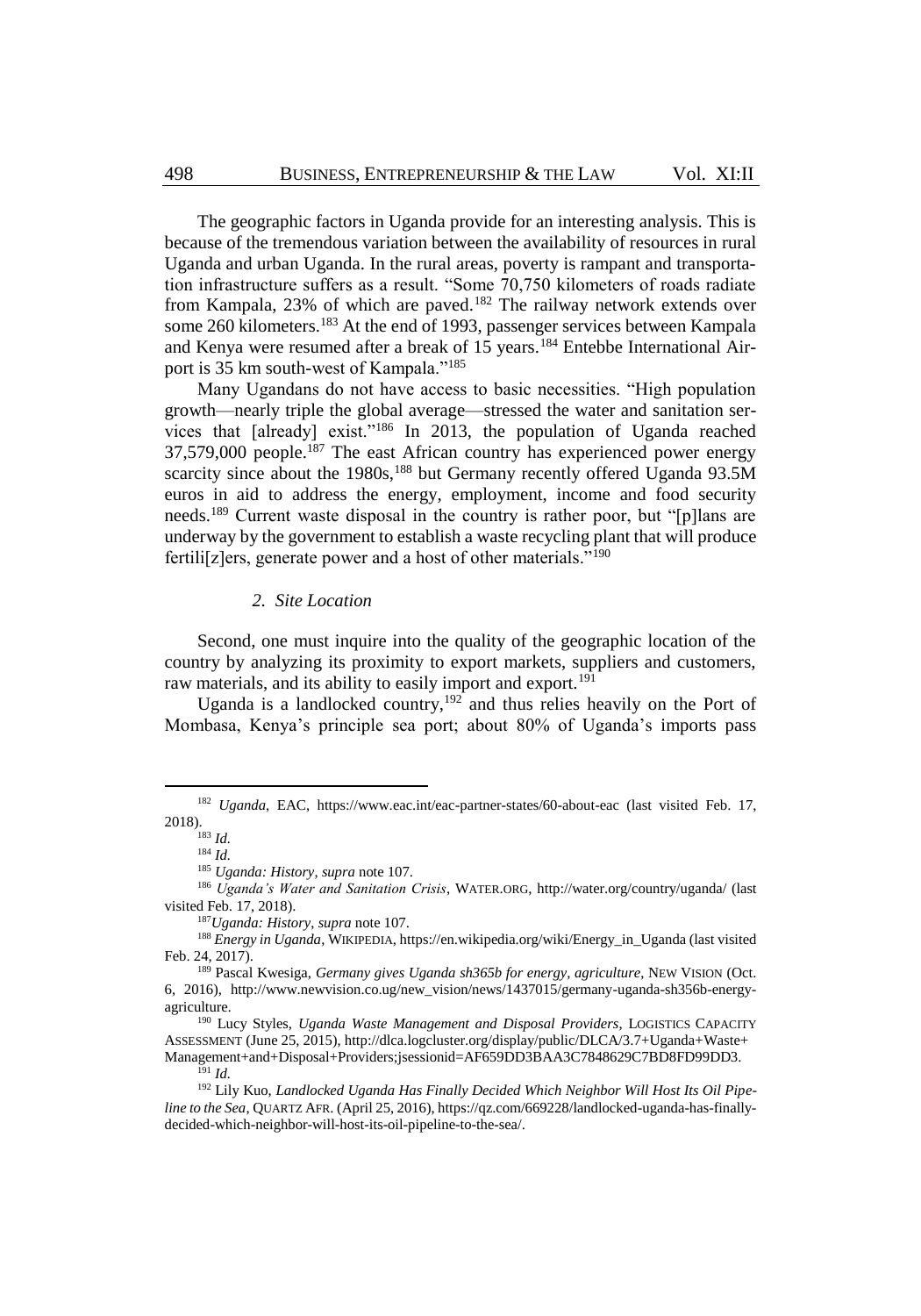through the port.<sup>193</sup> Uganda's main exports are coffee, fish and fish products, tea, cotton, flowers, horticultural products, and gold.<sup>194</sup>

#### <span id="page-23-2"></span>*E. Labor Factors*

#### <span id="page-23-0"></span>*1. Availability of Labor*

A country's availability of labor considers the present workforce, the potential for an increase in the workforce, and the level of skill in the workforce.<sup>195</sup>

Uganda's labor force is 18.42 million people.<sup>196</sup> In 2015, the labor force of Uganda was comprised of 50% services generally, 10% industry, and 40% agriculture.<sup>197</sup> There is a potential for an increase in the Ugandan workforce, "[b]y accelerating transformation [from production to higher productivity activities], jobs in the manufacturing and services sectors could reach 8 to 12 million by 2030."<sup>198</sup>

# <span id="page-23-1"></span>*2. Quality*

The quality of labor in a country is determined by average worker productivity and the availability and quality of education facilities.<sup>199</sup>

The quality of Uganda's labor force is somewhat low now due to its low worker productivity<sup>200</sup> and limited educational facilities. However, it is projected that worker productivity will increase with an influx of private investment in the

<sup>193</sup> *The Maritime Port of Mombasa*, N. CORRIDOR TRANSIT & TRANSP. COORDINATION AUTH., http://www.ttcanc.org/page.php?id=27 (last visited Feb. 24, 2017). *But see* Dominic Omondi, *Why Kenya has lost its most precious market, Uganda*, STANDARD DIGITAL (Jan. 17, 2017), https://www.standardmedia.co.ke/business/article/2000230141/why-kenya-has-lost-its-most-preciou s-market-uganda (indicating a decline in Uganda's use of the port of Mombasa and a transition to Chinese-manufactured goods).

<sup>194</sup> *The World Factbook*, CIA, https://www.cia.gov/library/publications/the-world-factbook/geos ug.html (last updated Jan. 12, 2017).

<sup>195</sup> *See* Nicolas Pologeorgis, *Employability, The Labor Force and the Economy*, INVESTOPEDIA, http://www.investopedia.com/articles/economics/12/employability-labor-force-economy.asp (last visited Jan. 20, 2017).

<sup>196</sup> CIA, *supra* not[e 194.](#page-23-0)

<sup>197</sup> *Id.*

<sup>198</sup> *Transforming Uganda's Economy for More and Better Jobs*, THE WORLD BANK (Aug. 13, 2013), http://www.worldbank.org/en/news/press-release/2013/08/13/transforming-ugandas-economy -for-more-and-better-jobs.

<sup>199</sup> *See* Mod. Corps. Checklist, *supra* not[e 69.](#page-9-0)

<sup>200</sup> *Uganda Economic Update: Fifth Edition*, THE WORLD BANK (March 3, 2015), http://www.w orldbank.org/en/country/uganda/brief/uganda-economic-update-fifth-edition-the-growth-challenge-c an-ugandan-cities-get-to-work-fact-sheet.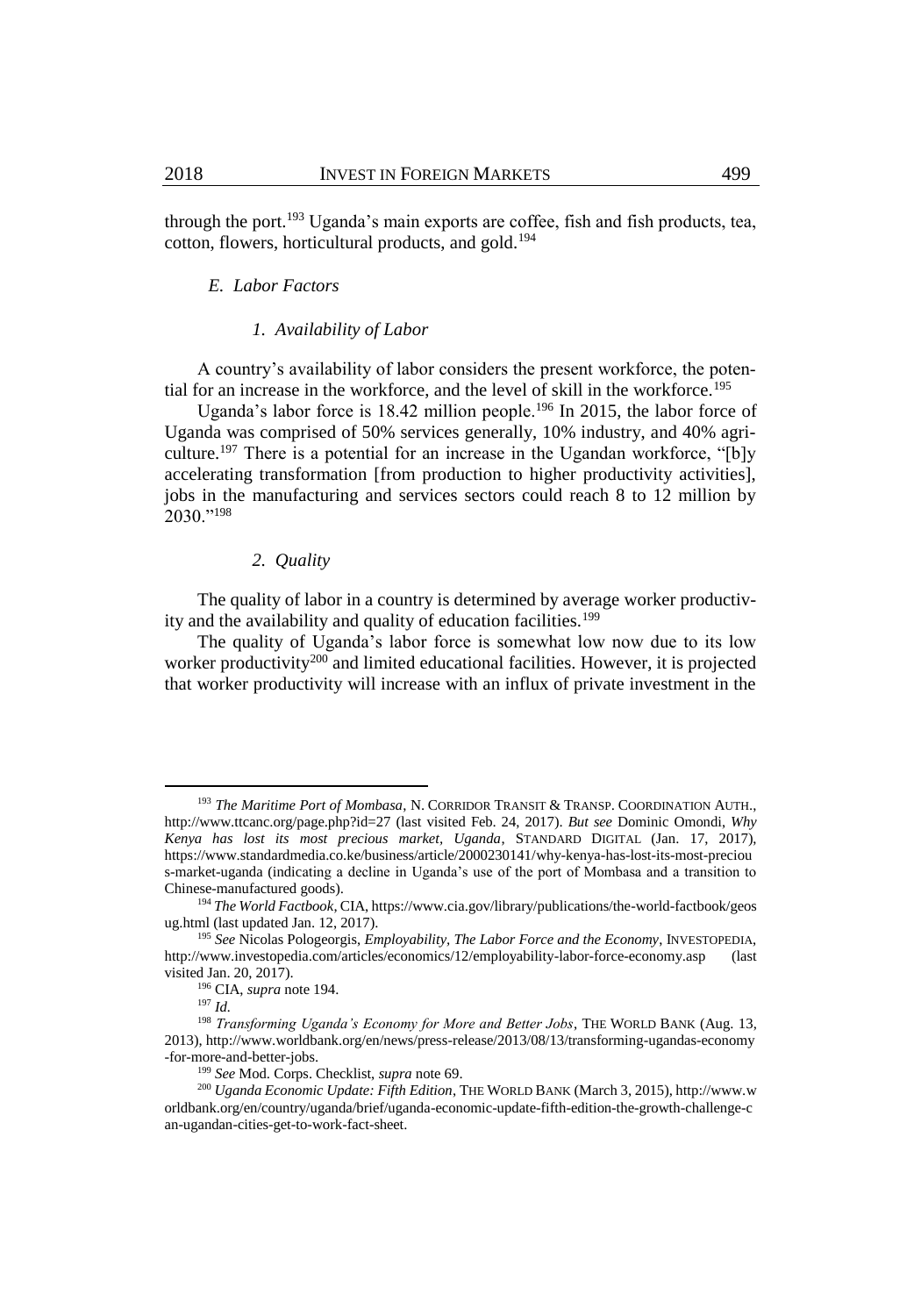country<sup>201</sup> and "Uganda has achieved remarkable successes in the field of education during the last decade to date."<sup>202</sup>

# *3. Industrial Relations*

The third Labor Factor is industrial relations, which evaluates the workers' voice, freedom to hire and fire, compulsory and voluntary fringe benefits, and the level of social security taxes.<sup>203</sup>

Uganda has a strong legal framework for the establishment of unions.<sup>204</sup> "The Constitution of Uganda provides for freedom of association while Labor Unions Act allows the workers to establish and join unions."<sup>205</sup> Ugandan law prohibits employers from interfering with the formation of unions and provides various other protections for union members.<sup>206</sup> Fringe benefits in Uganda are permitted and are subjected to taxation by the Uganda Revenue Authority (URA).<sup>207</sup> Uganda experienced a steady 15% social security tax rate since at least 2007.<sup>208</sup>

# <span id="page-24-0"></span>*4. Cost*

Labor Factors analysis concludes with an accounting of costs associated with labor in the country with an eye towards the amount and stability of costs over time.<sup>209</sup>

The cost of labor in Uganda is incredibly low, with an average yearly salary of \$2,042.41, or UGX 7,320,000.<sup>210</sup> While the average Ugandan wage is very low, the average monthly income nearly doubled from 2005 to 2009.<sup>211</sup> The urban average monthly income saw significantly more growth than that of income in rural Uganda.<sup>212</sup>

<sup>201</sup> World Bank, *supra* not[e 200.](#page-23-1)

<sup>202</sup> *Education Sector Policy Overview Paper* 8 (ENABLE, Working Paper, 2006), http://chet.org.za/manual/media/files/chet\_hernana\_docs/Uganda/Other/Education\_Policy\_Overview \_Uganda.pdf.

<sup>203</sup> Mod. Corps. Checklist, *supra* not[e 69.](#page-9-0)

<sup>204</sup> *Trade Unions*, Mywage, http://mywage.ug/home/labour-laws/legal-advice (last visited Feb. 24, 2017).

<sup>205</sup> *Id.*

<sup>206</sup> *Id.*

<sup>207</sup> Brian Mayanja, *URA Enforces Tax on All Employee Benefits* (Apr. 6, 2013, 11:23 AM), http://www.newvision.co.ug/new\_vision/news/1316832/ura-enforces-tax-employee-benefits.

<sup>208</sup> *Uganda Social Security Rate*, TRADING ECON., http://www.tradingeconomics.com/uganda/s ocial-security-rate (last visited Feb. 24, 2017).

<sup>209</sup> *Id.* 

<sup>210</sup> *See Cost of Living in Uganda*, NUMBEO, https://www.numbeo.com/cost-of-living/country\_result.jsp?country=Uganda (last updated Feb. 2018).

<sup>&</sup>lt;sup>11</sup> *Uganda National Household Surveys Report 2009/2010*, UGANDA BUREAU OF STAT, http://www.ubos.org/UNHS0910/chapter7.Average%20Monthly%20Household%20Income.html (last visited Feb. 17, 2018).

<sup>212</sup> *Id.*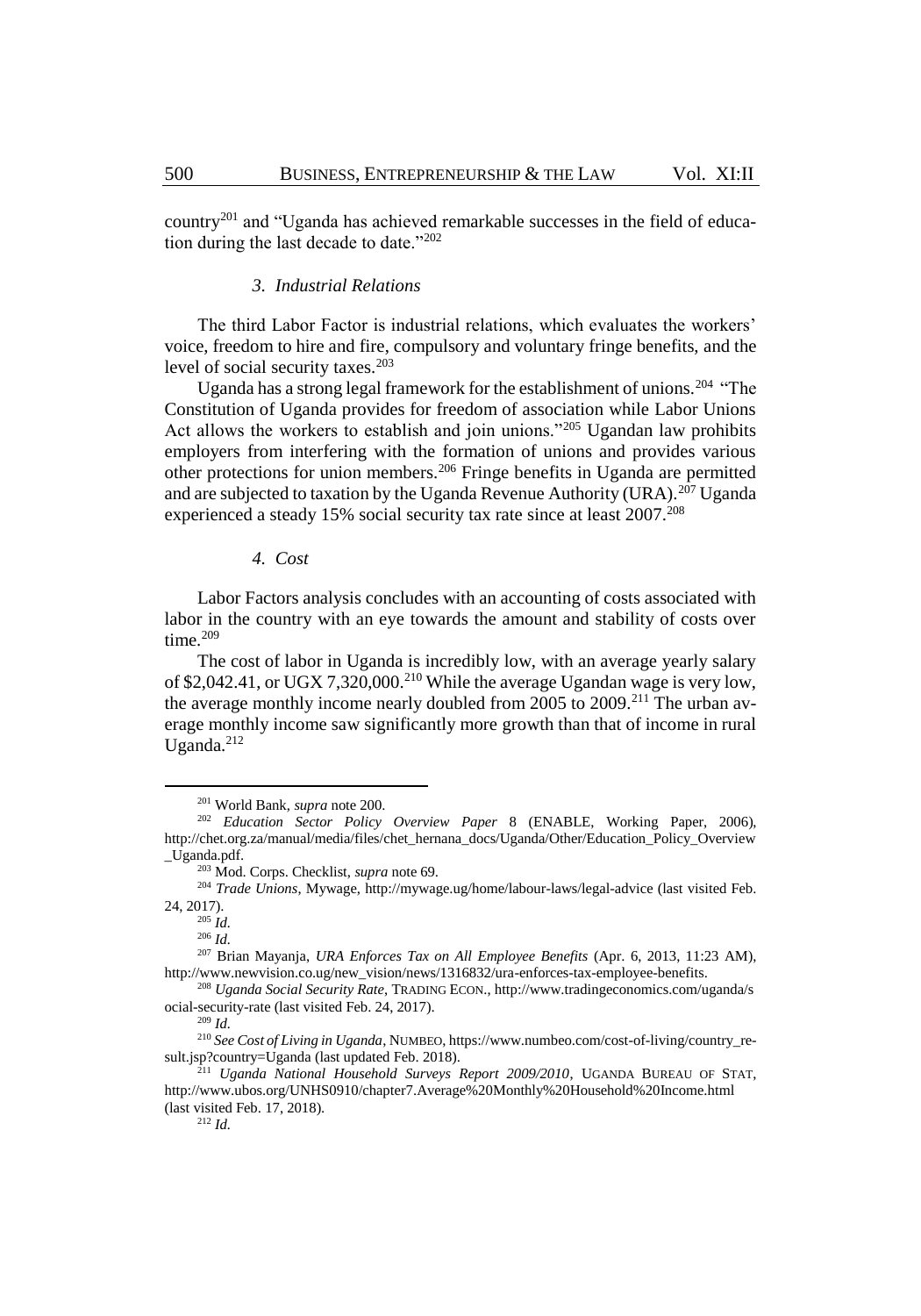# *F. Tax Factors*

# *1. Tax History*

Tax history asks what the present taxation levels are, what the taxation trend is, and what future tax rates will likely be. $213$ 

"In 2009, the Uganda Revenue Authority (URA) introduced an 'E-Tax' system which improved its efficiency, boosted transparency, and increased tax compliance."<sup>214</sup> The current corporate tax rate is 30%, but the taxation laws of the country are obfuscated by the URA's arbitrary enforcement.<sup>215</sup> The corporate tax rate has remained unchanged for over ten years, and future taxation in Uganda seems unlikely to change.<sup>216</sup> However, personal tax rates increased from 30% to 40% in 2012 and have maintained since.<sup>217</sup>

# *2. Tax Environment*

The tax environment considers the general tax morality and the morality of tax enforcement authorities. $218$ 

Taxes in Uganda are viewed with extreme distaste, not unlike many other countries, but a perception of governmental corruption combined with countrywide ignorance leads to allegedly high rates of criminal tax evasion.<sup>219</sup> According to Peter Wandera, the Executive Director of Transparency International Uganda, corruption in the Uganda Revenue Authority has decreased, though many other public sectors remain corrupt.<sup>220</sup>

<sup>213</sup> *Id.*

<sup>214</sup> *Uganda - Openness to and Restriction on Foreign Investment*, EXPORT.GOV, https://www.export.gov/article?id=Uganda-Openness-to-Foreign-Investment (last visited Aug. 11, 2016). [https://we b.archive.org/web/20160928235921/https://www.export.gov/article?id=Uganda-Openness-to-Foreign-Investment].

<sup>215</sup> *Id.*

<sup>216</sup> *Uganda Corporate Tax Rate*, TRADING ECON., http://www.tradingeconomics.com/Uganda/c orporate-tax-rate (last visited Feb. 18, 2018).

<sup>217</sup> *Uganda Personal Income Tax Rate*, TRADING ECON., http://www.tradingeconomics.com/uga nda/personal-income-tax-rate (last visited Feb. 18, 2018).

<sup>218</sup> Mod. Corps. Checklist, *supra* not[e 69.](#page-9-0)

<sup>219</sup> Alan G. Nkonge, *Ugandans Evade Taxes Because of Corruption and Ignorance*, DAILY MONITOR (June 28, 2013), http://www.monitor.co.ug/OpEd/Commentary/Ugandans-evade-taxes-because-of-corruption-and-ignorance/689364-1897668-jwv8jk/index.html.

<sup>220</sup> Flavia Nassaka, *Uganda Ranked Among Most Corrupt Nations*, THE INDEPENDENT. (Dec. 13, 2015), https://www.independent.co.ug/uganda-ranked-among-corrupt-nations/.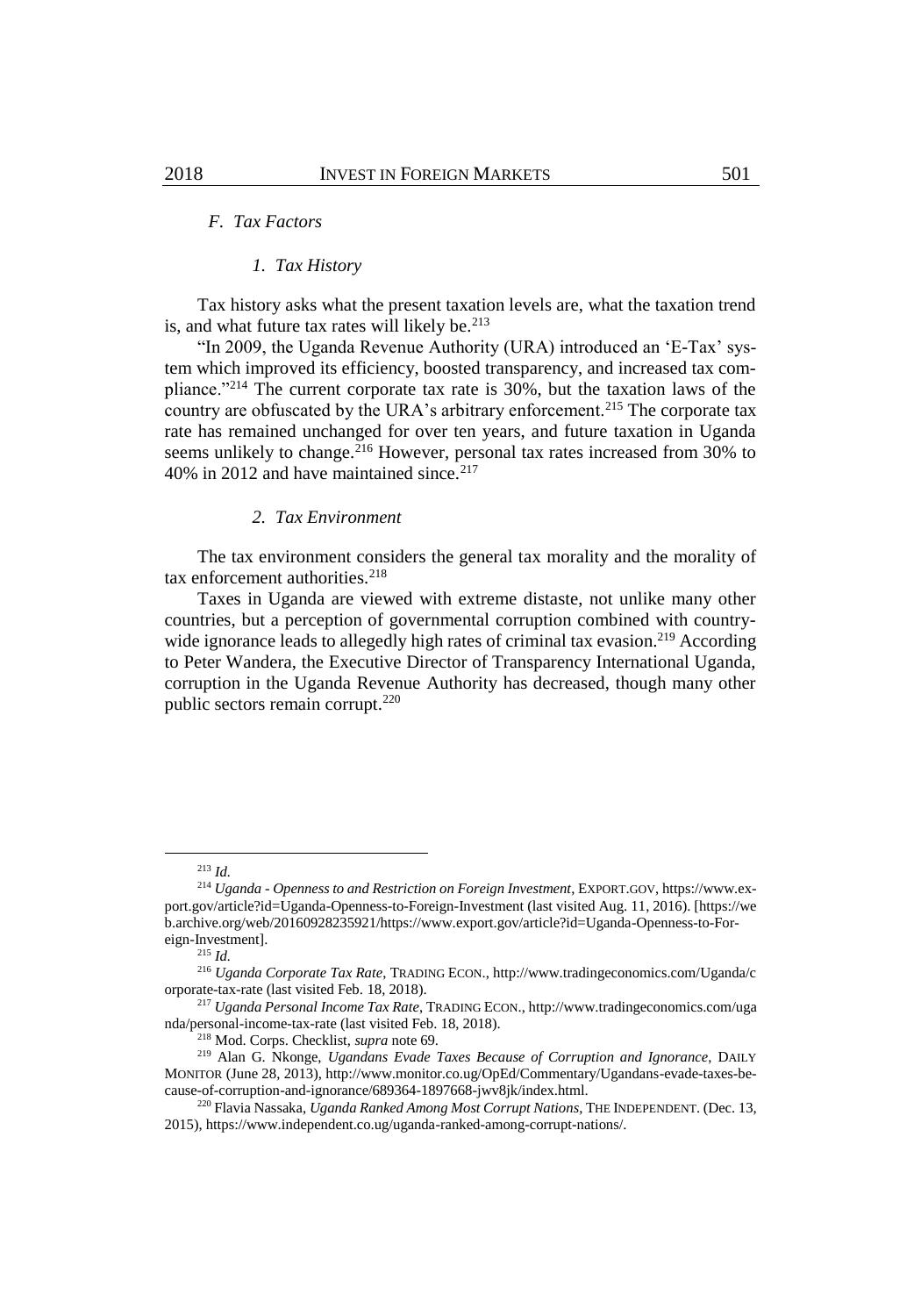# *3. Tax Law Provisions*

Third and finally, the tax law provisions factor looks at the country's income tax laws, whether there are tax incentives for new businesses, rules regarding depreciation rates, regulations regarding tax-loss carryforward and carryback, existence of joint tax treaties, the duty and tax drawbacks of imported goods that are exported, and the availability of tariff protection.<sup>221</sup>

The Uganda Revenue Authority's mandate is to "assess, collect[,] and account for Central Government Tax Revenue (includes Non-Tax Revenues) and to provide advi[c]e to [the] government on matters of policy relating to all revenue sources."<sup>222</sup> The two pieces of legislation that govern income taxation for Ugandans are The Income Tax Act and The Value Added Tax Act.<sup>223</sup> Tax legislation in Uganda provide for four categories of tax depreciation assets, each with different depreciation rates that range from 20% to 40%.<sup>224</sup> Losses can be carried forward to determine a taxpayer's taxable income for the following fiscal year.<sup>225</sup> Furthermore, these "losses can be carried forward indefinitely."<sup>226</sup> However, the country does not permit tax carrybacks.<sup>227</sup> Uganda signed tax treaties with Denmark, India, Mauritius, Norway, South Africa, the UK, Italy, and the Nether $lands.<sup>228</sup>$ 

Uganda provides tremendous tax benefits for particular industries, specifically tax exemption for the following industries "religious, charitable or educational institutions of a public character, trade unions, employees' associations, association of employers, and certain associations established for the purpose of promoting farming, mining, tourism, manufacturing, or commerce and industry and amateur sporting associations."<sup>229</sup> Additionally, small businesses with income less than UGX 50 million annually run by Ugandan residents need not file tax returns.<sup>230</sup> It does not appear that Uganda offers protections from tariffs, rather, it

<span id="page-26-0"></span><sup>221</sup> *Id.*

<sup>222</sup> *Mandate, Strategic direction, Mission, Vision & Core Values*, UGANDA REVENUE AUTH., https://www.ura.go.ug/readMore.do?contentId=999000000000199&type=TIMELINE (last visited Feb. 18, 2018).

<sup>223</sup> *Tax Legislation Uganda*, UGANDA REVENUE AUTH. (2015), https://www.ura.go.ug/Resource s/webuploads/GNRART/Domestic%20Tax%20Laws\_2015.pdf.

<sup>224</sup> *Id.*

<sup>225</sup> *Id.*

<sup>226</sup> *Id.*

<sup>227</sup> *Uganda, Corporate – Deductions*, PWC, http://taxsummaries.pwc.com/ID/Uganda-Corporat e-Deductions (last visited Dec. 14, 2017).

<sup>228</sup> *Uganda Individual – Foreign Tax Relief and Tax Treaties*, http://taxsummaries.pwc.com/ID/ Uganda-Individual-Foreign-tax-relief-and-tax-treaties (last reviewed Dec. 17, 2017).

<sup>229</sup> Celia Becker, *Uganda Tax System in a Nutshell*, ENS AFR. (Aug. 6, 2014), https://www.ensafrica.com/news/Uganda-tax-system-in-a-nutshell?Id=1521&STitle=tax%20ENSight%20.

<sup>230</sup> PKF, UGANDA TAX GUIDE 2013 5 (2013), http://www.pkf.com/media/1959023/uganda%20p kf%20tax%20guide%202013.pdf.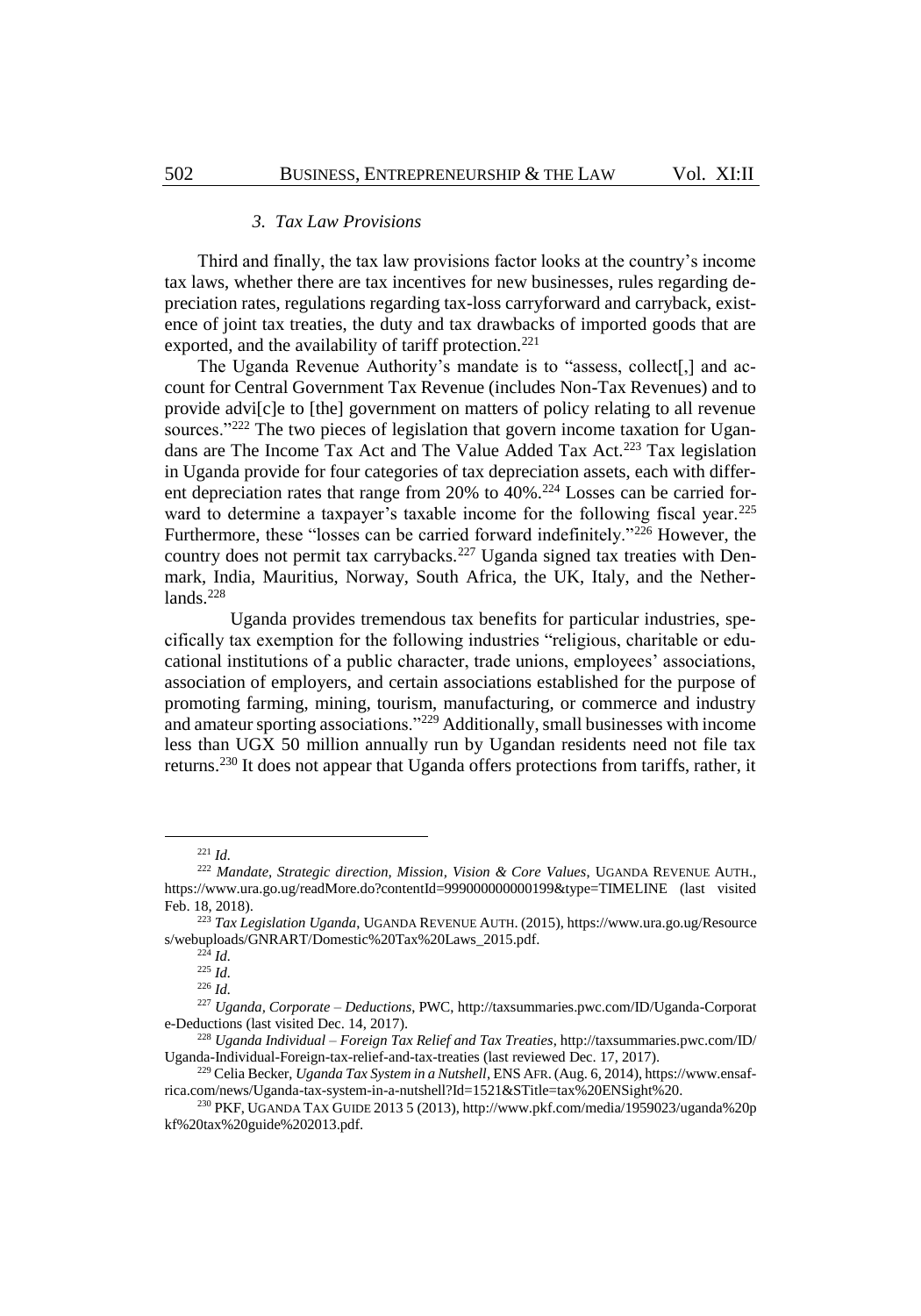is a signatory to the East African Community Agreement which establishes up to a 25% duty for out-of-country products.<sup>231</sup>

# *G. Capital Sources Factors*

#### *1. Availability*

The Capital Sources Factors begin with a general inquiry into the availability of capital: the amount of available local capital, availability of convertible currencies locally, the availability of export financing and insurance, whether developed countries favor loans in the country, the quality of the local banking system, and the availability of government credit aids for new businesses.

The amount of local capital is rather limited in Uganda, evidenced by a need for foreign firms to manage large-scale projects for the country's government.<sup>232</sup> With regard to exporting, entities such as the African Trade Insurance Agency may provide insurance, $233$  and companies like the Bank of Africa offer financing.<sup>234</sup> It seems no developed country has commented on the risk associated with Ugandan loans, but there are several institutions that offer corporate loans.<sup>235</sup> Many locals perceive the commercial banking system as unreliable, but that perception appears to be largely influenced by a dearth of branches and teller employees.<sup>236</sup> The Ugandan government does not offer aid or credits for new businesses, but it does offer tax exemption for small cap companies.<sup>237</sup>

# *2. Cost*

The costs associated with capital sourcing include the costs of local borrowing.<sup>238</sup> The reasoning behind determining this cost is that foreign investments

<sup>231</sup> *Uganda – Import Tariffs Uganda – Import Tariffs*, EXPORT.GOV (Aug. 3, 2017), https://www.export.gov/article?id=Uganda-Import-Tariffs.

<sup>232</sup> Martin Luther Oketch, *Uganda: Government Calls Joint Local Capital Accumulation*, ALL AFR. (June 13, 2016), http://allafrica.com/stories/201606130468.html.

<sup>233</sup> *Investment Insurance*, AFRICAN TRADE INS. AGENCY, http://www.ati-aca.org/our-solutions/our-products/investment-insurance/ (last visited Feb. 18, 2018).

<sup>&</sup>lt;sup>234</sup> Trade Finance, BANK OF AFR., http://boauganda.com/trade-finance.html (last visited Feb 18, 2018).

<sup>235</sup> *See e.g. Corporate Loans*, BANK OF AFR., http://boauganda.com/corporate-loans.html (last visited Feb. 18, 2018); *Business Loan*, FINCA, http://www.finca.ug/products/business-loan/ (last visited Feb. 18, 2018).

<sup>236</sup> Joji Chandran & Tebajjukira Annet, *An Evaluation of Customer Perception towards Commercial Banks Service Quality in Uganda*, XIBABUS. REV. (2016), http://publishingindia.com/XBR/1 05/an-evaluation-of-customer-perception-towards-commercial-banks-service-quality-in-uganda/464/ 3316/.

<sup>237</sup> PKF, *supra* not[e 230.](#page-26-0)

<sup>238</sup> *Id.*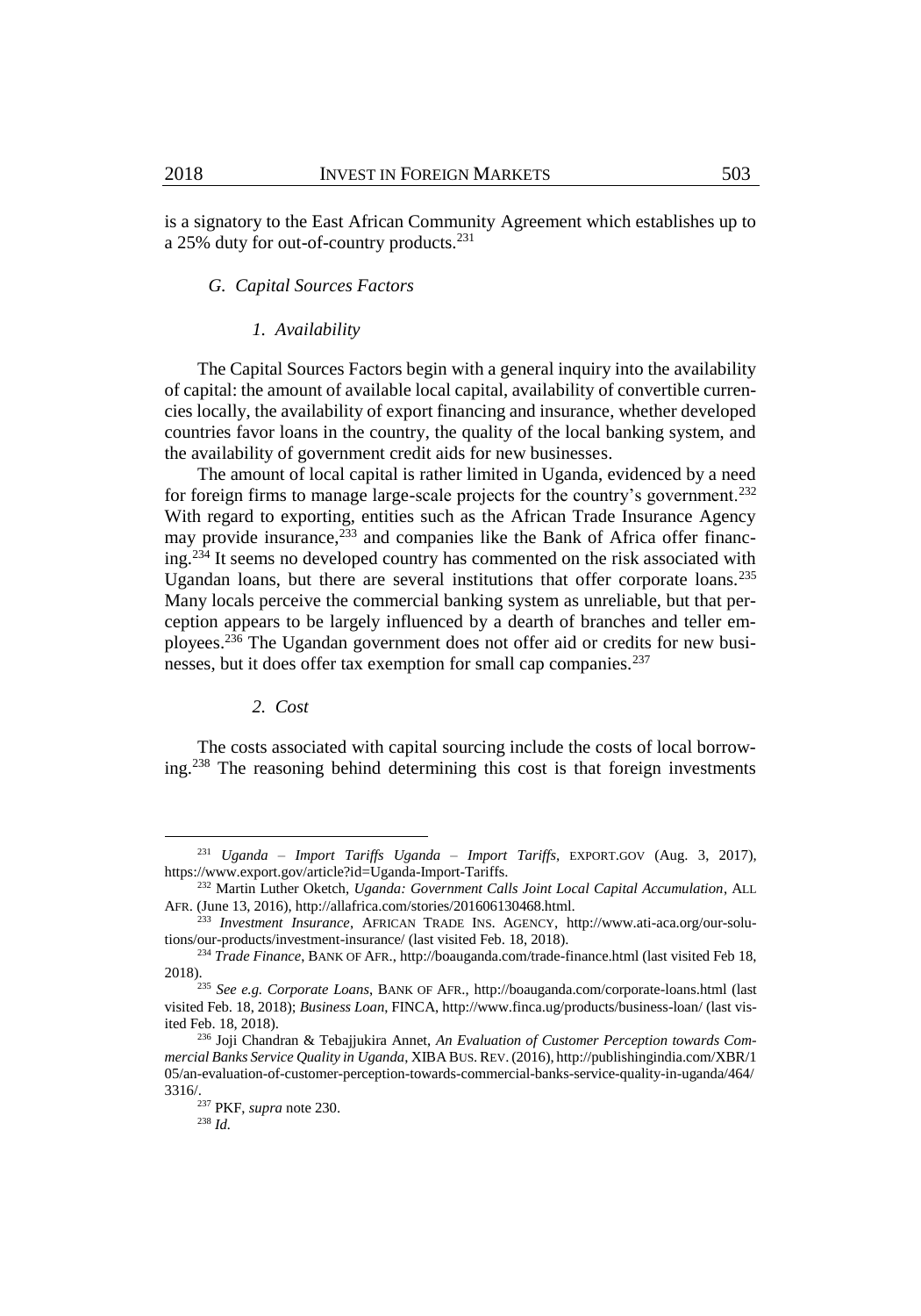likely must have a lower capital cost than domestic capital cost for it to be a valuable asset. <sup>239</sup> To determine the cost of local borrowing, one must consider the interest rate, type of interest, compound frequency, applicable fees, and any discounts for foreign investors. $240$ 

The Bank of Uganda lowered interest rates for loans to 11.5% in February of  $2017$  in an attempt to spur economic growth in the country.<sup>241</sup> The interest rate dropped from  $17\%$  in early  $2016.<sup>242</sup>$  Of course this rate stands to be reduced for foreign investors who may carry less risk.<sup>243</sup> Another interesting consideration with Ugandan borrowing is the fact that the "charges and rates – covering 25 commercial banks – are published by Bank of Uganda to 'promote transparency and enhance competition in the provision of banking services."<sup>244</sup>

# *H. Business Factors*

# *1. Morality of Business in the Country*

<span id="page-28-0"></span>This factor is rather difficult to quantify, especially in light of the fact that, "[w]hen we leave home and cross our nation's boundaries, moral clarity often blurs."<sup>245</sup> In fact, Westlaw neglected to include clarification for this factor.<sup>246</sup> In determining a country's level of morality in business, one should be guided by the following principles: (1) "[r]espect for local traditions" and "for core human values" and (2) an acknowledgement that "context matters when deciding what is right and what is wrong."<sup>247</sup> Considerations may include civil and political rights violations, discriminatory employment practices, and relaxed environmental and health regulations.<sup>248</sup>

It appears that the morality of Uganda business leaves much to be desired. In fact, "[i]n Uganda over the years there has been a decline in the morals of society especially manifesting in personal and corporate greed, materialism, short-term

<sup>239</sup> *The Cost of Capital for Foreign Investments* 21 (Ga. State Univ., PowerPoint), www2.gsu.edu /~wwwmms/8040fall07/Notes/ch14.ppt.

<sup>240</sup> *The Cost of Borrowing*, GRANITE STATE MGMT. & RES., https://www.gsmr.org/pay\_costofborrowing.asp (last visited Feb. 18, 2018).

<sup>241</sup> *Uganda Interest Rate*, TRADING ECONOMICS, http://www.tradingeconomics.com/uganda/interest-rate (last visited Feb. 18, 2018).

<sup>242</sup> *Id.*

<sup>243</sup> *See Interest Rate Risk*, INVESTOPEDIA, http://www.investopedia.com/terms/i/interestraterisk.asp (last visited Feb. 18, 2018).

<sup>244</sup> *Commercial Bank Interest Rates and Charges As at 01 July 2016*, UGANDA BUSINESS NEWS (Aug. 11, 2016), http://ugbusiness.com/710/data/commercial-bank-interest-rates-and-charges-as-at-01-july-2016.

<sup>245</sup> Thomas Donaldson, *Values in Tension*: *Ethics Away from Home*, HARV. BUS. REV., https://hbr.org/1996/09/values-in-tension-ethics-away-from-home (last visited Feb. 18, 2018).

<sup>246</sup> *See* Mod. Corps. Checklist, *supra* not[e 69.](#page-9-0)

<sup>247</sup> Donaldson, *supra* not[e 245.](#page-28-0)

<sup>248</sup> *Id.*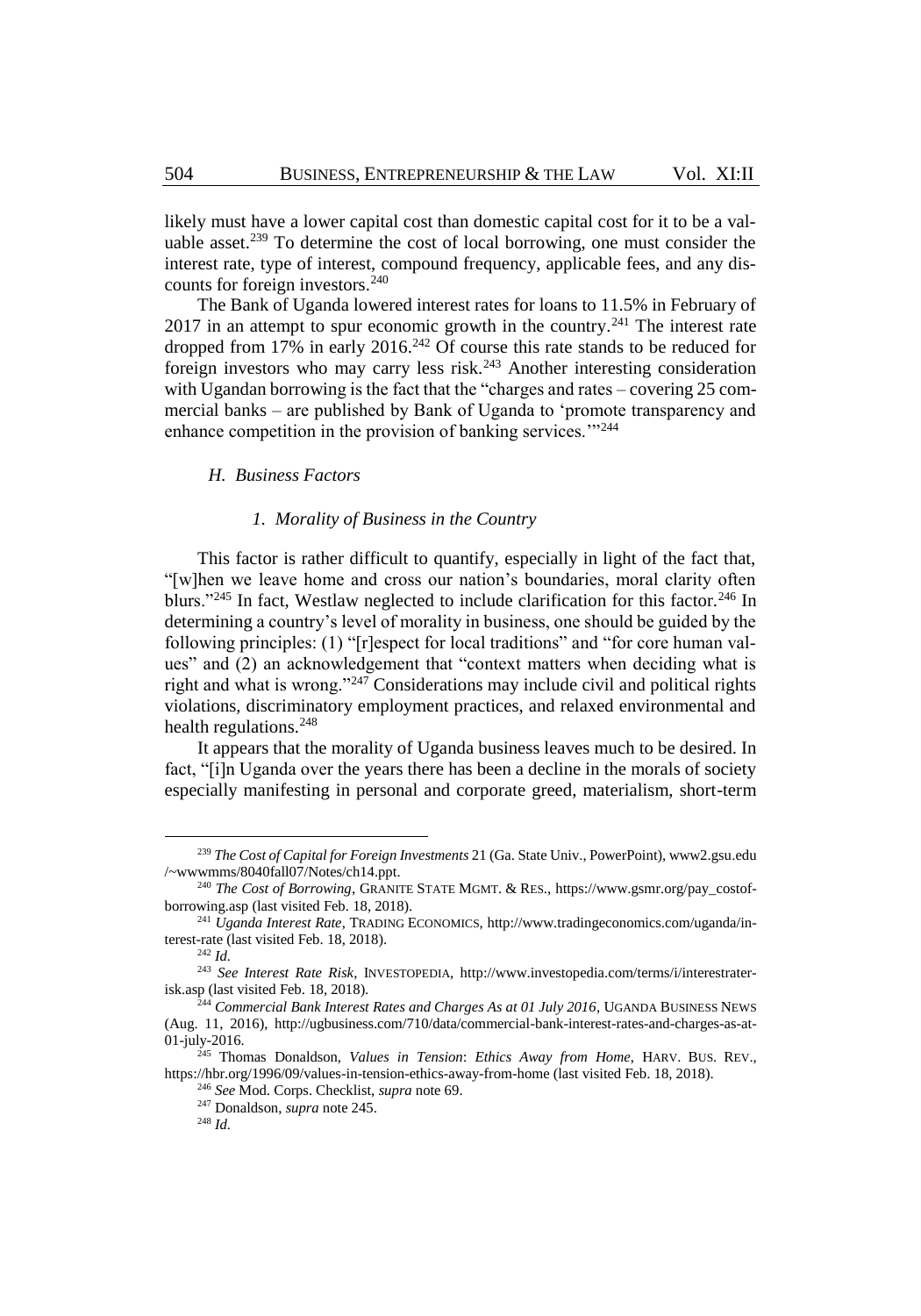gains mentality, the pressure to deliver[,] and absence of a sufficient number of good role models."<sup>249</sup>

# *2. Efficiency and Profitability*

In its elaboration on efficiency and profitability, The Model Corporations Checklist directs readers to consider the simplicity and effectiveness of administrative procedures, the state of marketing and distribution systems, normal industry profit margins<sup>250</sup> for the country, and whether the industry is "cartelized<sup>251</sup>."<sup>252</sup> Other considerations for determining profitability include return on investment, overhead ratio, and asset turnover.<sup>253</sup>

Individualized considerations make this factor difficult to apply to Uganda generally, i.e., what sort of return a particular industry can expect in the East African country. However, Uganda does provide the infrastructure for several different marketing systems.<sup>254</sup>

# *3. General Characteristics*

General characteristics contemplate whether United States government insurance is available, the foreign antitrust and restrictive practice laws and whether they conflict with related United States laws, and whether there are amenities available for United States executives and families.<sup>255</sup>

<sup>249</sup> Jimmy Walabyeki, *Corporate Governance and Ethics in Uganda*, LION CORPORATE SOLUTIONS (2016) (citations omitted).

 $250$  If a company neglects to provide its profit margin, it can be calculated by dividing the company's net income by its annual sales and multiplying that quotient by 100. Marguerite Madison, *How to Evaluate a Company's Profitability,* CHRON, http://smallbusiness.chron.com/evaluate-companysprofitability-10401.html (last visited Feb. 18, 2018).

<sup>&</sup>lt;sup>251</sup> Cartelization is essentially when a group forms for the purpose of exerting a monopoly over the production or sale of a commodity. The Editors of Encyclopædia Britannica, *Cartel*, ENCYCLOPÆDIA BRITANNICA, https://www.britannica.com/topic/cartel (last updated Aug. 25, 2006). "The most common arrangements are aimed at regulating prices or output or dividing up markets. Members of a cartel maintain their separate identities and financial independence while engaging in common policies." *Id.*

<sup>252</sup> Mod. Corps. Checklist, *supra* not[e 69.](#page-9-0)

<sup>253</sup> Andrew Blackman, *How to Measure Your Business's Profitability,* TUTS+ (Apr. 22, 2014), https://business.tutsplus.com/tutorials/how-to-measure-your-businesss-profitability--cms-20674. Return on investment can be calculated by dividing net income by (long-term debt plus equity). *Id.* One can determine overhead ratio by dividing operating expense by (operating income plus interest income). *Id.* Finally, asset turnover may be calculated dividing total revenue by total assets. *Id.* 

<sup>254</sup> *E.g.* digital marketing, *see* https://www.burtsystem.com/; television marketing, *see Television / TV / Movie Marketing Companies in Uganda*, PRODUCTIONHUB, https://www.productionhub.com/d irectory/profiles/television-tv-movie-marketing-companies/intl/uganda (last visited Mar. 28, 2017); and billboard advertising, *see* http://www.alliancemedia.com/countries/uganda.html.

<sup>255</sup> Mod. Corps. Checklist, *supra* not[e 69.](#page-9-0)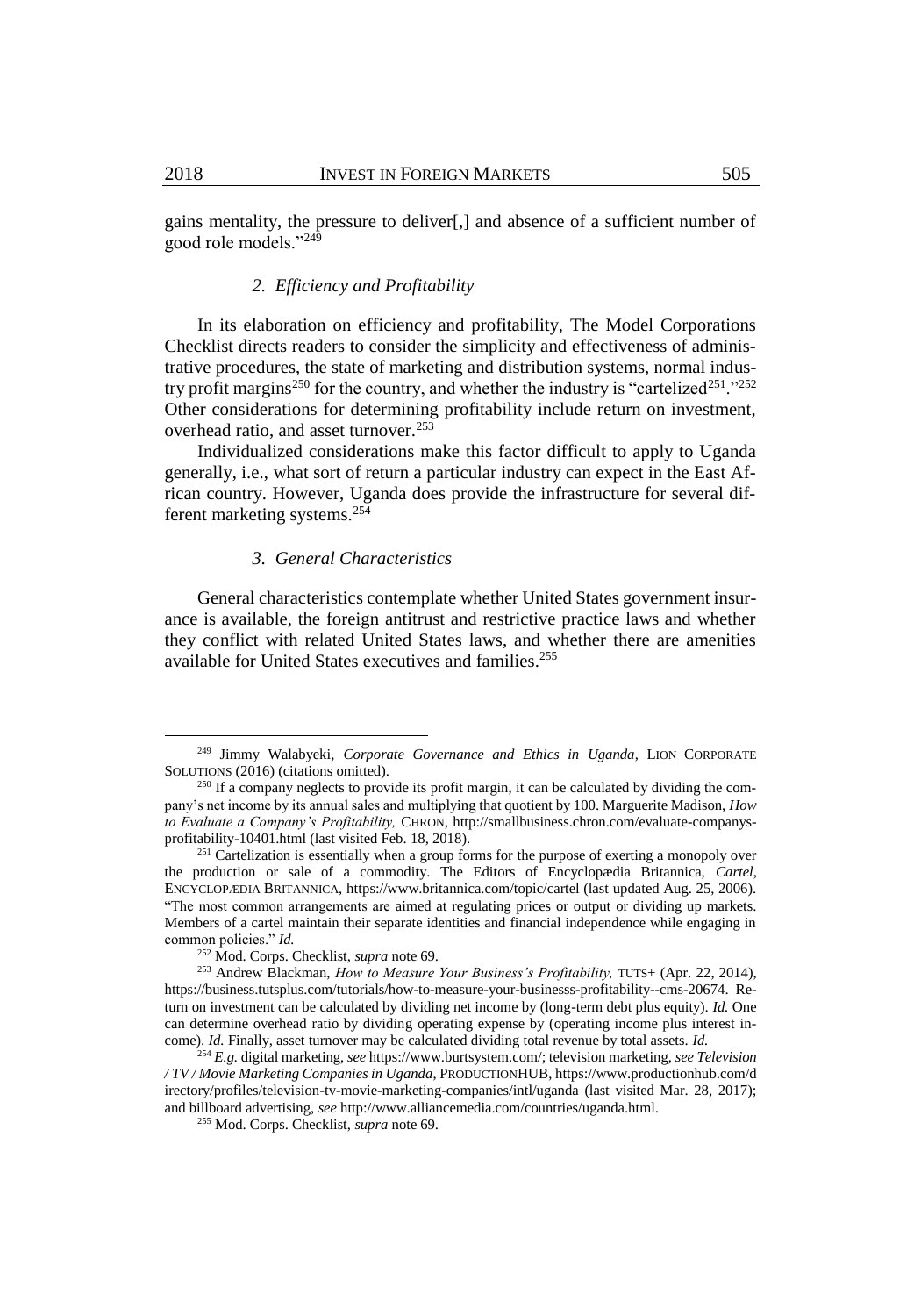It appears that the United States government does not offer insurance for foreign companies in Uganda, but the country itself does offer corporate insurance.<sup>256</sup> With regard to antitrust laws, Uganda is a signatory to the East African Community Competition Act of 2006, which was "a regulatory response to the intensification of competition."<sup>257</sup> The African country offers many different hotel options that may house United States executives and their families.<sup>258</sup>

# *I. Marketing Environment*

# *1. Import Regulations*

The import regulations factor consists of import licenses, quotas, and exchange allocations; customs methods for valuing imports; available preferential tariffs; the need for and presence of trade agreements; import and turnover taxes on imports; and antidumping laws and practices.<sup>259</sup>

In Uganda, the degree to which imported goods are regulated depends on whether they qualify as "regulated products" for the purposes of the Uganda National Bureau of Statistics (UNBS) Act of 1983.<sup>260</sup> Regulated products include meat, agricultural goods, alcoholic beverages, tobacco, minerals, and many others.<sup>261</sup> Regulated products are subject to UNBS's Pre-Export Verification of Conformity (PVoC) program in which a third-party company, Intertek, ensures that the products "comply with the relevant Ugandan technical regulations and approved standards."<sup>262</sup> Assuming the products conform with the appropriate regulations, Intertek will issue a Certificate of Conformity "to ensure smooth Customs clearance of shipments in Uganda."<sup>263</sup>

With regard to the valuation of imports, the default rule employed by the URA is the transaction value method, which considers the price paid for the good

<sup>256</sup> *See Corporate Insurance Co. Ltd.*, YELLOW, http://www.yellow.ug/company/7921/corporate-insurance-co-ltd (last visited Feb. 18, 2018).

<sup>257</sup> Anne Brigot-Laperrousaz, *East-Africa & Antitrust*, AFRICAN ANTITRUST & COMPETITION LAW NEWS & ANALYSIS, https://africanantitrust.com/category/uganda/ (last visited Mar. 29, 2017).

<sup>258</sup> *Uganda Hotels*, AFRICAN PEARL SAFARIS, http://www.africanpearlsafaris.com/uganda-hotels.html (last visited Feb. 18, 2018).

<sup>259</sup> Mod. Corps. Checklist, *supra* not[e 69.](#page-9-0)

<sup>&</sup>lt;sup>260</sup> *Trading with Uganda*, INTERTEK, http://www.intertek.com/uploadedFiles/Intertek/Divisions/Oil\_Chemical\_and\_Agri/Media/pdfs/Ugandaflyer.pdf (last visited Feb. 18, 2018); *see also Uganda – Pre-Export Verification of Conformity*, SGS, http://www.sgs.com/en/public-sector/productconformity-assessment-pca/uganda-pre-export-verification-of-conformity (last visited Feb. 18, 2018).

<sup>261</sup> *Exporting to Uganda - Update to Regulated Product List and Fees*, INTERTEK, http://www.export2uganda.com/news/exporting-to-uganda-update-to-regulated-products (last visited Feb. 18, 2018) (follow "Click here for details" under "**Products Subject to PVoC**").

<sup>262</sup> *About PVoC – Pre-Export Verification Of Conformity*, INTERTEK, http://www.export2uganda .com/about (last visited Feb. 18, 2018).

<sup>263</sup> *Id.*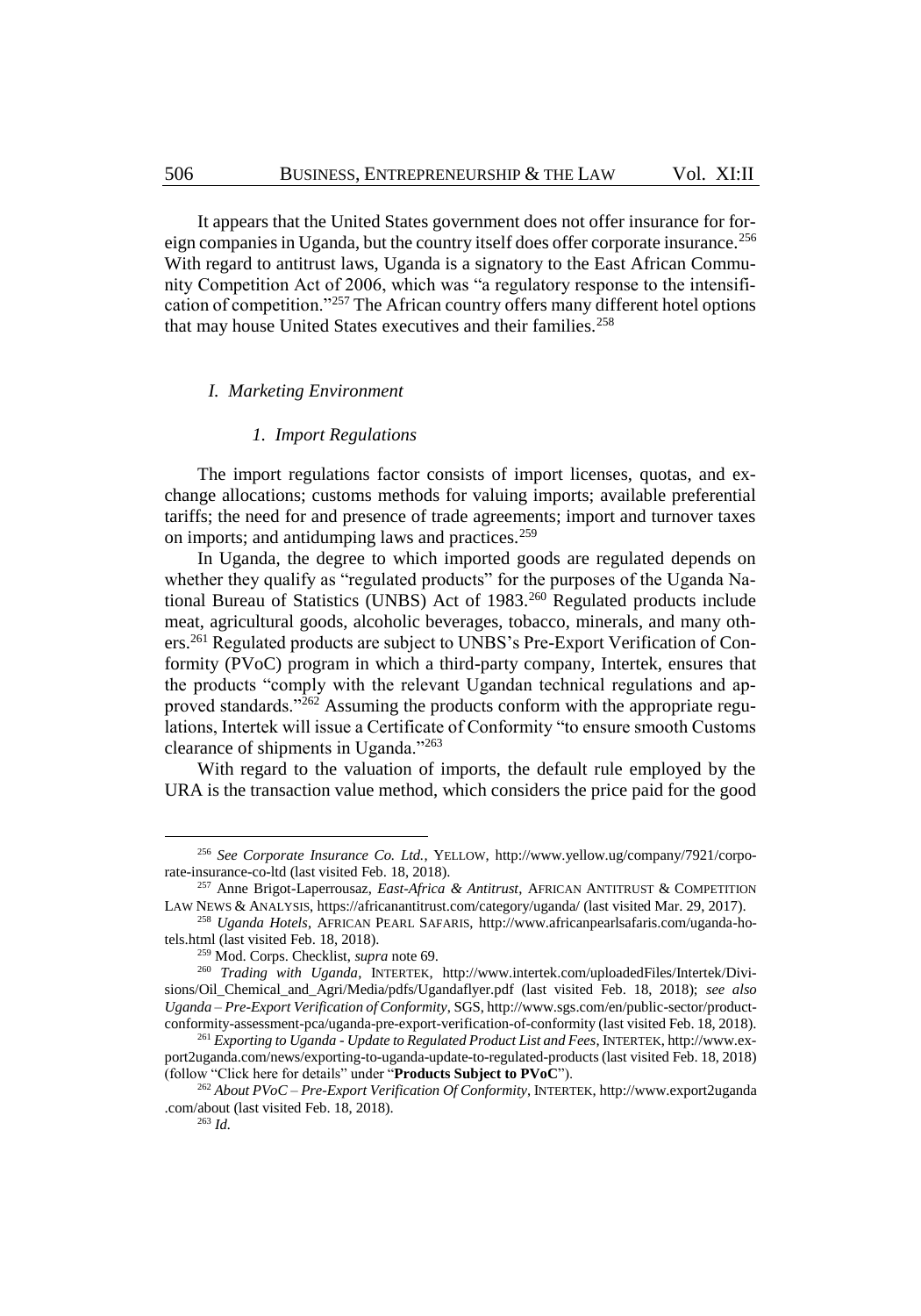when it is sold in the importing country.<sup>264</sup> Customs must be paid in Ugandan shillings, and the exchange rate for foreign currency is based on the rate set for the month by the Bank of Uganda.<sup>265</sup> The average Most-Favored Nation tariff<sup>266</sup> for Uganda in 2015 was  $12.8\%$ .<sup>267</sup> Uganda is a signatory to the Economic Partnership Agreement with the EU, which permits the trade of various goods internationally.<sup>268</sup> On the anti-dumping front, Uganda has authorized waste collection centers, but 60% of the waste in the capital city, Kampala, is dumped in unauthorized areas.<sup>269</sup>

#### *2. Port and Transport Facilities*

In selecting a foreign vehicle for investment, one ought to determine the major ports; the availability, cost, and regulations of warehousing; the presence of, and laws regarding, free-trade zones; port taxes, fees, and related costs; and the status of internal road and rail transport systems.<sup>270</sup> Other possible port and transport systems are marine transport systems, consisting of waterways and other "inter-modal land-side connections that allow the various modes of transportation to move people and goods to, from, and on the water. $271$  Finally, it seems the future holds the possibility of intelligent transport systems, or wireless vehicular networks, that can offer monitoring capabilities to ordinarily manually-intensive logistical procedures.<sup>272</sup>

Uganda maintains several logistics companies that offer comprehensive services for transportation and warehousing.<sup>273</sup> These companies offer general cargo

<sup>264</sup> *Customs Valuation*, URA, https://www.ura.go.ug/Resources/webuploads/INLB/Customs%2 0Valuation%20English.pdf (last visited Oct. 8, 2018).

<span id="page-31-0"></span><sup>265</sup> *Id.*

<sup>&</sup>lt;sup>266</sup> "In current usage, MFN tariffs are what countries promise to impose on imports from other members of the WTO, unless the country is part of a preferential trade agreement (such as a free trade area or customs union). This means that, in practice, MFN rates are the highest (most restrictive) that WTO members charge one another." *Types of Tariffs*, WORLD BANK, http://wits.worldbank.org/wits/ wits/witshelp/content/data\_retrieval/P/Intro/C2.Types\_of\_Tariffs.htm (last visited Feb. 18, 2018).

WTO, ITC & UNICAD, WORLD TARIFF PROFILES 2016, 172 (2016), https://www.wto.org/english/res\_e/booksp\_e/tariff\_profiles16\_e.pdf. The cited report offers a comprehensive overview of tariffs in Uganda and many other countries for ease comparison. *Id.*

<sup>268</sup> *Trade Picture*, EUROPEAN COMM'N, http://ec.europa.eu/trade/policy/countries-and-regions/regions/eac/ (last visited Feb. 18, 2018).

<sup>269</sup> KOMAKECH ET AL., *Characterization of municipal waste in Kampala, Uganda*, J. OF THE AIR & WASTE MGMT. ASS'N, 340–48 (2014).

<sup>270</sup> Mod. Corps. Checklist, *supra* not[e 69.](#page-9-0)

<sup>271</sup> *Marine Transportation System*, MARAD, https://www.marad.dot.gov/ports/marine-transportation-system-mts/ (last visited Feb. 18, 2018).

<sup>272</sup> *See* Coronado Mondragon et al., *Intelligent Transport Systems in Multimodal Logistics*, 137 INT'L J. OF PROD. ECON. 165 (2012).

<sup>273</sup> *See e.g. Home*, EXPRESS LOGISTICS GRP. LTD., http://www.expresslogistics.ug/index.html (last visited Feb. 18, 2018).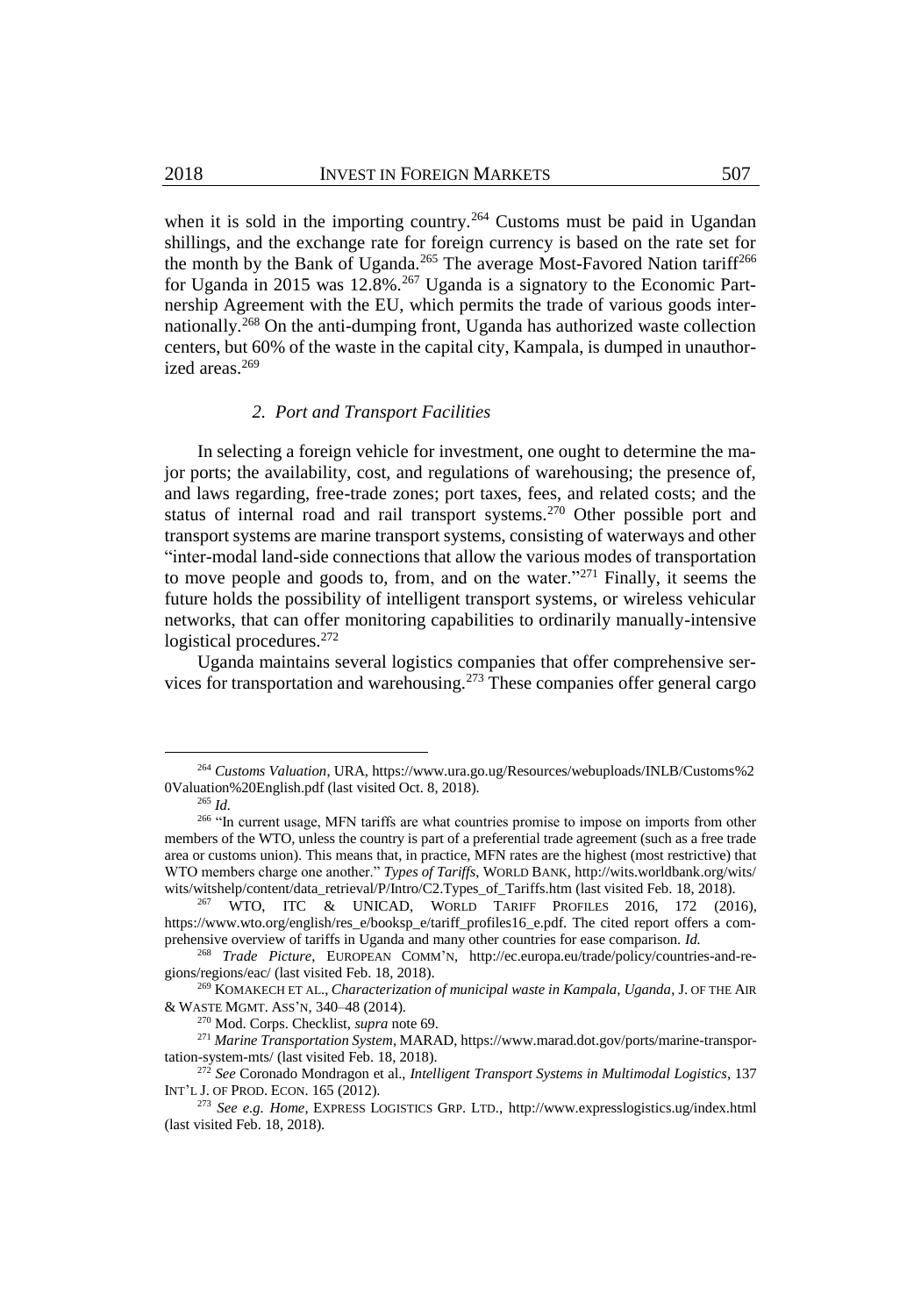transportation, distribution, and clearing and forwarding.<sup>274</sup> Again, Uganda is a landlocked country, and therefore, it relies on other countries for sea transport.<sup>275</sup> Additionally, Uganda resolves the land-lock issue with its international airport situated directly on the equator, forty kilometers outside Kampala.<sup>276</sup> Uganda has not implemented any automated logistic initiatives.

# *3. Distribution Patterns*

Distribution patterns contemplate the nature and types of importers; import practices; marketing channels; regional distribution centers; compensation methods of entities that handle goods and salespersons; nature and number of retail outlets; profitability and competition between wholesaler and retailers; and local or foreign bias of government and consumers.<sup>277</sup> This factor is largely contextual based on the industry in which one seeks to invest.

# <span id="page-32-0"></span>*4. Credit*

Local credit practices correlate well with investment success in foreign countries because "[c]redit is simply the correlative of debt,"<sup>278</sup> and outstanding debt greatly impacts the profitability of an asset.<sup>279</sup> A valuable item to consider regarding local credit practices is the typical set of credit terms that are extended to importers, local manufacturers, and retailers.<sup>280</sup> Additionally, prudent investors look at a foreign country's credit-rating agencies, the extent of competition across credit suppliers, and the level and nature of installment buying.<sup>281</sup>

The Uganda branch of the Bank of Africa offers up to 70% contract financing with varying repayment periods, but unfortunately, it appears that the terms of these loans also vary, as there is no prototypical contract available.<sup>282</sup> Uganda re-

<sup>274</sup> *Freight Logistics Systems Ltd.*, YELLOW, http://www.yellow.ug/company/40235/freight-logistics-systems-ltd (last visited Feb. 18, 2018); EXPRESS LOGISTICS, *supra* not[e 273.](#page-31-0)

<sup>275</sup> N. CORRIDOR TRANSIT & TRANSP. COORDINATION AUTH., *supra* note [193.](#page-23-2)

<sup>276</sup> *Air Transport*, FORTUNE OF AFR., http://fortuneofafrica.com/ug/air-transport-2/ (last visited Feb. 18, 2018).

<sup>277</sup> Mod. Corps. Checklist, *supra* not[e 69.](#page-9-0)

<sup>278</sup> Joseph Huber, *The Relation of Money to Credit and Debt*, SOVEREIGN MONEY, https://www.sovereignmoney.eu/33-relation-of-money-to-credit-and-debt/ (last visited Feb. 18, 2018).

<sup>279</sup> *See How to Improve the Profitability of Your Company by Paying Invoices Quickly,*  COMMERCIAL CAPITAL LLC, http://www.comcapfactoring.com/blog/how-to-improve-the-profitability-of-your-company-by-paying-invoices-quickly/ (last visited Feb. 18, 2018).

<sup>280</sup> Mod. Corps. Checklist, *supra* not[e 69.](#page-9-0)

<sup>281</sup> *Id.*

<sup>282</sup> *See Contract Financing*, BANK OF AFR., http://boauganda.com/contract-financing.html (last visited Feb. 18, 2018).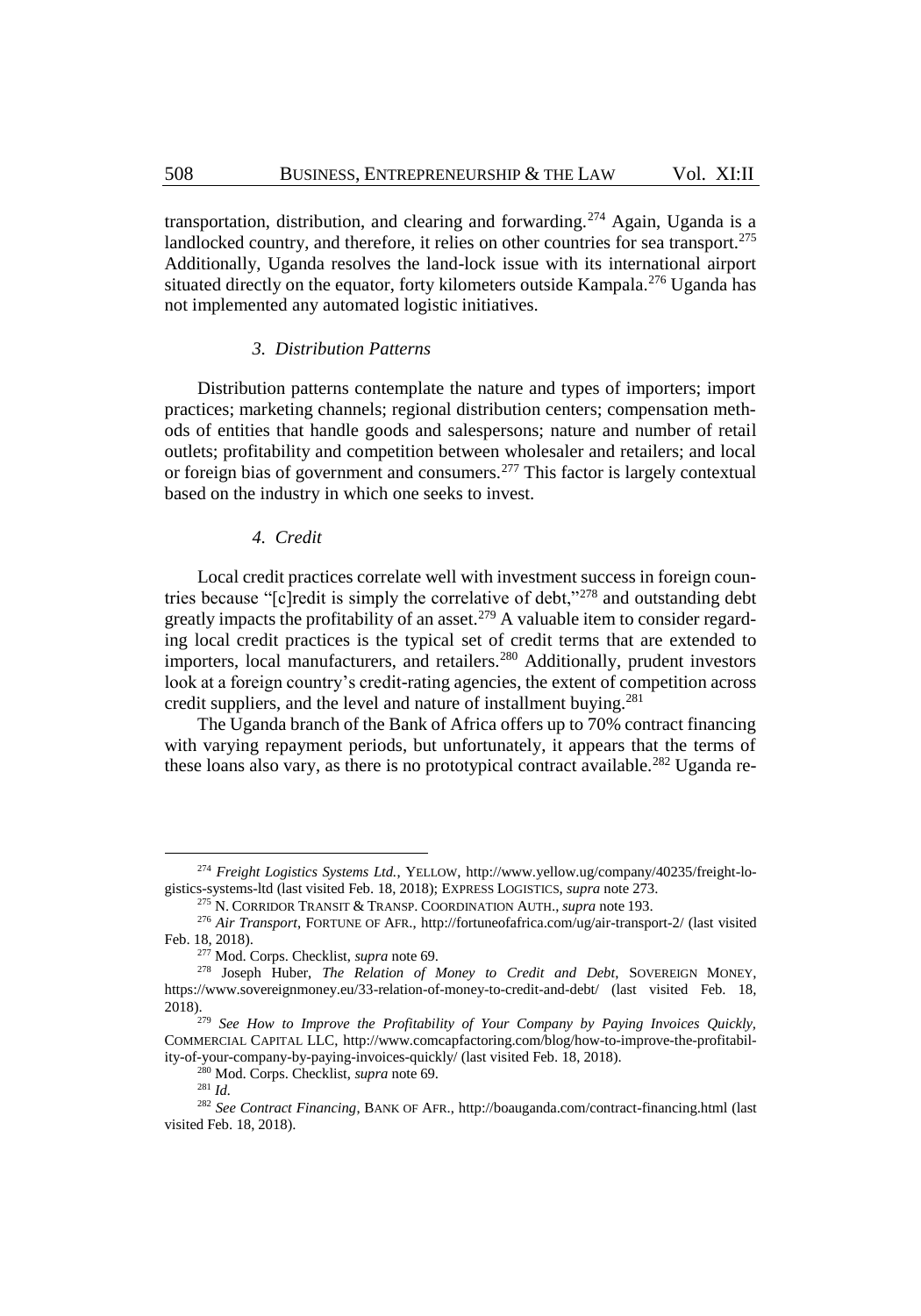cently experienced a change in the credit industry to accommodate small businesses.<sup>283</sup> This change is known as microfinancing and is intended to foster micro enterprises by curbing the "moral hazard and adverse selection [that] severely affect their ability to access formal credit hence limiting their growth potential."<sup>284</sup> The competition among microfinance institutions appears to be on the rise.<sup>285</sup> Credit rating agencies are very new in the country—the 2016 amendment to the Capital Markets Authority Act, 2011 was the first Ugandan legislation to establish credit rating agencies—and therefore, little information is available about them.<sup>286</sup>

#### *5. Advertising and Sales Promotions*

When evaluating a country's fitness for advertising and sales promotions, investors assess the responsiveness of buyers; local manufacturer, wholesale, and retailer attitudes; the percentage of sales spent on advertising; placement of advertising; sales promotion; and the cost of advertising.<sup>287</sup> Other potential metrics of advertising and sales promotion prospects include the maturity of products, customer awareness of advertising, language barriers, media infrastructure, and advertising regulations.<sup>288</sup>

An analysis of the effectiveness of advertising for a particular company or product is not possible without having such a product or company to analyze. Makerere University, a renowned Ugandan university, disseminated a report in 2008 suggesting consumer sensitization was low with regard to e-shopping and supermarkets, suggesting that the Ugandan consumer base is relatively desensitized to modern transactional mechanisms in the western markets.<sup>289</sup>

<sup>&</sup>lt;sup>283</sup> WINIFRED TARINYEBA-KIRYABWIRE, THE DESIGN OF MICRO CREDIT CONTRACTS AND MICRO ENTERPRISE FINANCE IN UGANDA (2014) (abstract).

<sup>284</sup> *Id.*

<sup>285</sup> *See generally* CRAIG MCINTOSH, ALAIN DE JANVRY & ELISABETH SADOULET, HOW RISING COMPETITION AMONG MICROFINANCE INSTITUTIONS AFFECTS INCUMBENT LENDERS (2014); *see also List of Microfinance Institutions in Uganda*, GLOBAL BRANDS (Sept. 11, 2013), http://www.globalbrandsmagazine.com/list-of-microfinance-institutions-in-uganda/ (listing ninety-nine microfinance institutions in 2013).

<sup>&</sup>lt;sup>286</sup> CMA Regulatory Notice on the Implications of the Amendment to the Capital Markets Authority Act, Cap 84 as Amended, Regulatory Notice No. 1/2016 (2016) (Uganda). *Compare* The Capital Markets Authority (Amendment) Act, 2011 *with* The Capital Markets Authority (Amendment) Act, 2016.

<sup>287</sup> BANK OF AFR., *supra* not[e 282.](#page-32-0)

<sup>288</sup> Lars Perner, *International Promotion*, USC MARSHALL, https://www.consumerpsychologist.com/intl\_Promotion.html (last visited Feb. 20, 2018).

<sup>289</sup> Ahmad Walugembe, *Customer Awareness, Trust, Perception and Readiness to Accept E-Shopping*, 2 J. OF EDUC. POL'Y & ENTREPRENEURIAL RES. 23 (2015) (noting that "in Uganda, customers seem not to be ready to accept e-shopping.").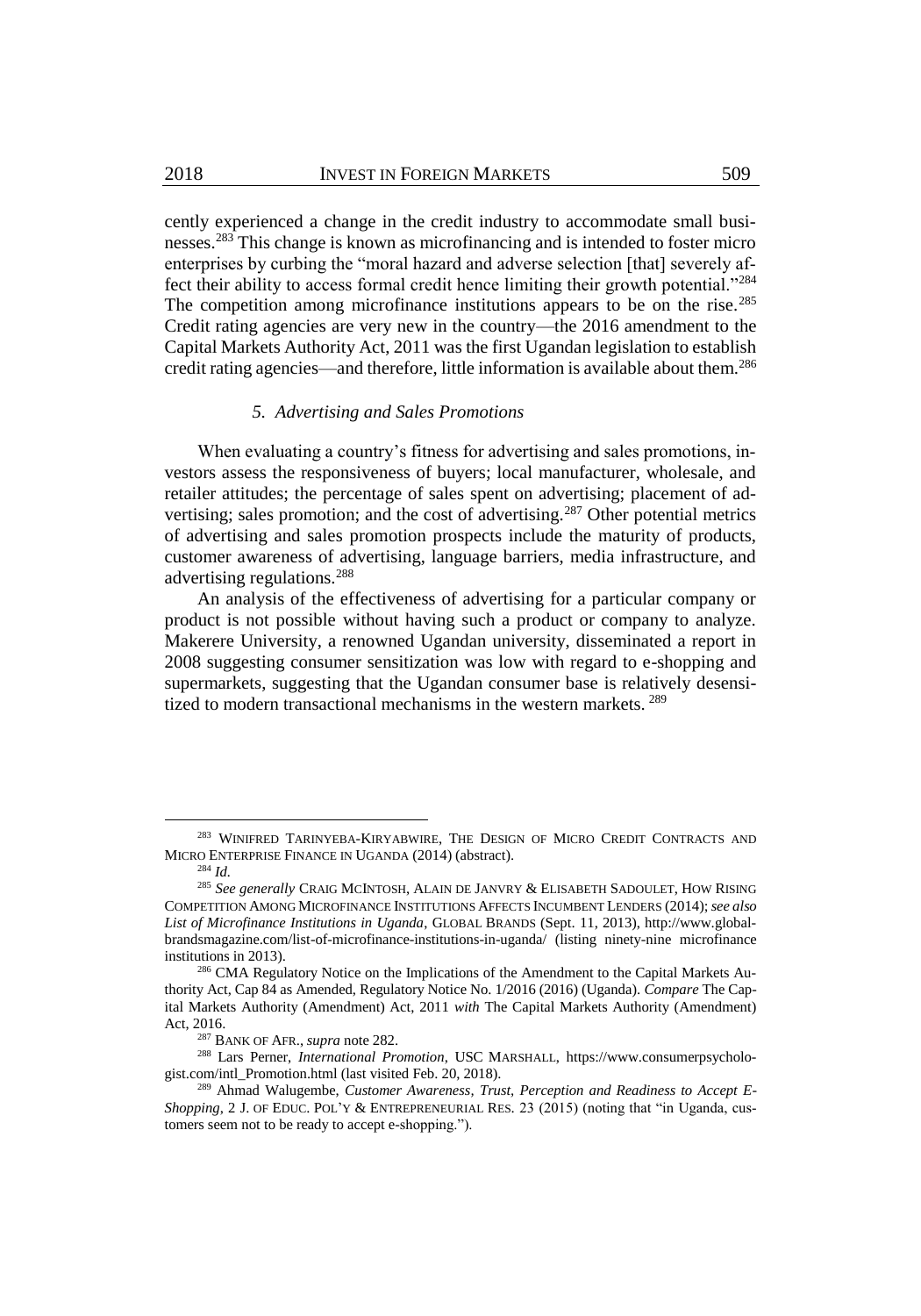# *6. Laws Concerning Marketing*

Laws can chill advertising in specific circumstances by encouraging alternative forms of advertising or expressly proscribing marketing techniques.<sup>290</sup> To hedge against the risk that an asset may engage in illegal advertising, one must consider local laws relating to competition, retail price maintenance, product quality, packaging, warranty, and intellectual property.<sup>291</sup>

Uganda lacks a comprehensive law that governs advertising—the legislation and regulations that cover commercial advertising is disjointed and spread across many other laws.<sup>292</sup> Additionally, an understanding of national response to advertising in a particular industry and utilizing a particular medium requires a tailored analysis.

#### *7. Market Statistics*

"Understanding customers is the key to giving them good service . . . . [G]reat customer care involves getting to know your customers so well that you can anticipate their needs and exceed their expectations."<sup>293</sup> In the interest of understanding a company's customer base, and thus their likely success, one must consider the target population, i.e. customer age, income and other socioeconomic factors, such as occupation, language, religion, and ethnic group.<sup>294</sup>

Again, this factor is difficult to analyze without a specific company or product in mind, but the median Ugandan age is sixteen years old.<sup>295</sup> The average annual income for Ugandans is \$2,042.41,<sup>296</sup> and the vast majority of the labor force is agricultural.<sup>297</sup> "English has been Uganda's lone official language since independence in 1962."<sup>298</sup> Approximately 80% of the Ugandan population practices

<sup>290</sup> *See e.g.* CAN-SPAM Act of 2003 15 U.S.C. § 7701; 23 U.S.C. § 131 (2016).

<sup>291</sup> Mod. Corps. Checklist, *supra* not[e 69.](#page-9-0)

<sup>292</sup> Busiku Peter, *Advertising & Marketing Law in Uganda*, ANGUALIA BUSIKU & CO. ADVOCATES, https://www.hg.org/article.asp?id=38173 (last visited Mar. 31, 2017).

<sup>293</sup> *Understanding Your Customers*, MARKETING DONUT, https://www.marketingdonut.co.uk/cu stomer-care/understanding-your-customers/understanding-your-customers-overview (last visited Feb. 23, 2017).

<sup>294</sup> Mod. Corps. Checklist, *supra* not[e 69.](#page-9-0)

<sup>295</sup> *Uganda Population*, WORLDOMETERS, http://www.worldometers.info/world-population/uga nda-population/ (last visited Mar. 31, 2017).

<sup>296</sup> NUMBEO, *supra* not[e 210.](#page-24-0)

<sup>297</sup> *Labor Force by Occupation*, NATION MASTER, http://www.nationmaster.com/countryinfo/stats/Labor/Labor-force/By-occupation (last visited Mar. 31, 2016).

<sup>298</sup> Joshua Wanyama, *English Rules in Uganda, but Local Languages Shouldn't be Sidelined*, THE CONVERSATION (Nov. 4, 2015, 10:55 PM), http://theconversation.com/english-rules-in-ugandabut-local-languages-shouldnt-be-sidelined-49381. Other languages spoken in Uganda include Swahili, Luganda—"thought to be the most widely-spoken vernacular language"—and approximately thirty-seven other languages. *Facts About Uganda*, KATUTANDIKE, http://www.katutandike.org/factsabout-uganda (last visited Mar. 31, 2017).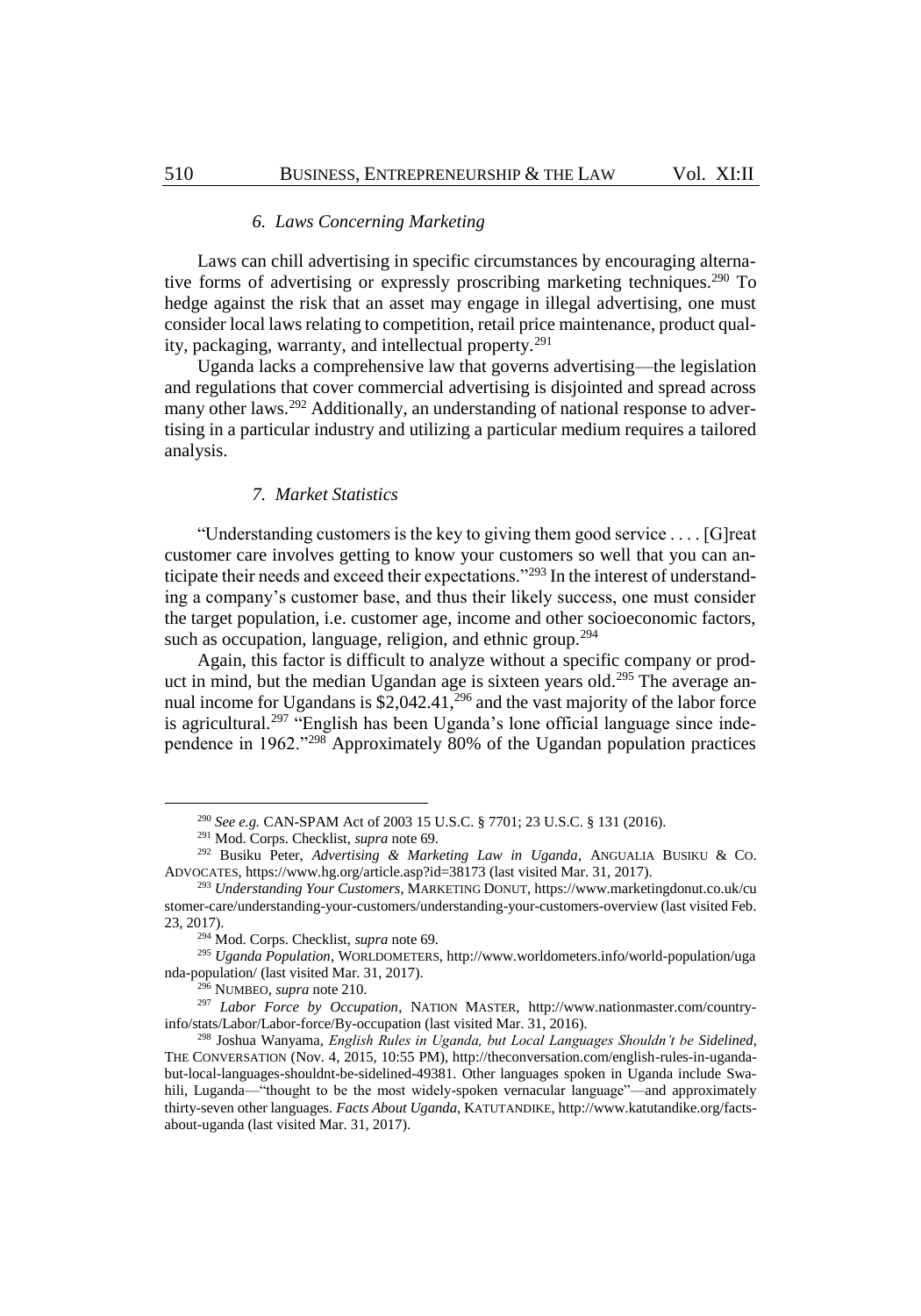some Christian denomination, with the majority identifying as Roman Catholic or Protestant.<sup>299</sup>

# IV. CONCLUSION

Diversification is a cornerstone of investing. International investment offers multilevel diversification and scalable risk factors to fit all risk preferences. Identifying and evaluating the strength of a foreign financial prospect can be overwhelming, especially for those inexperienced in the global market. The Market Strength Factors provide for consistent and objective analyses of prospective foreign investment opportunities. Armed with the Market Strength Factors, investors can confidently navigate the arduous process of selecting from seemingly countless markets. While many of the Market Strength Factors weigh against Uganda, the old adage "buy low, sell high" makes the east African country an interesting and strong contender for any well-diversified portfolio.

<sup>299</sup> *Religion*, ENCYCLOPEDIA BRITANNICA, https://www.britannica.com/place/Uganda/Religion (last visited Feb. 20, 2018).